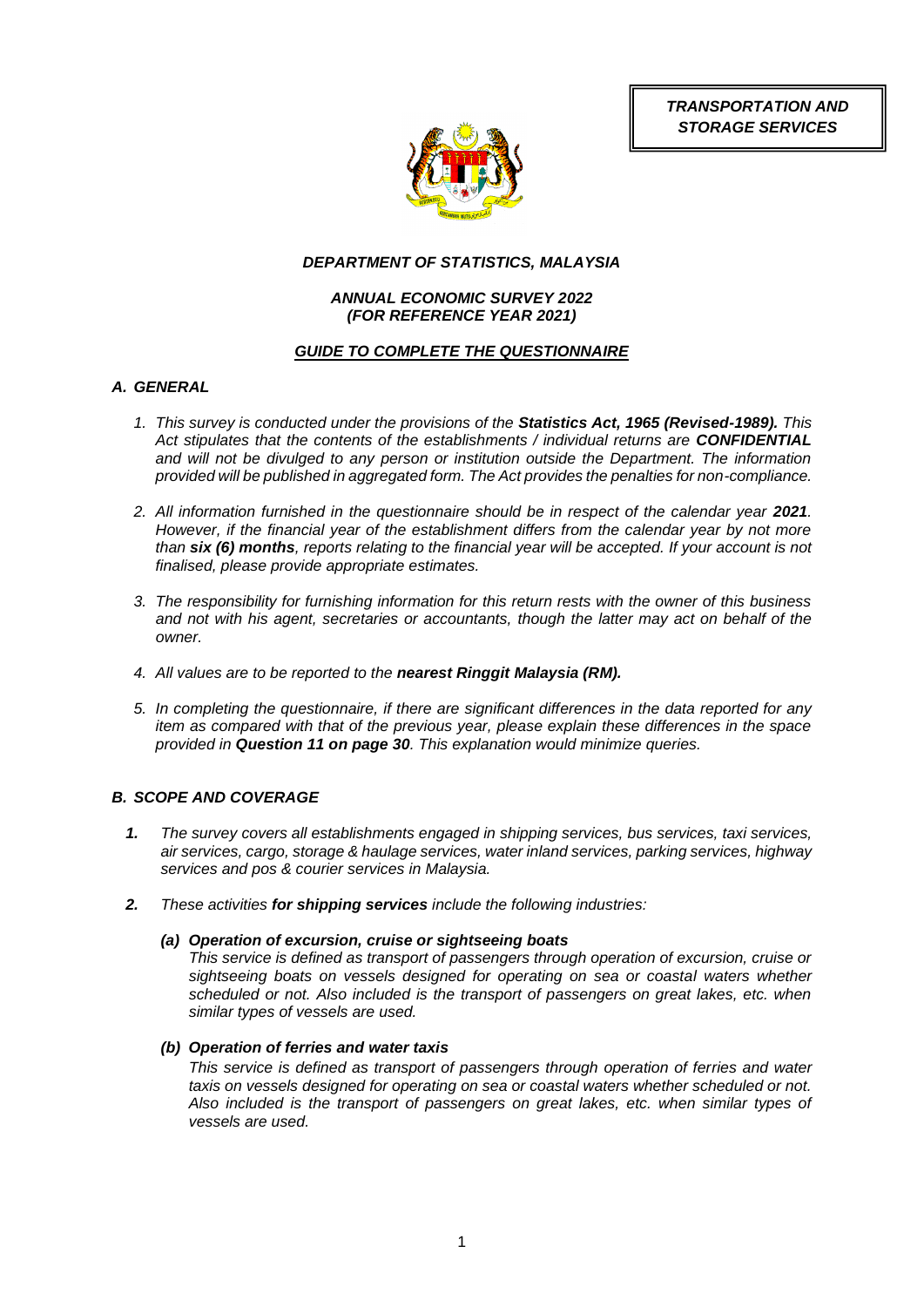## *(c) Transport of freight overseas and coastal water*

*This service is defined as transport of freight on vessels designed for operating on sea or coastal waters whether scheduled or not. Also included is the transport of passengers on great lakes, etc. when similar types of vessels are used.* 

*(d) Towing and pushing services* 

*This service is defined as transport by towing or pushing of barges, oil rigs.*

*(e) Rental of pleasure boats with crew for sea and coastal water transport This service is defined as rental of pleasure boats with crew for sea and coastal water transport including transport for fishing cruises.*

*Notes: Restaurant and bar activities which were carried out by separate operators on board ships, operation of "floating casinos", cargo handling, storage of freight, harbour operation, docking, pilotage, lighterage and vessel salvage are excluded.*

- *3. Bus services is defined as the provision of regular urban, sub-urban or interurban transport of passengers on schedule routes following a published timetable, picking up and disembarking passengers at stops. The scope of this survey comprises city, express, employees and school bus services.*
- *4. Taxi services is defined as the provision transportation motor vehicles with drivers who carry passengers on any trip whether prescribed or not to as a reward to the fare. The scope of this survey comprises taxi, limousine and rental car services. In addition, transport via pipelines and other land passenger transport are also covered.*
- *5. Air services comprise two following industries:*

#### *(a) Air passenger transportation*

*Includes passenger transport services by air route and schedule regular, non-scheduled passenger transport and air transport equipment rental with operator for the purpose of passenger transportation. Including charter for passengers, airlines and view the resort's and general aviation activity, such as transporting passengers by flying clubs for training, sightseeing and joy.*

# *(b) Air cargo transport*

*Includes air cargo transport services on a route and schedule regular, non-scheduled cargo transport by air and leasing of air transport equipment with operator for the purpose of freight transportation. Including the launch of the satellite and spacecraft and space transportation.*

*Notes: Overhaul aircraft engines repairs and support activities such as airport operations and activities that use air but not for the purpose of transportation such as air spraying, aerial advertising or aerial photography should not be included.* 

# *6. Cargo, storage and haulage services include the following industries:*

#### *(a) Freight transport by road*

*This industry covers all load transport operation through road, whether schematic or not. It including truck transport to various types of goods like timber, stock transport, cold goods transportation, heavy transport, bulk transport including item in tank, automobile transport, garbage dump transport and waste material without collection and disposal, furniture transfer transport and truck tenancy with driver or operator. However it does not include terminal facility operation to handle load and flutter and packing for transportation objective.*

# *(b) Stevedoring service*

This is defining as the loading and unloading of goods or passenger luggage irrespective of *the mode of transport (sea-going transport) used for transportation and stevedoring services.*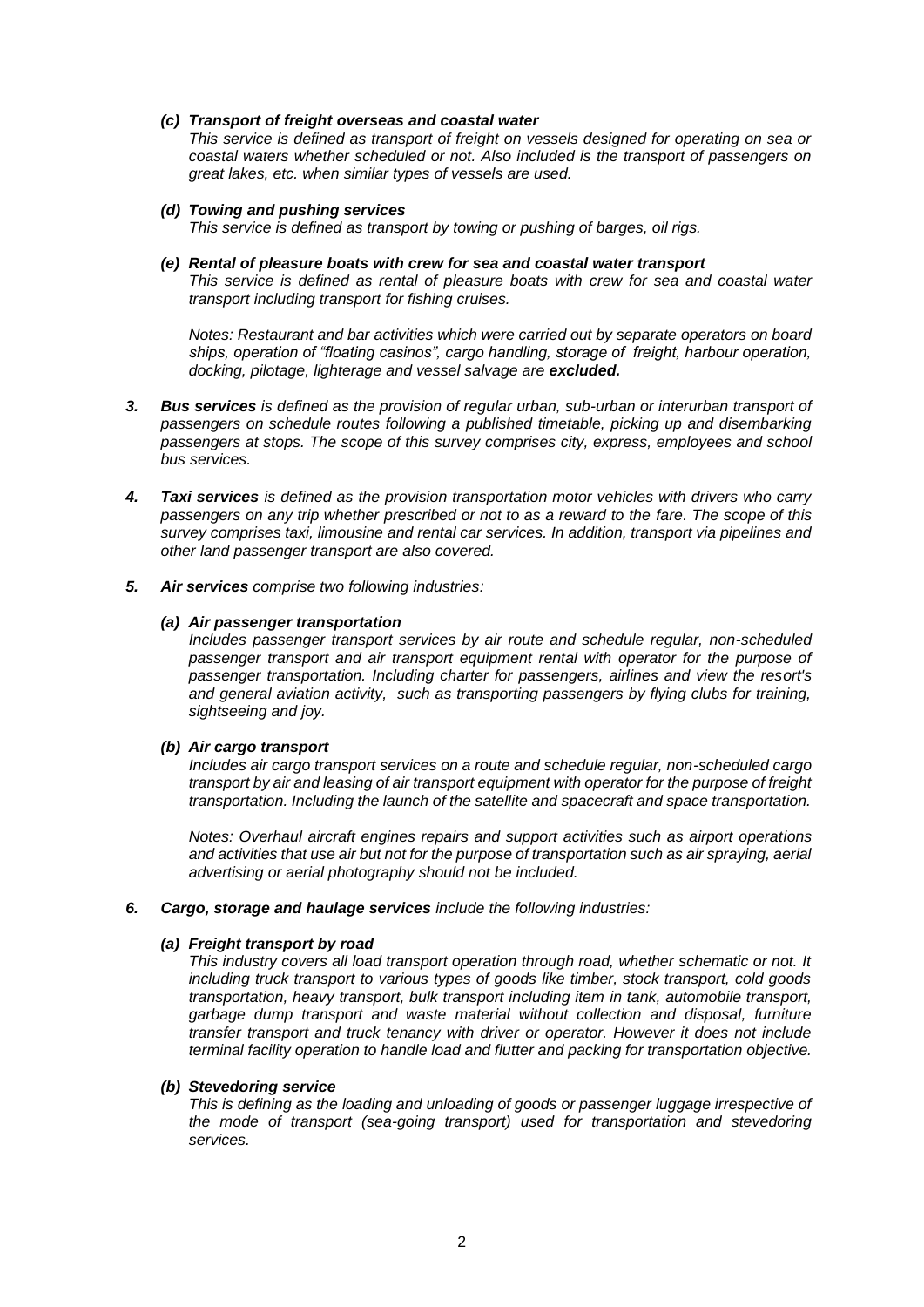## *(c) Other cargo handling service*

*Cargo handling service other which related. It does not include terminal facility operation.*

#### *(d) Warehousing and storage services*

*This service is defined as storage facility operation to all types of goods; granary, general product warehouse, load, refrigeration warehouse, storage tank and others. Also included*  furniture storage warehouse, car, wood, gas and oil, chemical, cloth, food and agricultural *product and others, also storage of merchandise in foreign trade zone (Free Trade Area). It does not include facility for site location motor vehicle, own product storage facility operation and empty space tenancy.* 

### *(e) Port, harbours and piers operation services*

*This service is defined as waterway key operation, traffic control activities, pilotage, navigation and activity anchor. It does not include cargo operating activity and marina operation.*

#### *(f) Operation of terminal facilities*

*This service is defined as terminal facility operation such as railway station, bus station, and station for product operation, load terminal activity and others.*

#### *(g) Operation of airport terminal facilities*

*This service is defined as airport terminal facility operation and others. It does not include cargo operating activity and flight training school operation.*

# *(h) Other service activities incidental to land transportation*

*Other related land freight service. It does not include liquid gas for transportation purpose.* 

# *(i) Other service activities incidental to water transportation*

*Other related water transportation services such as lighterage transportation and lighthouse. It does not include marina operational activity.*

#### *(j) Forwarding of freight and activities of freight forwarding agents*

*This service be defined as merchandise delivery service on behalf of consignee and declaration accept product (including intake and local delivery), arrange or organize transport operation through rail, road, sea or air, organize grouped delivery or individual, production and transport document turnover and pass bill, customs agent activity, sea load and air cargo transport agent activity. However it does not include delivery activity using public transport and activity related to load insurance matter or provision insurance to motor, marine, flight and transport.*

#### *(k) Business brokerage activities*

*This service is defined as business broker activity which involves product brokerage, customs warehouse brokerage business and bill auditing and freight rate information. It does not include auctioning activity, real estate broker and management consultant.*

# *(l) Brokerage for ship and aircraft space*

*This service is defined as ship and aircraft space brokerage activity.* 

# *(m) Other transportation support activities*

*Other transportation support activities of the service which related, including collection and goods distribution, product handling operation such as package while to protect product during transit, dispersal, check, consider, measure and sample load, packaging activity transport related such as and packing, open pack and pack. It does not include courier activity, agency and tour operator, tourist relief activity and activity related to load insurance business.*

*7. The train services is defined as the provision of passenger transport services and equipment for urban, sub-urban or interurban, pick up and drop off passengers at the stop time schedule released. Train services includes three following industries:*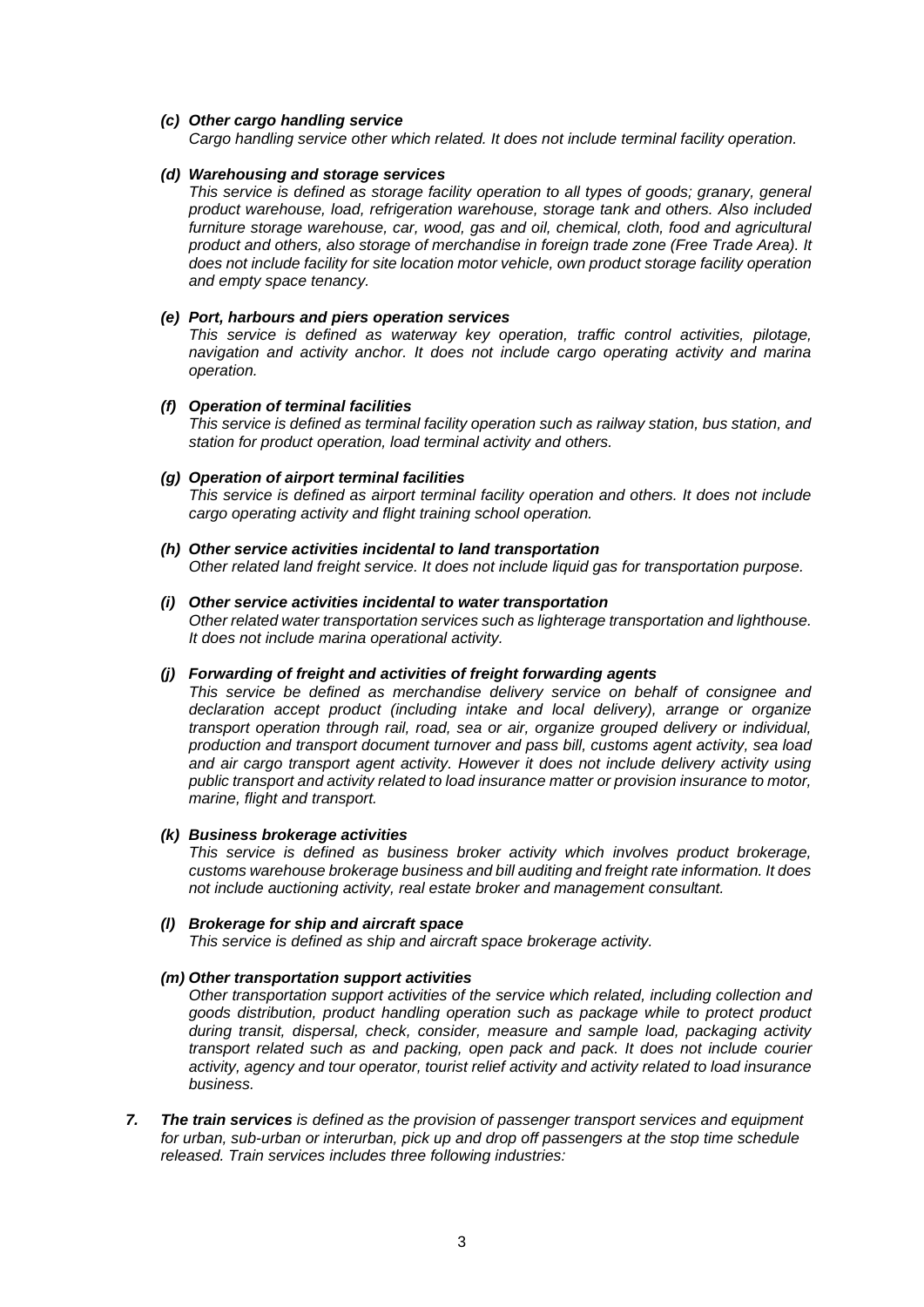## *(a) Passenger rail transport, interurban*

*It refers to the inter-city passenger transport services by rail, including rolling stock operating bed or diner as an integrated operation of rail services company. It also includes activities related to deviate and change the track. It does not include the operation of the wagon bed or operating diner when operated separate units; passenger transport by urban and suburban transit systems; passenger terminal activities and other supporting activities.*

## *(b) Freight rail transport*

*It refers to cargo transportation services between urban, sub-urban and urban rail route. It does not include freight terminal activities, cargo handling, storage and warehousing and other support activities.*

#### *(c) Urban and sub-urban passenger land transport*

*It refers to passenger rail transport services in urban centers that provide transportation for passengers, according to published timetables, pick up and drop off passengers at the stop as indicated on the timetable. Including Light Rail Transit (LRT), Express Rail Link (ERL) and the Monorail. It does not include passenger transport by rail between cities.*

- *8. Water inland services comprise three following industries:*
	- *(a) Passenger transportation by rivers, canals, lakes and other inland waterways This service is defined as the transport of passengers by water, rivers, canals and other inland waterways such as bases and ports by boat and canoe whether scheduled or not.*
	- *(b) Rental of pleasure boats with crew for inland water transport This service is defined as the rental of pleasure boats with crew for passenger transport by air, rivers, canals and other inland waterways such as bases and ports by boat and canoe whether scheduled or not.*
	- *(c) Transport of freight via rivers, canals, lakes and other inland waterways This service is defined as the transportation of cargo via air, rivers, canals and other inland waterways such as bases and ports by boat and canoe whether scheduled or not.*
- *9. Parking services is defined as a paid of motor vehicles facilities to the public, employees of a company or members of a particular association.*
- *10. Services operation of highways, bridges and tunnels are additional activities to support and transport management services including highways, bridges and tunnels, including the work of traffic control and safety, repair and maintenance, toll collection, establish and maintain facilities on highways elections.*
- *11. Postal activities comprise two following industries:*
	- *(a) Postage activities include the pick-up, transport and delivery (domestic or international) of mail and parcels. The activity includes sale of postage stamps, collection of mail and parcels from public letter boxes or from post offices and distribution and delivery. Also includes such activities as mail sorting, mailbox rental, poste restante, etc. This excludes all postal giro, postal savings activities and money order activities.*
	- *(b) Courier activities include the pick-up, transport and delivery of letters and mail-type, usually small, parcels and packages. One or more modes of transport may be involved and the activity may be carried out with either self-owned (private) transport media or via public transport. This excludes all postal activities carried out by Pos Malaysia Bhd. and transport of freight.*
- *12. Please report all the economic activities carried out by this establishment in Malaysia, which may comprise any of the activities stated above.*
- *13. If the type of this establishment is INDEPENDENT, please report all information in this questionnaire EXCEPT Question 12 on page 31.*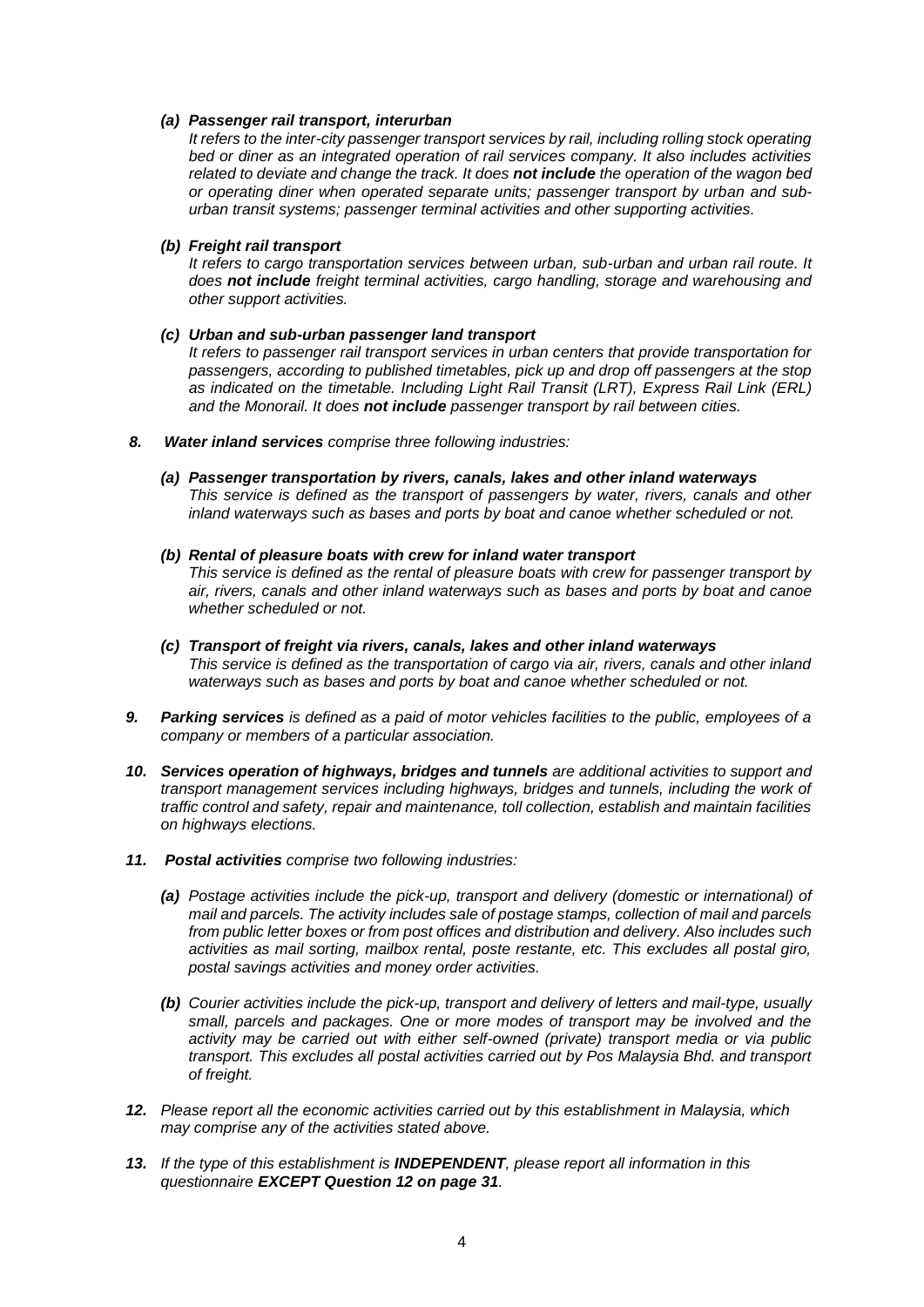*14. If the type of this establishment is HEADQUARTERS, please report all information in this questionnaire. If the type of organisation of this establishment is a branch with no separate accounts from the headquarters, please ensure that the headquarters address is report in Question 12.1 on page 31.*

# *C. SPECIFIC GUIDE TO COMPLETE THE QUESTIONNAIRE*

# *Question 1: Identification Particulars*

- *1.1 Please provide the registration number of company / business if registered with the Companies Commission of Malaysia (CCM) or other registration number.*
- *1.2 Please mark (X) type of this establishment in one box only.*
	- *1) Independent is a single establishment and does not have any branch or operation office.*
	- *2) Headquarters is a legal administrative unit which has an authority in decision making with respect of financial and allocating resources for the production of goods and services.*

#### *3) Branch / Operations Office*

*Branch refers to two or more establishments engaged in the same types of business under single ownership and control with its headquarters. It is directly managed by the headquarters for the purpose of marketing and direct shipments of its products after receiving orders from customers.*

*Operations Office refers to establishments which display products for promotion and sales purpose.*

- *1.3 Please provide the commencement year of your business. Commencement year was the period whereby the company started to operate transportation and storage activities.*
- *1.4 Please report the operating period of this establishment. The operating period should cover at least six (6) months of the reference year.*

*Examples:*

*(a) 1 st January 2021 to 31st December 2021*



# *(b) 1st July 2021 to 30th June 2022*



# *(c) 1st July 2020 to 30th June 2021*

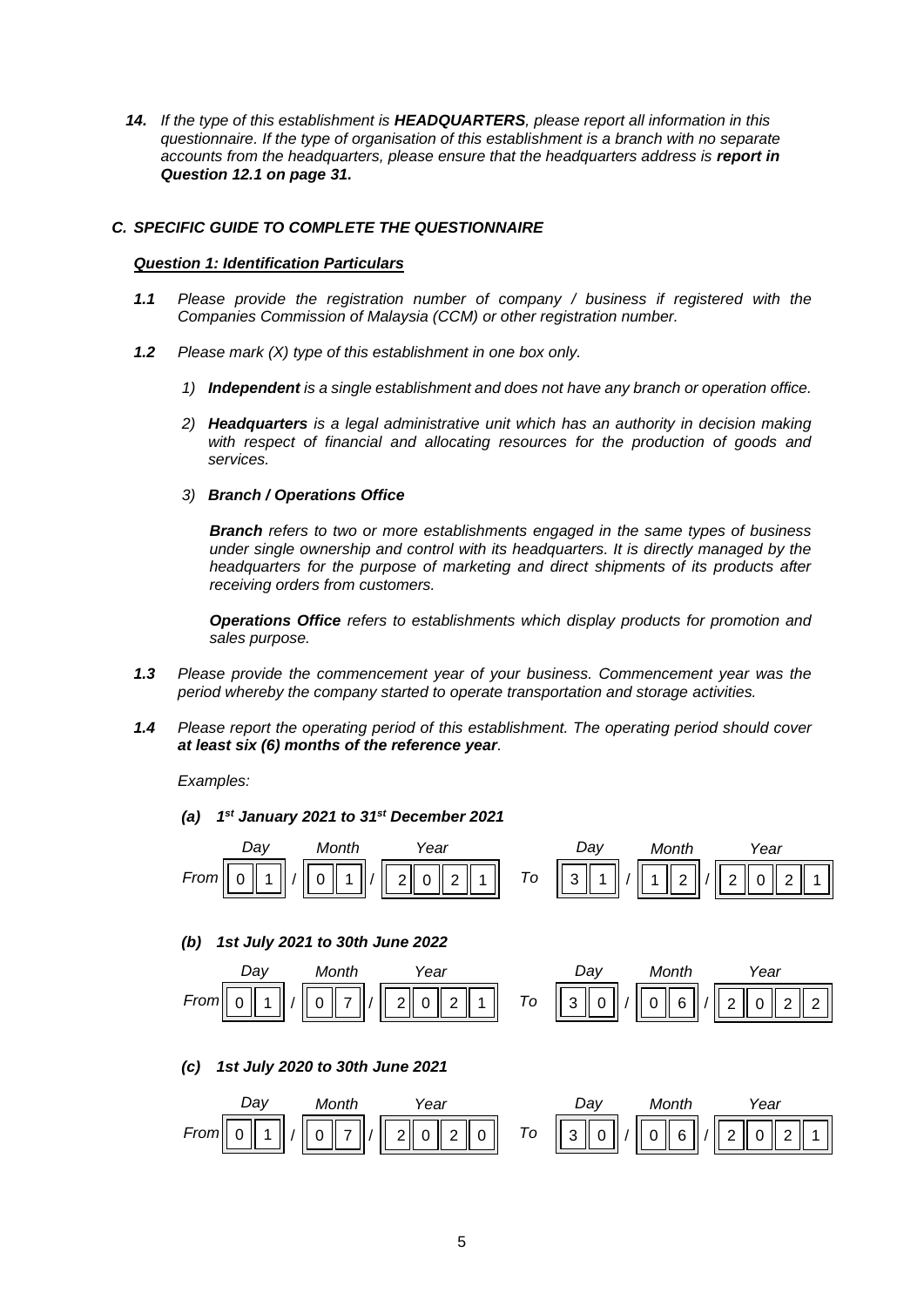*1.4.1 If the reporting period does not cover a full year, please check the reasons below:* 

#### *(a) Seasonal operations*

*Seasonal business refers to a business that is carried out in line with the season*  / *condition changes. Most businesses may run businesses in certain seasons.*

*(b) New business*

*New business created for the purpose of providing goods and services.*

*(c) Change of ownership*

*The business is transferred one person or entity to another.*

- *(d) Change of fiscal year Change in accounting period of company.*
- *(e) Ceased operations Business is no longer operational.*
- *(f) Temporarily inactive Business is discontinued for the certain period.*
- *(g) Others (please specify)*
- *1.5 Please specify the address of this establishment's website (example: https://www.dosm.gov.my).*
- *1.6 Please specify the address of your business operation if it differs from the postal address given on the front page.*

*The business address refers to the address of the physical location where the business is located. If the location of the business is outside the town limits, please indicate the detailed address or location such as the town or village nearest to the business. Please ensure the postcode is filled in the box provided.*

- *1.7 Please mark (X) in one box only. Please confirm the data reported in this return relate only to this establishment where the location is the same as the address given in Question 1.6.*
- *1.8 Please specify the principal activity of this establishment services. Please mark (X) in one box only.*
- *1.9 Please describe briefly the principal activity reported in Question 1.8:*
- *1.10 Please specify percentage of this establishment's revenue was is generated by from the following activity:*
	- *(a) Principal activity of this establishment*

#### *(b) Secondary activity this establishment*

*If there is secondary activity other than transportation and storage services, please specify the activity with the percentage of revenue received.*

#### *1.11 Please mark (X) in one box only.*

*Investment refers to the holding of financial asset abroad by resident (individual, establishment or other organisation). Financial asset consists of investment in subsidiaries or associated companies, equity securities, debt securities, bond, trust unit, trade credit, loan extension, deposit, advances and other assets.*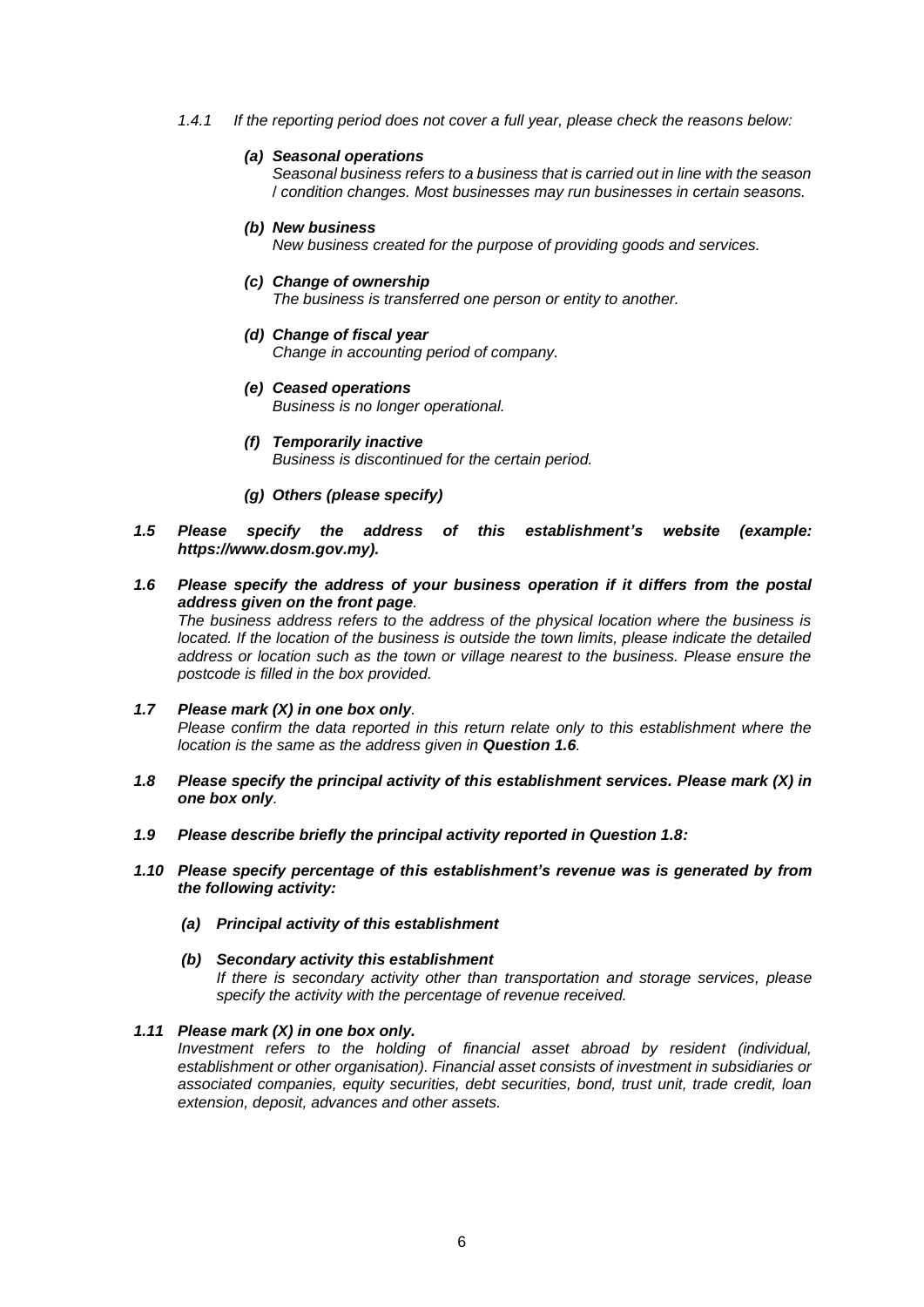# *Question 2: Legal Organisation*

# *2.1 Please mark (X) in one box only.*

# *(a) Individual proprietorship*

*Refers to the business owned, funded and managed by one person that is the owner concerned. The business is purely for profit. The owner has the ultimate right for the business and business liability is unlimited.*

# *(b) Partnership*

*Refers to the group of individuals who agreed to conduct a business through an agreed contract based on the capital contribution which has been specified in the relevant agreement with the objective of making a profit. The business is managed by all or any one acting for all parties. As stipulated under Company Act 1965, trading partnership must comprise at least two members and should not exceed a maximum of twenty members. Liability for the business partnership is unlimited.*

# *(c) Limited Liabilities Partnership*

*Refers to business entity regulated under the Limited Liability Partnerships Act 2012. It is featured with the protection of limited liability to its partners similar to the limited* liability enjoyed by shareholders of a company coupled with flexibility of internal *business regulation through partnership arrangement similar to a conventional partnership.*

# *(d) Private Limited Company*

*A private company established to undertake a business with the objective of making a profit. The shares are closely held by the shareholders of the company who have control over its operation.*

*Characteristics:*

- *i. Regulated under the Companies Act 1965 and is a legal entity separate from the owners;*
- *ii. Number of its shareholders between 1 - 50 members;*
- *iii. Company owners have limited liability;*
- *iv. Shareholders who own 51% or more of the total shares shall be entitled to manage the company. The company's shares can be traded but not in the open market;*
- *v. Trading of share must be with the consent of the other shareholders;*
- *vi. Not listed on the Stock Exchange; and*
- *vii. Business life expectancy is longer and can be identified by the words "Sendirian Berhad" (Sdn. Bhd.) at the end of the company name.*

# *(e) Public limited company*

*A public limited company is a company established, with limited liability, by a minimum of two persons to operate the business with the objective of making a profit. The shares in a public limited company are openly held and in the case of company listed on the Bursa Malaysia, the shares are freely transferable.* 

*Characteristics:*

- *i. Regulated under the Companies Act 1965 and is a legal entity separate from the owner;*
- *ii. Owned by the shareholders and there is no limit to the shareholder;*
- *iii. Management of the company is under the board of director responsibilities as appointed by shareholders; and*
- *iv. Listed on Bursa Malaysia.*

# *(f) Co-operative*

*Refers to a voluntary association with an unrestricted number of members and registered under the Co-operative Societies Act 1993. Funds are collectively owned to meet the needs of the members.*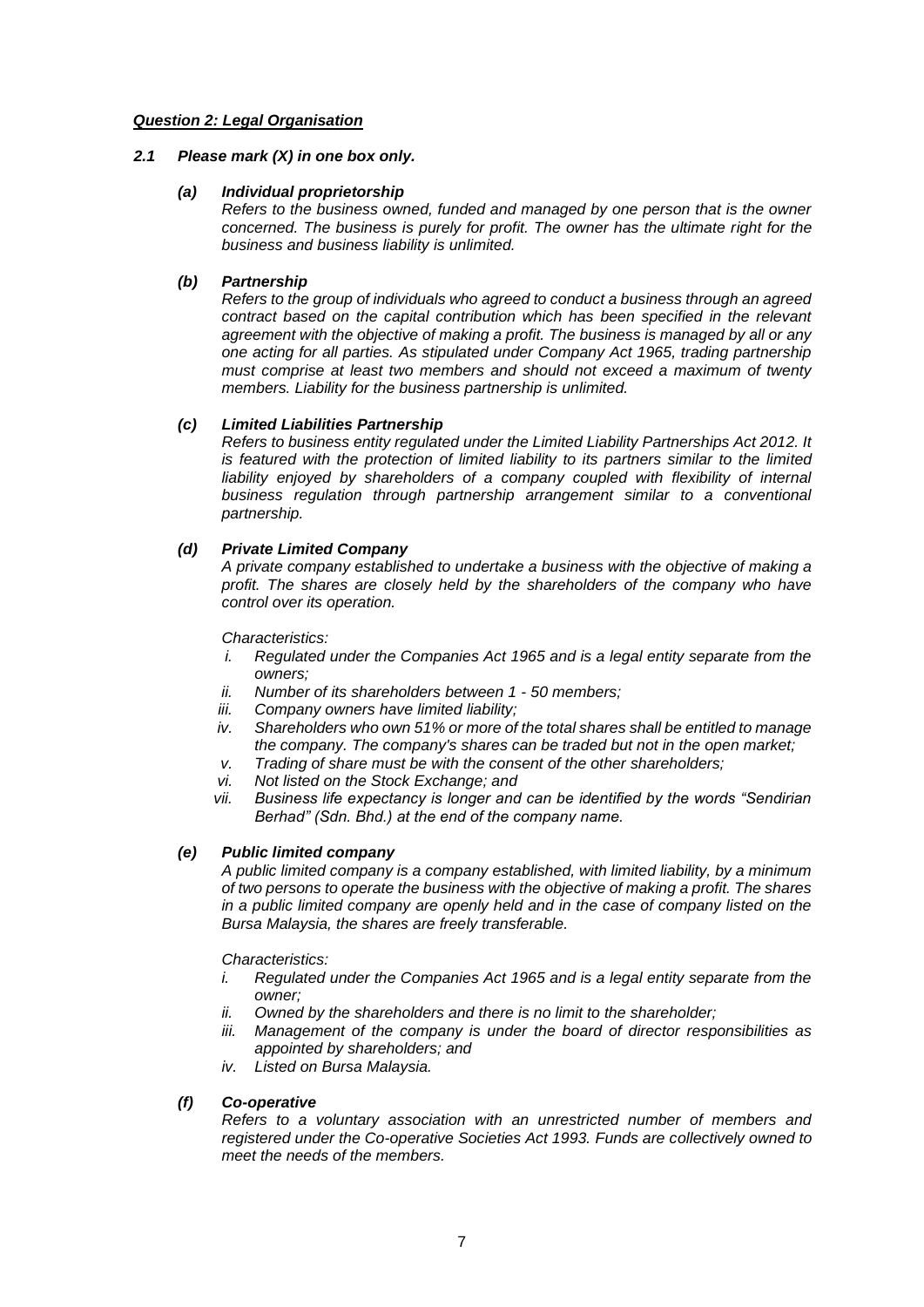# *(g) Public corporation*

*Refers to bodies set up for the purpose of conducting business activities which consists of Statutory Bodies and Non-Statutory Bodies.*

*Characteristics:*

- *i. Statutory body established under an Act of Parliament or of the State and regulated directly by the minister whom formulated the key policies of the organisation and are usually involved in the socio-economic development (e.g.: MARA and FELDA); and*
- *ii. Non-Statutory Bodies established under the Companies Act 1965 and the Government has equity with indirect control from the minister. Business is characterised by activities for the purposes of gain to the government in addition to socio-economic areas who cannot be undertaken by private sector activity (e.g.: Syarikat Bekalan Air Selangor Sdn Bhd (SYABAS)).*

# *(h) Private non-profit making organisation*

*Refers to a non-stock company set up with limited liability. It comprises mainly welfare, religious, educational, health, cultural, recreational and other organisations providing social and community services to households. These services are provided free of charge or at prices which do not necessarily or fully cover the cost of providing such services. Any profit made is re-invested in the organisation.*

# *2.2 Please mark (X) in the appropriate box for those who answered either Item 2.1 (a), (b), (c) or (d) only.*

*Woman-owned establishment refers to a minimum of 51 per cent of the equity held by a woman OR the biggest shareholders are women and the establishment is managed by a woman OR the Chief Executive Officer or Managing Director is a woman that owns at least 10 per cent of the equity.*

# *2.3 Please mark (X) in one box only.*

*Youth-owned establishment refers to the owner's age of the establishment which is not less than 18 years old and not more than 30 years old on the date of appointment. At least 51 per cent and above of the equity held by a youth OR the Chief Executive Officer or Managing Director is a youth that owns at least 10 per cent of the equity.*

# *Question 3: Shareholders' Fund and Ownership Structure*

# *3.1 Shareholders' fund*

*Shareholders' fund refers to investment through the purchase or ownership stake in the business to get some share of the income and the assets of the companies.*

# *(a) Paid-up capital*

*Paid-up capital is the capital that has been issued by the shareholder. Each company is allowed to issue the share capital by a maximum limit of the authorised capital registered in the Companies Commission of Malaysia (CCM).*

- *i. For individual proprietorship, partnership establishment or limited liabilities partnership, it refers to the capital contributed by the proprietor or partners;*
- *ii.* For private or public limited companies, it refers to the paid-up share capital of *companies;*
- *iii. For public corporation, it refers to the capital paid by the Malaysian government; and*
- *iv. For co-operative, it refers to the shares subscribed and paid by members, and / or subscription capital.*

# *(b) Reserves*

*Reserves are a special fund amount allocated for certain purposes:*

*i.* For limited companies, it refers to the accumulated profit or loss such as capital *reserves, share premium account, general reserves, foreign exchange reserves and other reserves;*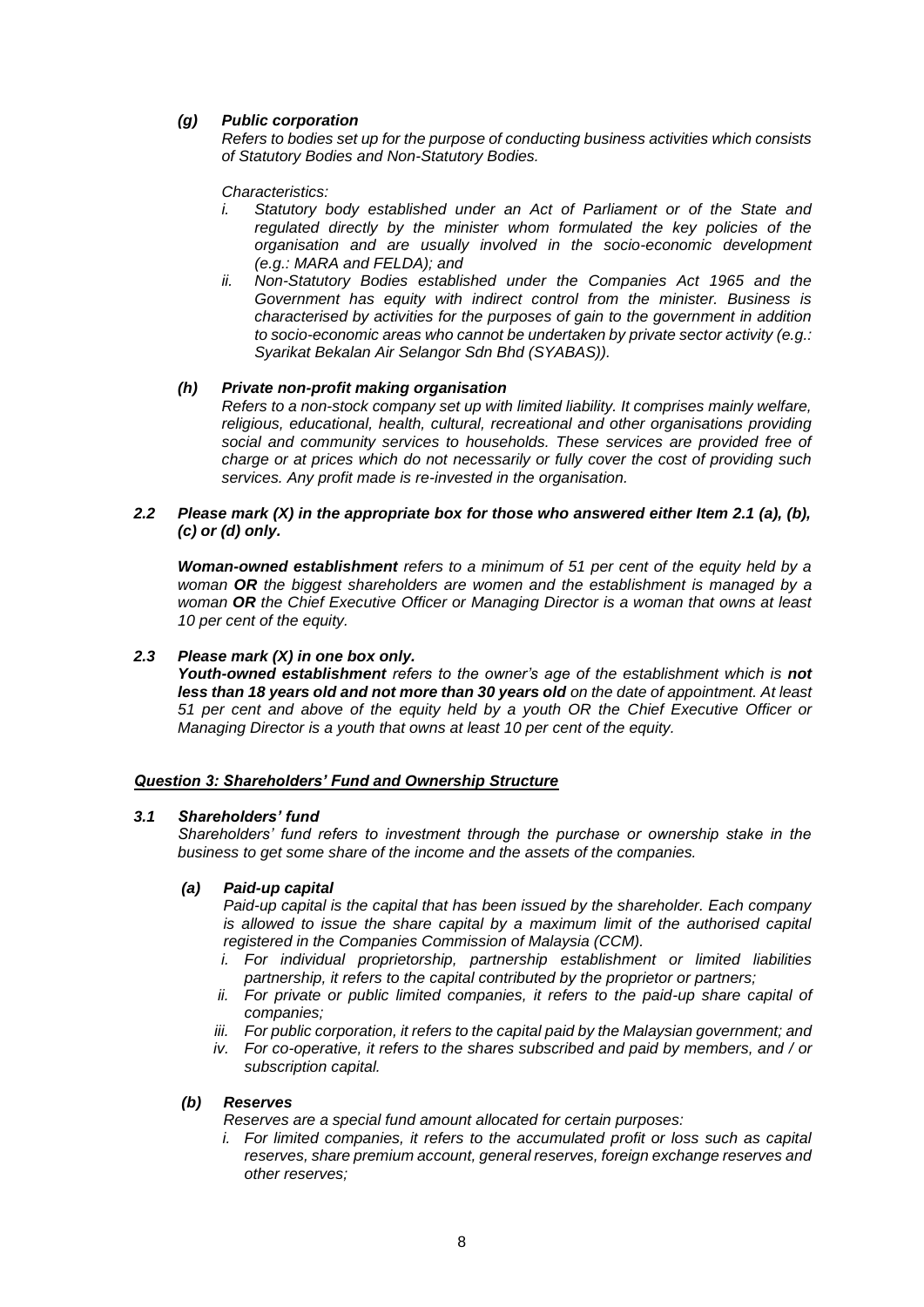- *ii. For individual proprietorship or partnership establishment, it refers to the balance in the profit and loss account; and*
- *iii. For co-operative, it refers to accumulated profit or loss and reserves fund.*

# *3.2 Ownership Structure*

*Please report the percentage (%) of ownership of the establishment based on the paid-up capital as at 31***st** *December 2021.*

*The ownership of an establishment is classified by the residential status of the owner(s) of the majority (more than 50%) of the paid up capital and not by their citizenship status.*

# *3.2.1 Held directly by Malaysian resident*

- *3.2.1.1 Individuals who located in Malaysia for a period of at least one year by nationality and ethnicity;*
	- *(i) Citizen*
		- *(a) Malay*
			- *(b) Other Bumiputera (e.g. Iban, Kadazan, Bajau, Murut)*
			- *(c) Chinese*
			- *(d) Indians*
			- *(e) Others (e.g. Sikh)*
	- *(ii) Non-citizen*
- *3.2.1.2 Establishment or institution that was / is operating in Malaysia for a period of at least one year in which the economic interests based in Malaysia. An institutional unit has a centre of economic interest in the region in a state where there is a location such as a building, place of production, or other premises on which or from which the unit engages and intends to continue engaging, either indefinitely or over a long period, in economic activities and transactions with significant scale. The ownership structure of an institution or establishment shall reported by ethnicity such as:*
	- *(a) Malay*
	- *(b) Other Bumiputera (e.g. Iban, Kadazan, Bajau, Murut)*
	- *(c) Chinese*
	- *(d) Indians*
	- *(e) Others (e.g. Sikh)*

# *3.2.2 Held directly by Federal, State and Local Government Agencies & Statutory Bodies*

*Refers to organisations owned by the Federal, State or Local Government and the examples are as follows:*

- *Khazanah Nasional Berhad*
- *Employee Provident Fund*
- *Johor Port Authority*
- *Agricultural Bank of Malaysia (Agro Bank)*
- *Penang Port Commission*
- *Public universities*
- *Malaysia Airport Berhad*
- *Majlis Amanah Rakyat (MARA)*
- *Menteri Besar Incorporation*
- *Perbadanan Usahawan Nasional Berhad (PUNB)*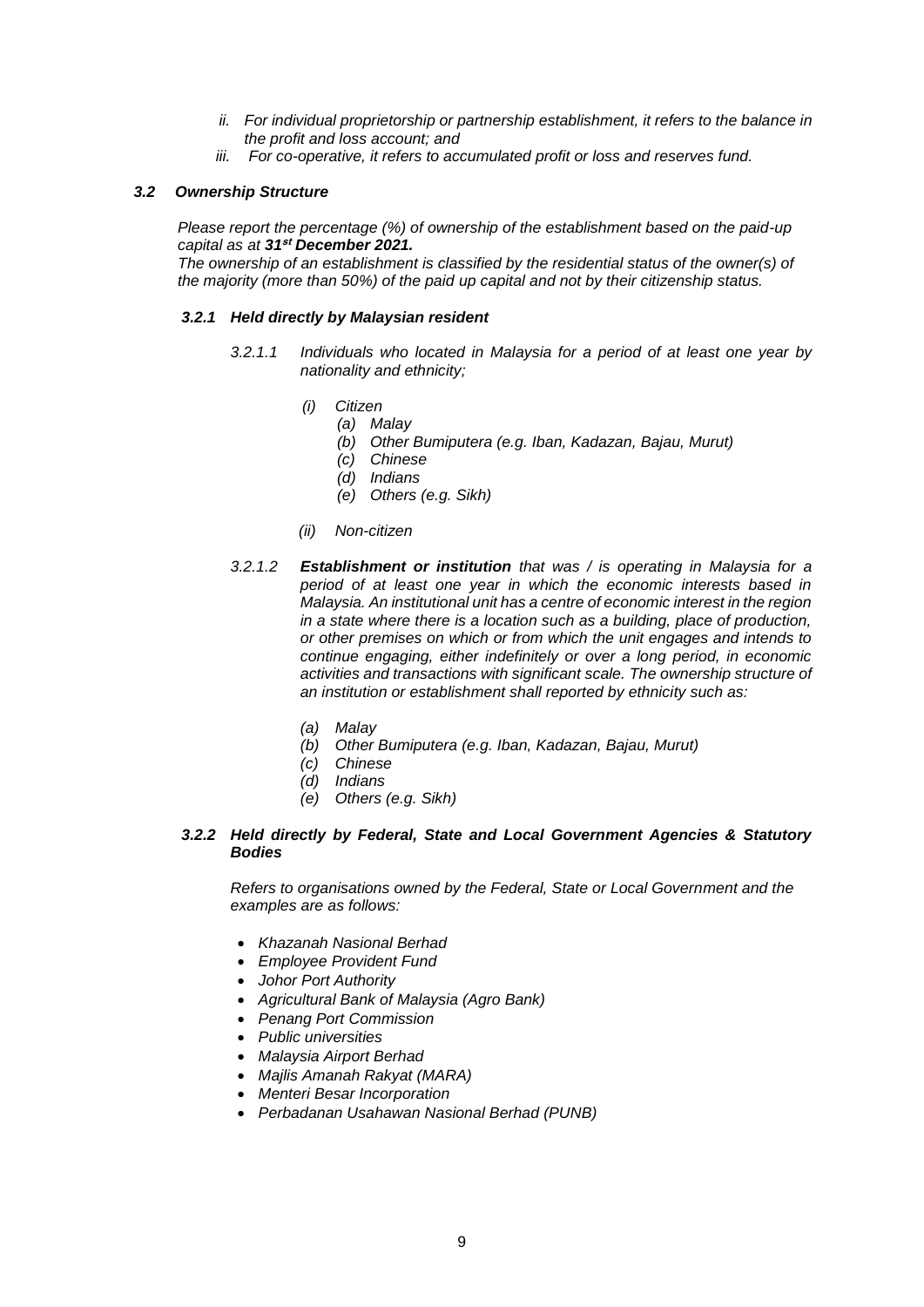# *3.2.3 Held directly by non-Malaysian resident*

*A non-Malaysian resident is any individual, establishment or other organisation located / operating abroad.* 

*Resident status of a foreign government representatives, international organisations, foreign students and patients are as follows:*

- *Foreign government representatives (embassies, consulates, military bases, foreign governments) in Malaysia are regarded as extraterritorial organisations thus regarded as non-residents;*
- *Malaysia's official representatives abroad is considered as resident of Malaysia*
- *International organisations are not regarded as resident for any economy / country; and*
- *Foreign students and patients are treated as residents of their home country.*

# *3.3 If paid-up capital is directly or indirectly held 50 per cent or more to the establishment by a foreign company / individual, please specify the country of the ultimate parent company.*

*Ultimate parent company refers to the companies that owned, directly or indirectly, the effective equity interest in this establishment (50 per cent or more). The share of ultimate parent company is not majority owned by another company.*

*The country refers to location where the ultimate parent company is undertaking economic activities / business.*

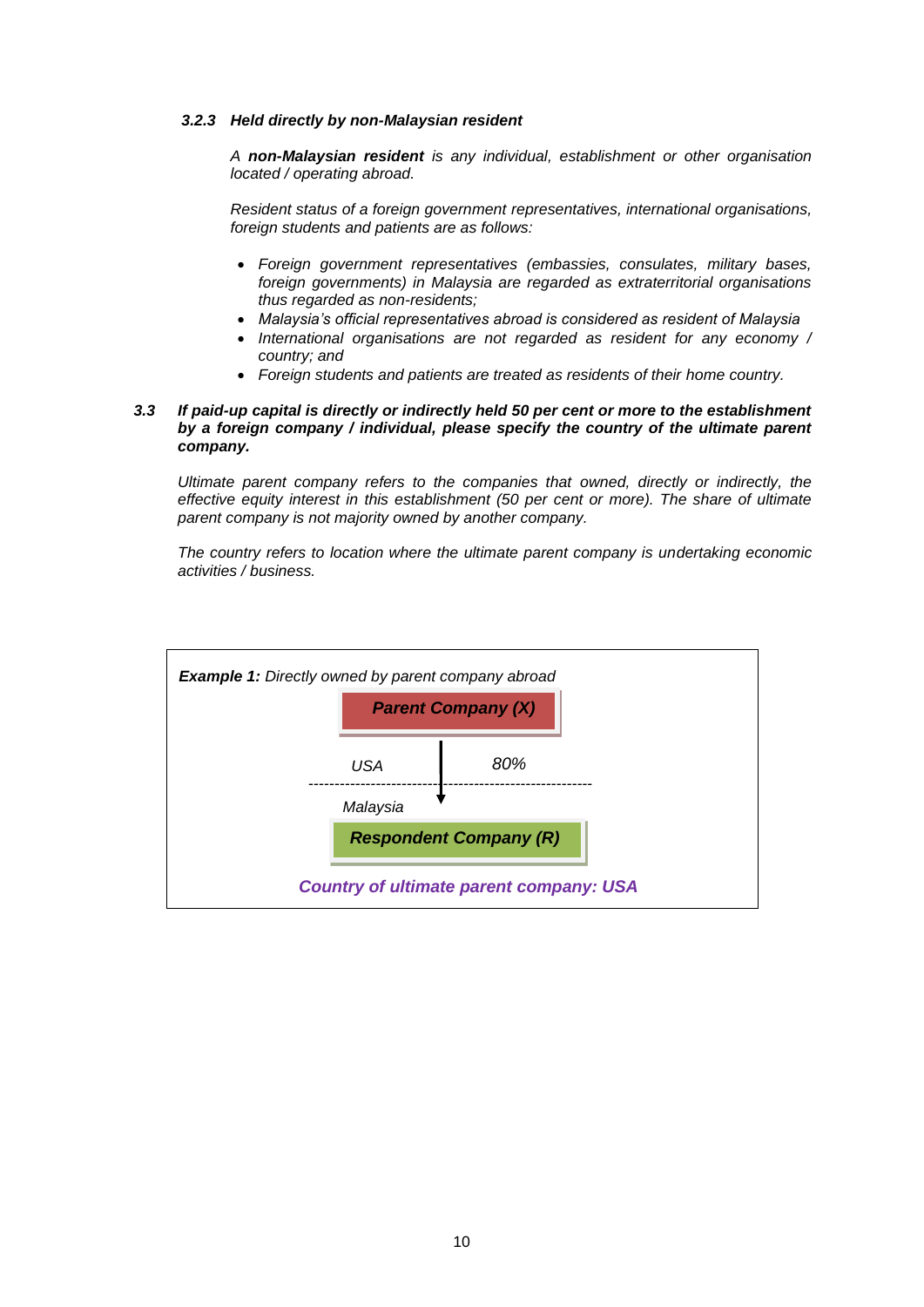

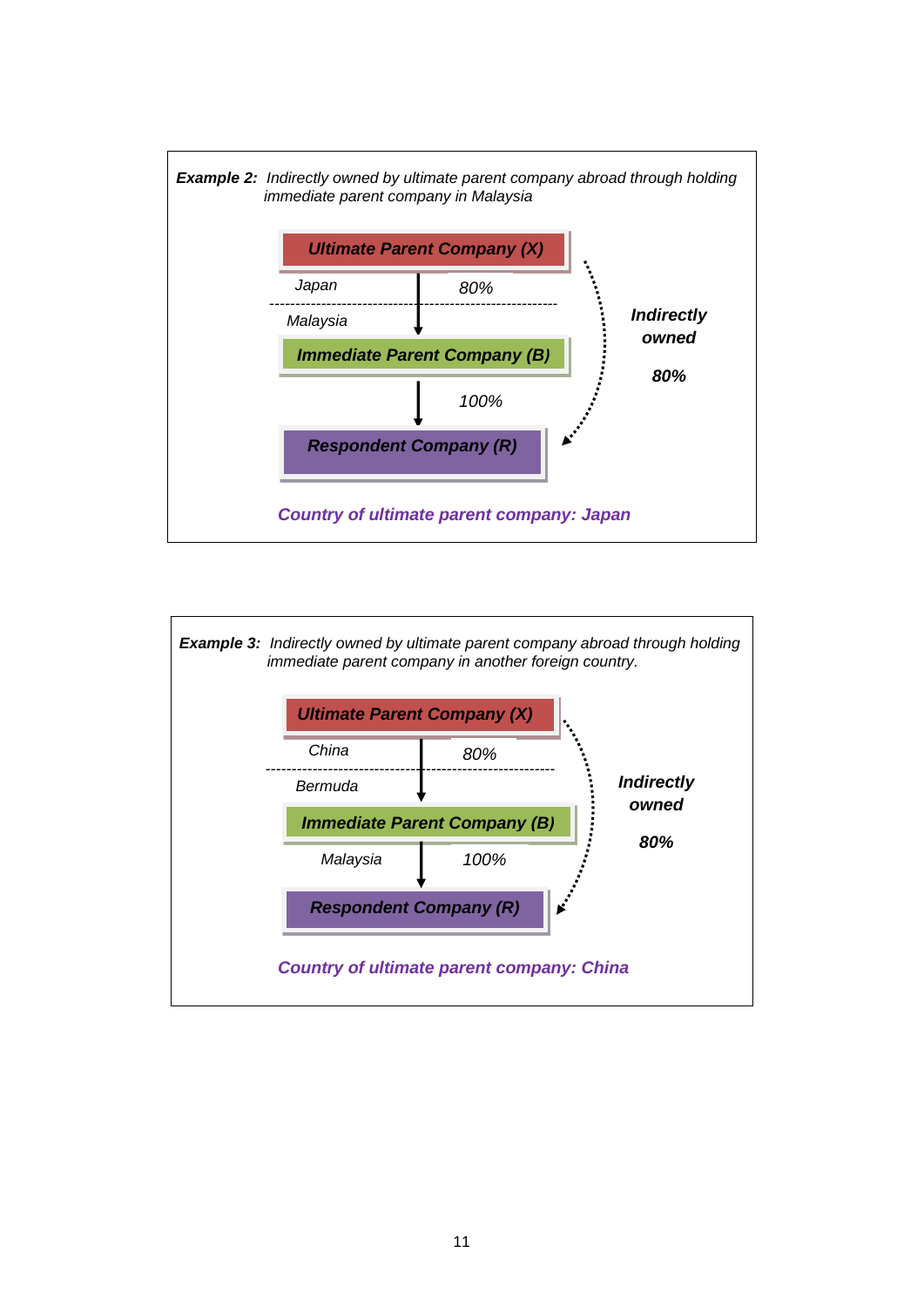# *Question 4: Capital Expenditure and Value of Assets*

*Capital Expenditure is the total expenditure incurred for the purchase or replacement of the assets of the establishment.* 

Value of assets is the value of acquisition or used of such entities in a period of time. The value of *assets can be distinguished from non-financial assets and financial assets. For non-financial assets, it distinguished between production and non-production assets. Production assets consist of structure, machinery & equipment and other assets.*

- *i. Information required in this question are:*
	- *a. inventory value of assets as at the first and last day of the reference year; and*
	- *b. value of transactions of assets during the reference year.*
- *ii.* Net book value as at the beginning of the year, to be recorded in **column 0410**, that is the *book value, net of depreciation in the year before.*
- *iii. Value of additions during the year includes all acquisitions of assets by the establishment, whether new purchases, obtained from other establishments or produced by its employees. Major repair and improvements to existing assets which extended their normal economic life or raised their productivity are to be reported. Current repairs and routine maintenance are to be excluded.*
- *iv. Acquisition from other establishments should be valued at the full cost incurred, i.e. at delivery price plus the cost of installation, including any necessary fees and taxes (e.g. stamp duty and cost of ownership transfer), but excluding financing costs.*
- *v. Assets acquired `in gratis' from another establishment under the same ownership should be valued as though purchased from outside the establishment.*
- *vi. New purchases include imported (new & used) cover acquisitions of new assets including imports of used assets since they represent newly acquired assets for the Malaysian economy. This refers to fixed assets that is not used in Malaysia, including imported fixed assets, whether new or used in column 0411.*
- *vii. Used Malaysian assets refer to all assets previously used in Malaysia including those reconditioned or modified before acquisition are to be treated as used in column 0412.*
- *viii. Built / self-produced for assets produced by the establishment for its own use, the costs of all works done during the year should be recorded. Any overhead costs allocated to this work should be included in column 0413.*

*Capital transaction should generally be recorded when ownership is acquired. Normally it should coincide with the time at which the assets are in its completed form and delivered to the control of the establishment. This is the basis for recording expenditure of all fixed assets except construction work. In the case of construction, the value of construction work done is the value of work carried out on projects completed during the reference year, plus the value of work under construction at the end of the reference year minus the value of work at the beginning of the reference year.*

- *ix. The value of fixed assets sold or discarded during the year regardless of their condition is to be reported according to the actual amount realised in column 0414.*
- *x. Gain / loss from sales / revaluation of assets refer to when an asset is sold above / below the net book value, a gain / loss from the sale of asset is realised and should be reported in column 0415.*

*Similarly, an asset can be revalued to reflect the current market value. A gain / loss from revaluation of the asset is realised and should also be reported under column 0415. If it is a loss, the figure should be written beginning with symbol (-).*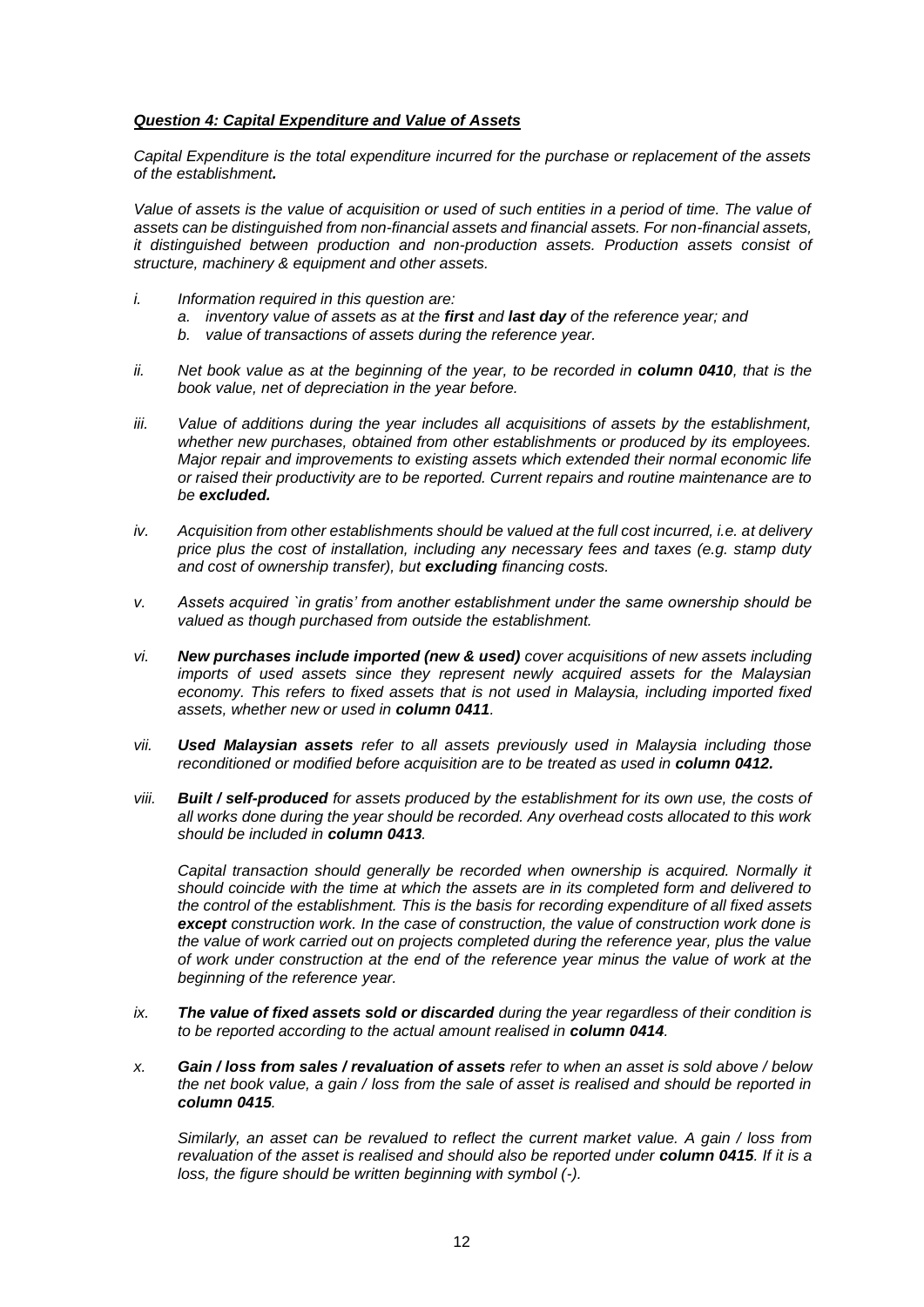*xi. Current depreciation / amortisation represents loss or diminution of value of an asset consequent upon wear and tear, obsolescence or permanent fall in market value (depreciation allowed for a tax purposes is acceptable). The value reported in the establishment's books of accounts for each class of fixed assets should be reported separately in <i>column 0416*. This *includes amortisation of leasehold land. Total of depreciation should be equal to item 9.24 of Question 9.*

# *xii. The closing net book value of reference year in column 0417 =*

- *+ the opening net book value*
- *+ value of assets acquired*
- *- assets sold or discarded*
- *+/- gain / loss from sales / revaluation of assets*
- *- current depreciation*
- *xiii.* The amount paid for the use of any assets taken on lease or rent is to be reported in **column** *0418.*

# *The types of assets are defined as follows:-*

# *4.1. Fixed assets*

*Fixed assets cover assets (land, buildings, transport equipment, information and communications technology, machinery and equipment etc.), new or used which have a productive life of more than one year and are intended to be used by the establishment.*

# *4.1.1 Land*

*Includes the value of sites without taking into account on land improvements and structures. (e.g. reclaimed land and coastal land reclaimed to create a land)*

# *4.1.2 Buildings and other construction:*

- *(a) Residential consists entirely or primarily of dwellings.*
- *(b) Non-residential buildings for industrial, commercial or public use (e.g. factories, warehouses, office buildings, stores, restaurants, garage, shops, hospitals, school, etc.)*
- *(c) Other construction work includes building or renovation of roads, railroads, sewers, bridges, harbours, car parks, pipelines, etc.*

# *4.1.3 Land improvement*

*Includes all value of work done on clearing, preparing construction sites and landscaping but excludes the value of land before improvement. It also includes outlays on land reclamation and land clearance irrespective of whether it represents an addition to total land availability or not. For example, irrigation and flood control projects, dams and dykes which are part of these projects, clearance and forestation to timber tracts and forests.*

# *4.1.4 Transport equipment*

*Refers to equipment used for the conveyance of goods and / or persons for business purpose.*

# *4.1.5 Information and communications technology*

# *(a) Computer hardware*

*Refers to all computer hardware used for processing, storing and transmitting data and information related to computer system.*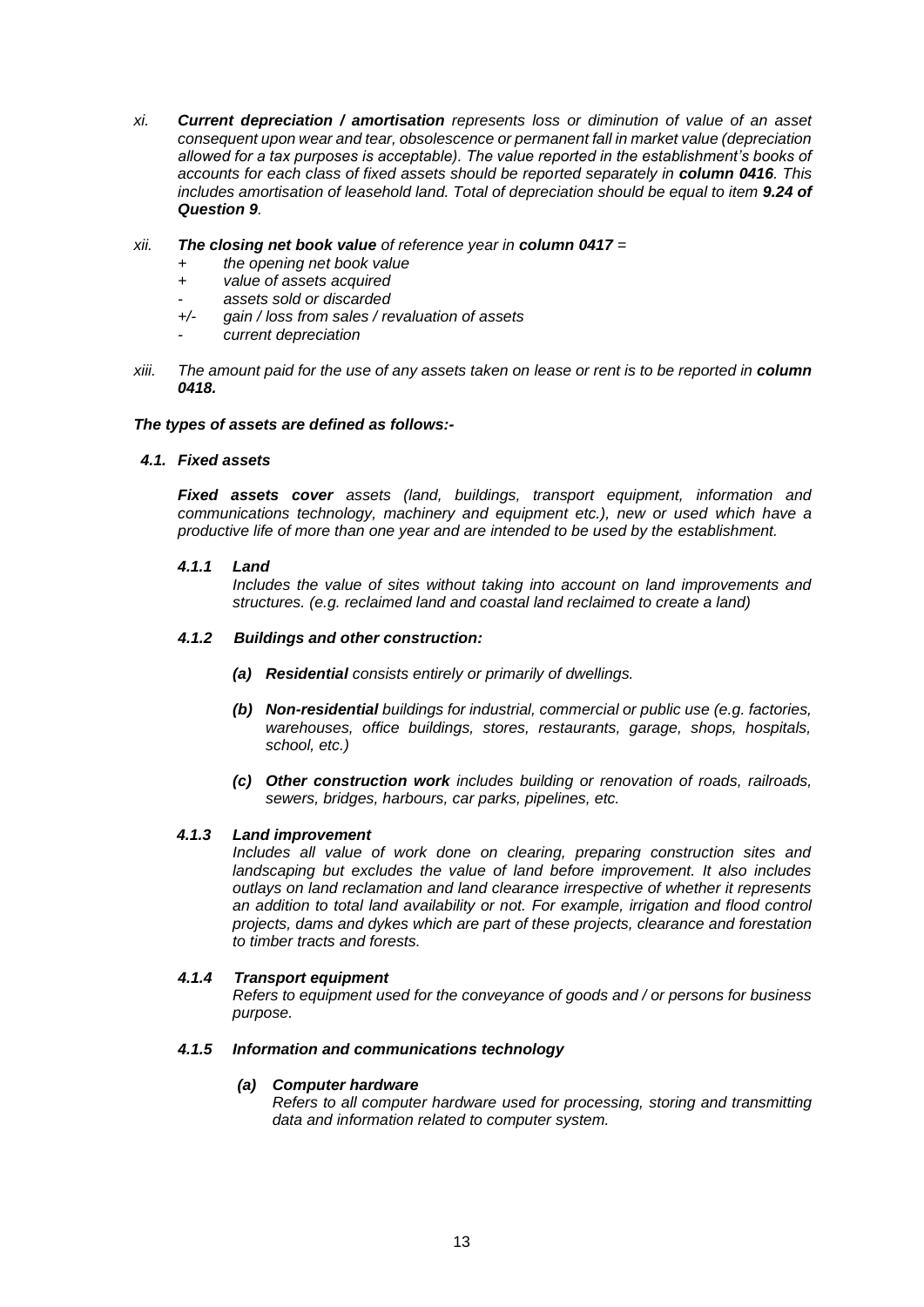# *(b) Computer software*

*Refers to software used in operating the computer programme and database whether it is self-produced, custom-made as well as ready-made (noncustomised).*

# *(c) Telecommunications equipments*

*Refers to mobile phones, personal digital assistants (PDAs), satellite dishes, audio-visual equipments (e.g. radio, television) and other television / radio transmitters and receivers.*

# *4.1.6 Machinery and equipment*

# *(a) Main machinery and equipment*

*Includes power generating machinery, office machinery and equipment, metal working machinery, construction and other industrial machinery, cranes, fork-lift equipment etc., durable containers, equipment and instruments used by professionals and any other machinery and equipment including major repair and improvement to these types of machinery and equipment.*

# *(b) Drone*

*A drone or unmanned aircraft system (UAS) means an aircraft and its associated elements which are operated with no pilot on board. There are three categories of drones, which are:*

# *(i) Small unmanned aircraft system*

*Unmanned aircraft system, other than a balloon or a kite, having a mass of not more than 20 kilogram's without its fuel but including any articles or equipment installed in or attached to the aircraft at the commencement of its flight.*

# *(ii) Small unmanned surveillance aircraft*

*A small unmanned aircraft which is equipped to undertake any form of surveillance or data acquisition.*

# *(iii) Unmanned aircraft system of more than 20kg*

# *4.1.7 Furniture and fittings*

*Covers all items required to furnish and equip a building, e.g. chairs, tables, carpeting etc.*

- *4.2. Other assets refer to intangible assets that include patent and goodwill.*
	- *4.2.1 Patent refers to exclusive right to manufacture a mechanical invention which runs for numbers of years. Patent is valued at cost.*
	- *4.2.2 Goodwill arises from the good reputation of a company and the customer's loyalty it has gained. When a business is purchased for a price in excess of the value of its net assets, then the excess presumably is for goodwill.*

# *4.2.3 Work in progress*

*Refers to assets (e.g. building, machinery & equipment etc.) partially completed and has yet to be capitalised. For example, if a company is constructing an asset such as building to be used in production, and the asset is only partially completed, the amount spent would be recorded as work in progress.*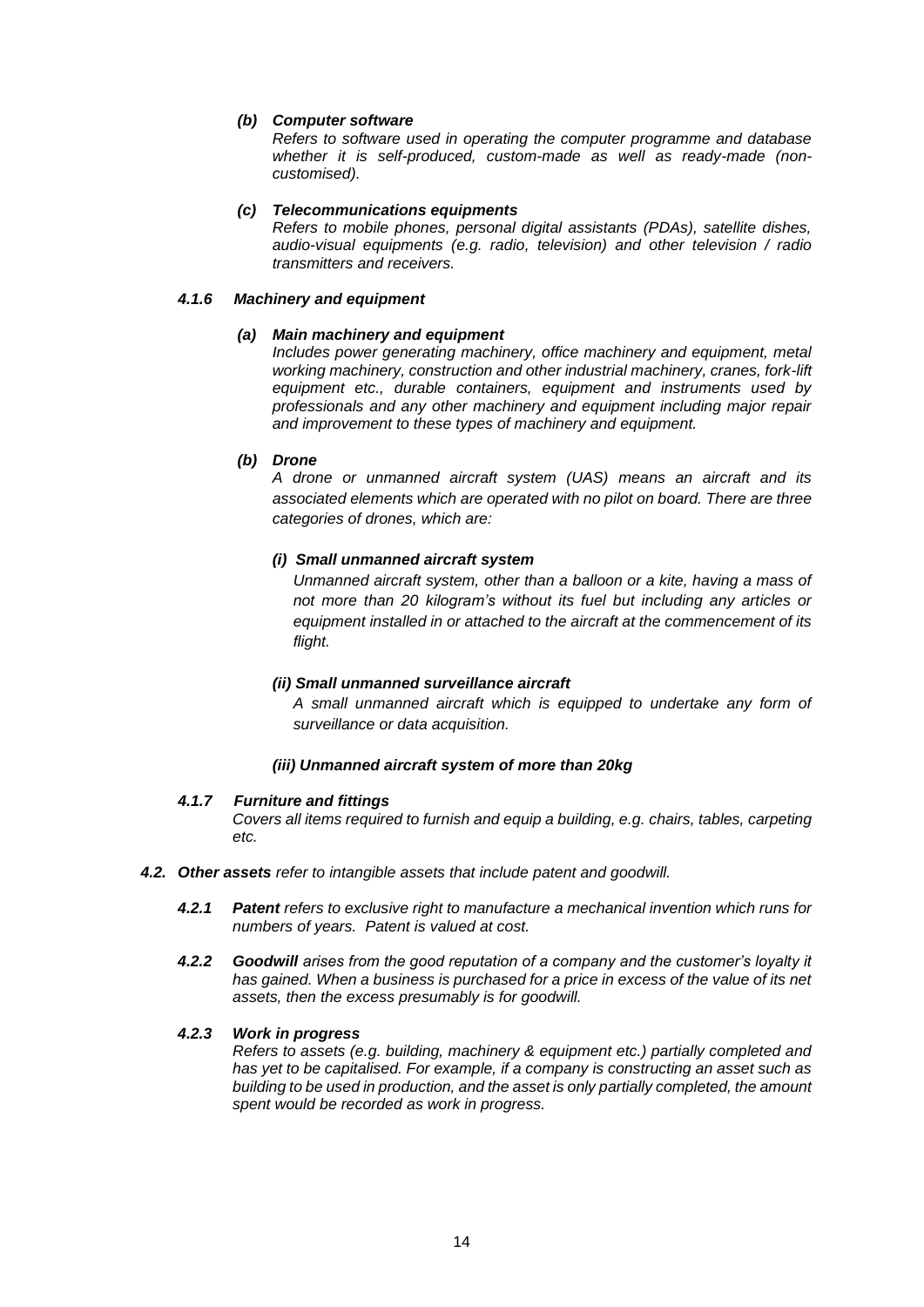# *4.3. Others*

*This item covers assets / capital expenditure, if any, that are unable to classify above e.g. jewellery, antiques and arts. Exclude all financial assets such as cash, debtors and stocks (share).*

# *4.4. Total*

*Please total up 4.1.1 to 4.3.*

# *4.5. Work in progress (detailed)*

*Specify the current expenditure of work in progress for the reference period by type of assets i.e. residential, non-residential, other construction, machinery and equipment and others.*

# *Question 5: Number of Persons Engaged and Salaries & Wages*

# *A. General definitions*

*This question is divided into FIVE parts. Please complete your employees' particulars as the following definitions:*

- *i. Question 5A (Number of Person Engaged [Male])*
- *ii. Question 5B (Number of Person Engaged [Female])*
- *iii. Question 5C (Salaries & Wages Paid [Male])*
- *iv. Question 5D (Salaries & Wages Paid [Female])*
- *v. Question 5E (Number of Non-Malaysian Citizen Persons Engaged by Country of Origin and Length of Service in Malaysia*

# *Question 5A and 5B (PERSON ENGAGED)*

- *1. Number of persons engaged (columns 0520, 0506, 0523and 0515)*
	- *Please report all persons engaged in this establishment by category of workers, citizenship and ethnic group from columns 0520 & 0506 (Male) and 0523 & 0515 (Female) during December 2021 or the last pay period in the reference year. The number of persons reported should include persons on short-term leave such as sick leave or vacation leave. Directors of incorporated enterprises who are paid solely for their attendance at Board of Directors' meetings, persons on indefinite leave, military leave or on pension are excluded*
- *2. The number of non-Malaysian citizen by category of the length of services in Malaysia (columns 0521, 0522, 0524 and 0525).*
- *3. Number of persons engaged provided by other establishment during December 2021 (columns 0509 and 0518)*

*Refers to the number of persons employed in this establishment but salaries and wages paid by establishment that supply the workers. Payment for the salaries & wages to that establishment need to be reported in Question 9.42 on page 29.*

# *Question 5C and 5D (SALARIES AND WAGES PAID)*

# *Annual salaries & wages (columns 0526,0527 0528 and 0529)*

*Please report all payments (salaries, wages, bonuses, commissions, overtime pay and cash allowances including cost of living, housing, transportation, food, traveling etc.) made throughout the reference year to all paid employees in each category and citizenship from columns 0526 & 0527 (Male) and 0528 & 0529 (Female). For all directly employed workers, report the total payments made before deductions for income tax and employees' contributions to Employees' Provident Fund (EPF) / Social Security Organisation (SOCSO) / other provident / superannuating funds. The employer's contributions to such funds as mentioned above should be excluded.*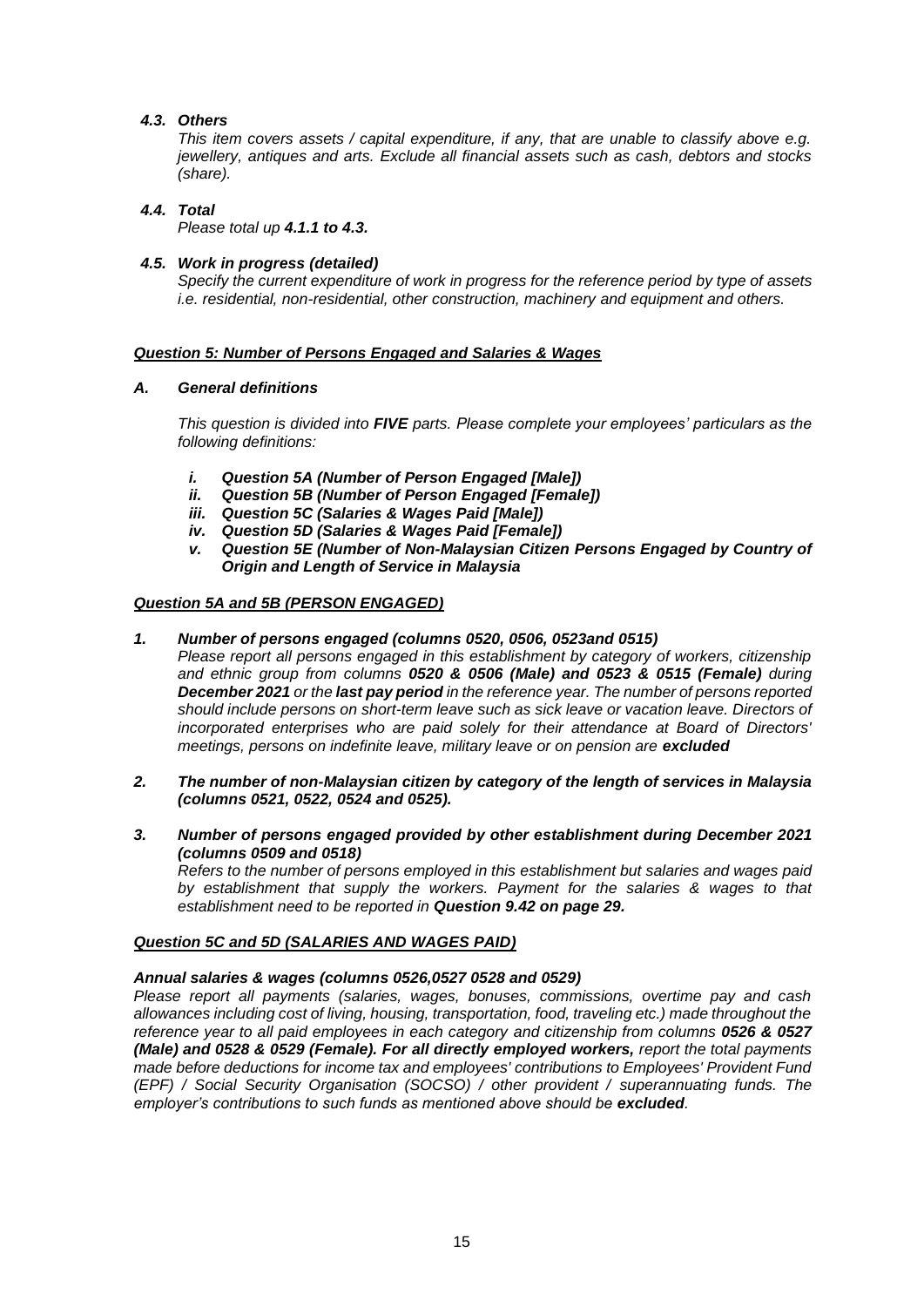# *Question 5E (NUMBER OF NON-MALAYSIAN CITIZEN PERSONS ENGAGED BY COUNTRY OF ORIGIN AND LENGTH OF SERVICE IN MALAYSIA)*

# *The country of origin and length of service of employee*

*The country of origin of an employee refers to the country in which an employee was born and a place of life that is different from the country of employment now. Length of service refers to the amount of time an employee has served in Malaysia, not limited to the establishment currently working.*

# *B. Definitions of category of workers / occupation*

# *5.1 Working proprietors and active business partners*

*Include all individual proprietors and partners (part-time or full-time) who are actively engaged in the work of the establishment. Sleeping partners and inactive members of proprietor's family are excluded, unless they participate in the control and management of the business. This category is not applicable to limited companies or public corporations, the ownership of which is represented by equity shares.*

# *5.2 Unpaid family workers*

*Include all family members (full-time or part-time) of any of the owners of the establishment who during the specified period worked a minimum of one-third of the normal working time but did not receive any payment, neither in cash nor in kind for the work done. These workers definitely received food, shelter and other support as part of the household of the owner whether they work in the establishment or not.*

*However, if regular salaries and allowances are received by family workers and they contribute to EPF or other superannuating funds, they should be considered as paid employees, thus it has to be reported in Question 5A and 5B, item 5.3 and 5.4 in accordance with whether they are full-time or part-time workers as defined above.*

*This category of unpaid family workers is not applicable to limited companies or public corporations, the ownership of which is represented by equity shares.*

# *5.3 Paid employees (full-time)*

*Full-time workers refer to all those who normally work for at least 6 hours a day or 20 days a month. Persons working away from the establishment whose pay and services are under the control of the establishment such as sales representatives, engineering representatives, maintenance and repair personnel, if any, are to be included. Also included among the employees are paid managers and working directors of incorporated enterprises, except when paid solely for their attendance at Board of Directors' Meetings. All such employees are to be reported according to category of workers as defined below:*

# *5.3.1 Manager*

*Managers are those plan, analyse, formulate, direct and advise on government policies, or carry out similar tasks on behalf of special interest organisations; or plan, organise, lead, control and coordinate the policies and activities of an enterprise, organisation, department or internal section. Example of occupation in this category is company manager.*

# *5.3.2 Professionals*

*Professionals are those who conduct, analysis and research, and develop concept theory method of operation. Increase the existing stock of knowledge, apply scientific or artistic concepts and theories, teach about the foregoing in a systematic manner, or engage in any combination of these three activities*

# *(a) Professionals (except Researcher)*

*Other professionals except Researcher. Examples of occupations in this category are engineer, administrative executives, lawyer and accountant.*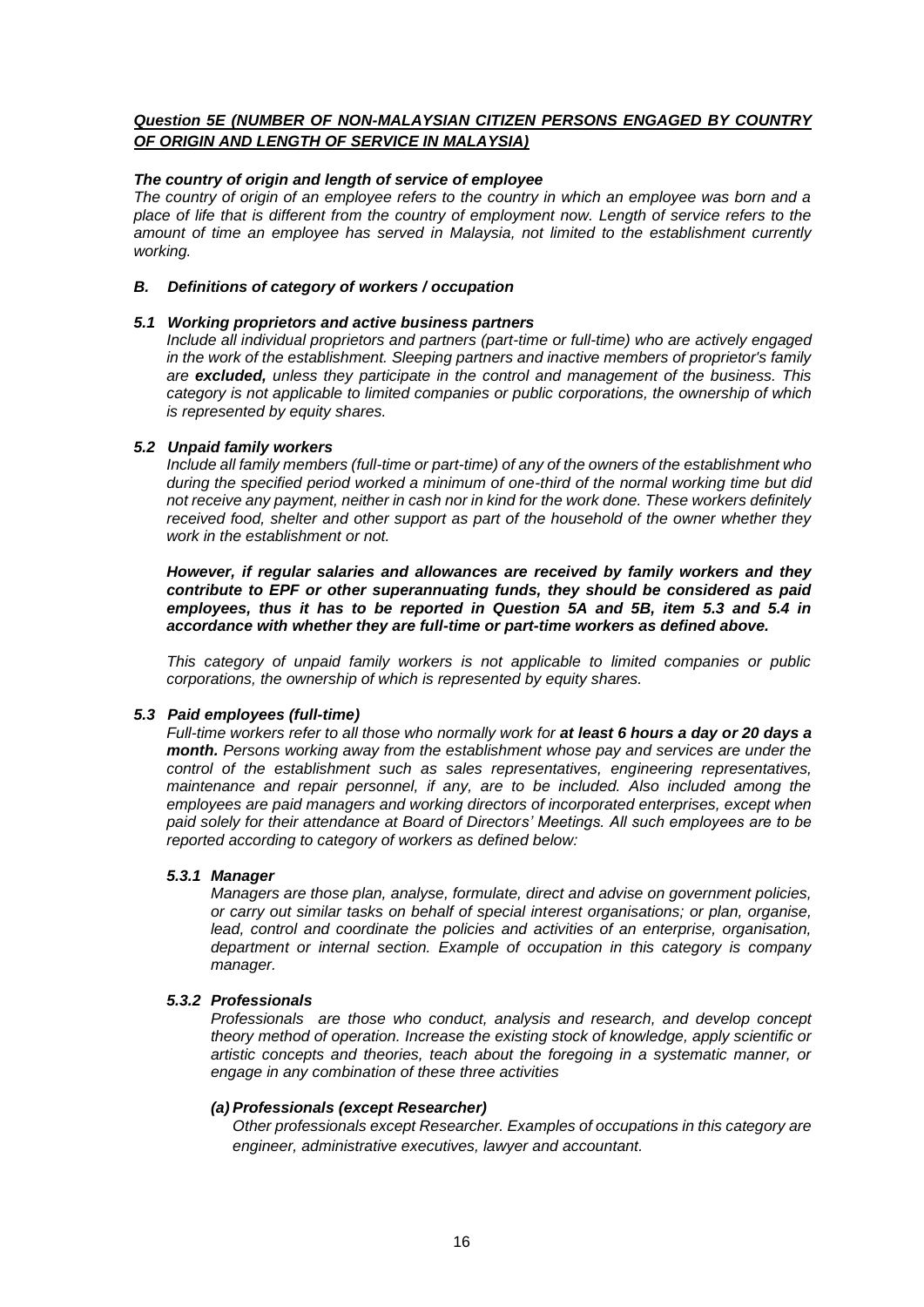## *(b)Researcher*

*Specifically refers to the Researcher Position. Researcher conducts research, improve materials and industrial products and processes or develop concepts, theories and operational methods, and apply scientific knowledge based on the investigation of systematic and organised.*

*For example, a person holding the post of an engineer and carries out research job is not classified as a researcher.* 

# *5.3.3 Technicians and Associate Professional*

*Technicians and Associate Professionals perform technical and related tasks connected*  with research and the application of scientific or artistic concepts and operational *methods, and government or business regulations. Most occupations in this major group require tertiary education. Example of occupations in this category is motor vehicle technicians.*

#### *5.3.4 Clerical Support Workers*

*Clerical Support Workers perform tasks record, organise, store and retrieve related information and perform clerical duties especially in connection with administrative operations, handling of money, travel arrangements and requests for information and appointments. Examples of occupations in this category are clerks, book keepers, typists, stenographers, receptionists, secretaries and storekeepers.*

## *5.3.5 Service and Sales Workers*

*Service and Sales Workers are those who provide personal services related to travel, housekeeping, catering, personal care, or protection against fire and unlawful acts, or, demonstrate and sell goods in wholesale or retail shops and similar establishments, as well as at stalls and markets. Example of occupations in this category are cashiers, stalls and market sales person, shop sales assistant, tickets clerk and security guards.*

#### *5.3.6 Craft and Related Trades Workers*

*Craft and Related Trades Workers are those who apply their specific knowledge and skills in the fields of mining and construction, metal forming, and erect metal structures, make, fit, maintain and repair machinery, equipment or tools, carry out printing work as well as produce or process foodstuffs, textiles, or wooden, metal and other articles including handicraft goods. Example of occupation in this category are house builder, carpenter and mechanics.* 

#### *5.3.7 Plant and Machine Operators and Assemblers*

*Plant and Machine Operators and Assemblers are those who operate and monitor industrial and agricultural machinery and equipment, drive and operate trains, motor vehicles and mobile machinery and equipment, or assemble product component parts according to strict specifications and procedures.* 

*The work mainly calls for experience with and an understanding of industrial and agricultural machinery and equipment as well as an ability to cope with machine-paced operations and to adapt to technological innovations. Example of occupation in this category is plant operator.*

#### *5.3.8 Elementary Occupations*

*Elementary occupations are those who perform simple routine tasks and non-systematic tasks which mainly require the use of handheld tools or with the assistance of simple machines, and in some cases considerable physical effort. Example of occupations in those category are general workers, cleaners, dispatch rider and agricultural, forestry, livestock and fishery labourer.*

# *5.3.9 Total paid employees (full-time)*

*Please total up 5.3.1 to 5.3.8.*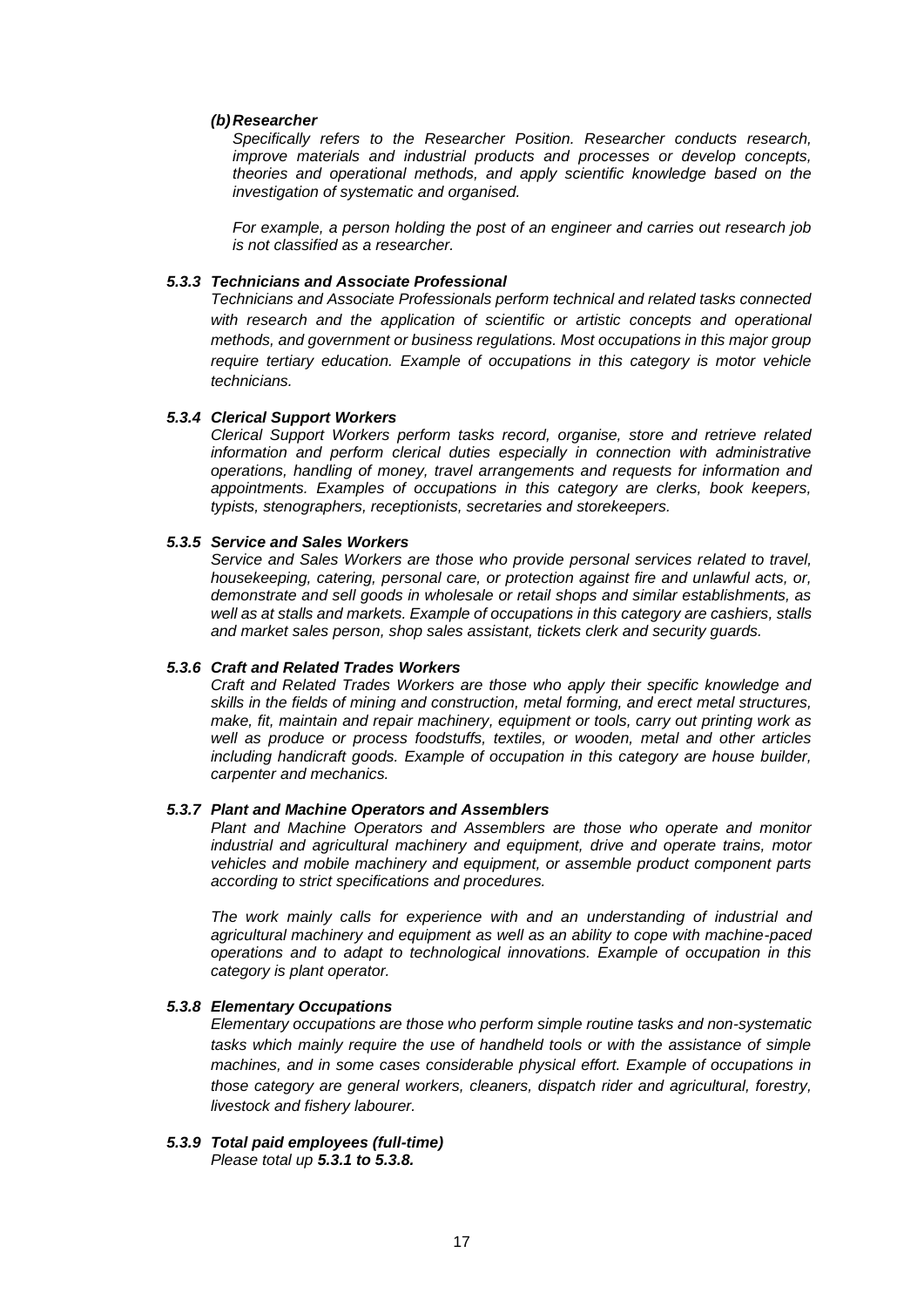# *5.4 Paid Employees (part-time)*

*Refer to those who worked less than 6 hours a day and / or less than 20 days a month and received pay.*

# *5.5 Total*

*Please total up item 5.1, 5.2, 5.3.9 and 5.4.*

# *Question 6: Number of Persons Engaged by Qualification*

*The report of the number of persons engaged by qualifications are classified to the Academic and Technical / Skills divided into 7 major groups:*

# *6.1 Postgraduate*

*Refers to Masters Degree and Doctor of Philosophy (PhD) holders from institutions of higher learning (local / overseas).*

# *6.2 Bachelor / Advanced Diploma or equivalent.*

# *(a) Academic*

*Refer to first degree from institutions of higher learning (local or overseas). Advance diploma or professional qualifications which are deemed to be at par or higher than first degree are also to be included, such as ACCA, CIMA (accounting), LLB (law) ICSA (secretarial) etc.*

# *(b) Technical*

*Refers to the first degree specialised in technology (Technical and Skills) from the Malaysian Technical University Network (MTUN) of Universiti Malaysia Perlis (UniMAP), Universiti Malaysia Melaka (UTEM), Universiti Tun Hussein Onn Malaysia (UTHM) and Universiti Malaysia Pahang (UMP).*

# *6.3 Diploma*

# *(a) Academic*

*Refers to certificate and diploma or equivalent certificate obtained from universities, colleges, polytechnics, recognised bodies or equivalent. The duration of study to obtain a diploma or certificate is at least two years.*

# *(b) Technical and Vocational*

*Refers to diploma from institutions of higher learning, polytechnics or colleges (local / overseas) which are not recognised as a degree specialising in Technical and Vocational Education and Training (TVET). For example, Malaysians Skills Diploma (DKM) and Malaysian Advanced Skills Diploma (DLKM) certified by Department Skills Development, Ministry of Human Resource.*

# *6.4 STPM or equivalent*

*Refers to STPM / STP / HSC / GCE 'A' Level qualifications or passed the matriculation examination conducted by any recognised university or college.*

# *6.5 Certificate*

# *(a) Academic*

*Refers to the certificate obtained from Community Colleges, Polytechnics and Private College which are academics oriented.*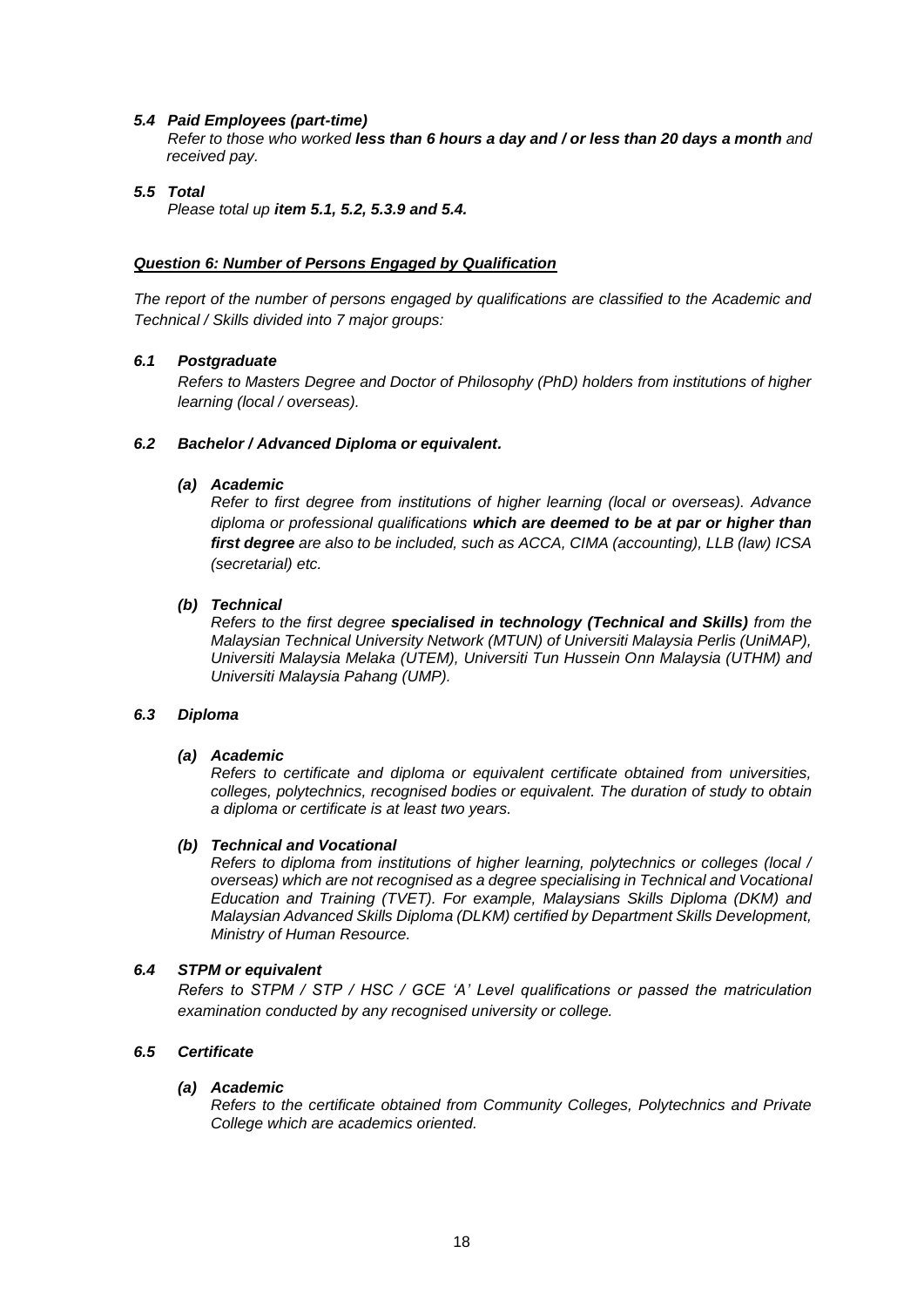# *(b) Skills Certificate (TVET)*

# *(i) Malaysian Skills Certificate Level 3*

*Refers to qualification of certificate that are certified by the Department of Skills Development, Ministry of Human Resource. Competent to perform various work activities. Have a responsibility and in addition to control and guide the others. Recognised as a Skilled Workers.*

# *(ii) Malaysian Skills Certificate Level 1&2*

*Refers to qualification of certificate that are certified by the Department of Skills Development, Ministry of Human Resource. Recognised as the Semi-Skilled Workers.*

# *(iii) Other Skills Certificate*

*Refers to qualification of certificate obtained from the by Community Colleges, Polytechnics, Industrial Training Institute, National Youth Skills Institute, and private college specialising in Technical Vocational Education and Training.*

# *6.6 SPM / SPM (V) or equivalent*

*Refers to SPM / SPM( V) / MCE qualifications or equivalent examinations such as GCE 'O' Level.*

# *6.7 Below SPM / SPM(V) qualification*

*Refers to qualifications such as PMR / SRP / LCE, completed primary school or below.* 

# *6.8 Total*

*Please total up 6.1 to 6.7. This total must be equal to the corresponding figures reported in Question 5A (Male) and 5B (Female) excluding total persons provided by other establishment.*

# *Question 7: Man-Hours Worked During the Reference Year*

- *7.1 Number of workers per shift Refers to number of workers per shift.*
- *7.2 Number of days worked during the reference year Refers to the actual number of days which the establishment normally operated during the reference year.*
- *7.3 Number of hours worked in a shift Refers to the total hours of worked per shift.*
- *7.4 Total man-hours worked Refers to 7.1 x 7.2 x 7.3.*
- *7.5 Total overtime man-hours worked during the reference year Refers to the total number of man-hours worked outside the normal working hours of the establishment.*
- *7.6 Total man-hours worked during the reference year Refers to the total 7.4 and 7.5.*
- *7.7 Overtime paid during the reference year Refers to the total wages paid for the work performed outside the normal working hours of the establishment.*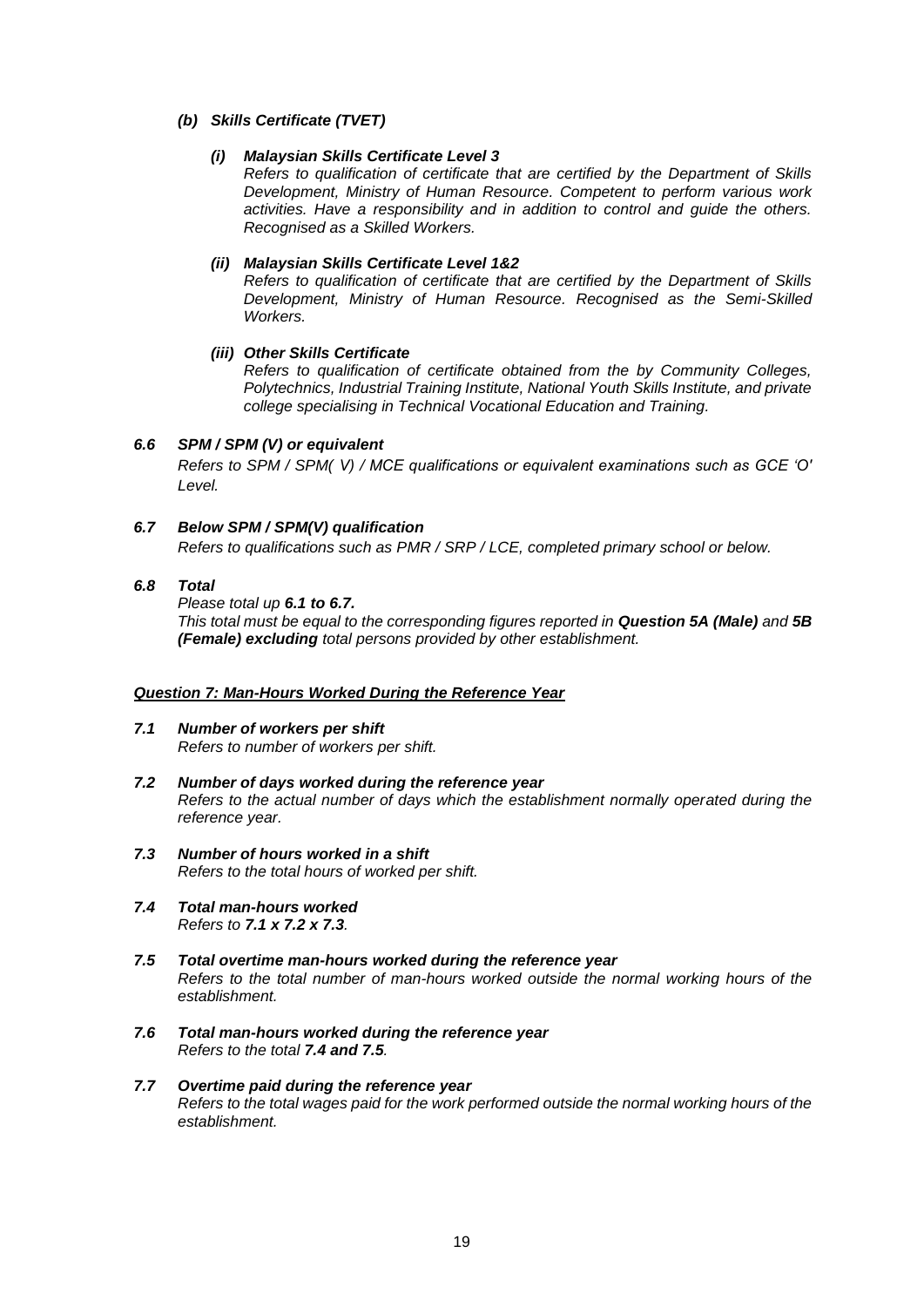# *Question 8: Turnover / Income*

*The data reported for this Question should be based on the Profit & Loss Account / Financial Statement and other supporting documents for the reference year 2021. Please provide best estimates if the account is not ready or finalised.*

- *8.1 Passenger fares received Refers to the total amount received from passenger fares either cash or credit.*
- *8.2 Freight on transportation of goods Refers to all income earned by the establishment for transportation services*
- *8.3 Passenger fares received Refers to the total amount received from passenger fares either cash or credit.*
- *8.4 Income from conducted tours Refers to the total amount received from conducted tour*
- *8.5 Freight on transportation of goods Refers to all income earned by the establishment for transportation services rendered.*
- *8.6 Sales of used goods Refers to income from sales of used goods only excluding fixed assets.*
- *8.7 Income from taxi, limousine and rental of cars Refers to the total amount received from passenger fares either cash or credit.*
- *8.8 Airport tax received Refers to the airport tax received.*
- *8.9 Income from aircraft navigation & landing services and usage of airport Refers to the income from aircraft navigation & landing services and usage of airport.*
- *8.10 Income from stevedoring services rendered This item covers revenue received from the stevedoring service provided.*
- *8.11 Income from cargo handling services (include container handling) Payments received for loading and unloading goods (cargo container) from or to the ship.*

# *8.12 Income from port / airport operation*

*This item covers revenue received from the stevedoring service provided.*

- *8.13 Income from storage and warehousing services rendered Refers to all income earned by the establishment for storage and warehousing services rendered.*
- *8.14 Income from advertising services With regards to income from advertising services rendered and sales of advertising time and space for various media for advertising purposes.*
- *8.15 Income from parking services Refers to income received for parking services either through a monthly fee or daily fee.*
- *8.16 Income from consultancy services Refers to income earned from consultancy services for a project or activity of other organisations*

# *8.17 Income from highway, bridge and tunnel operation services*

*Refers to all income earned as a result of operational services of highways, bridges and tunnels (e.g. toll).*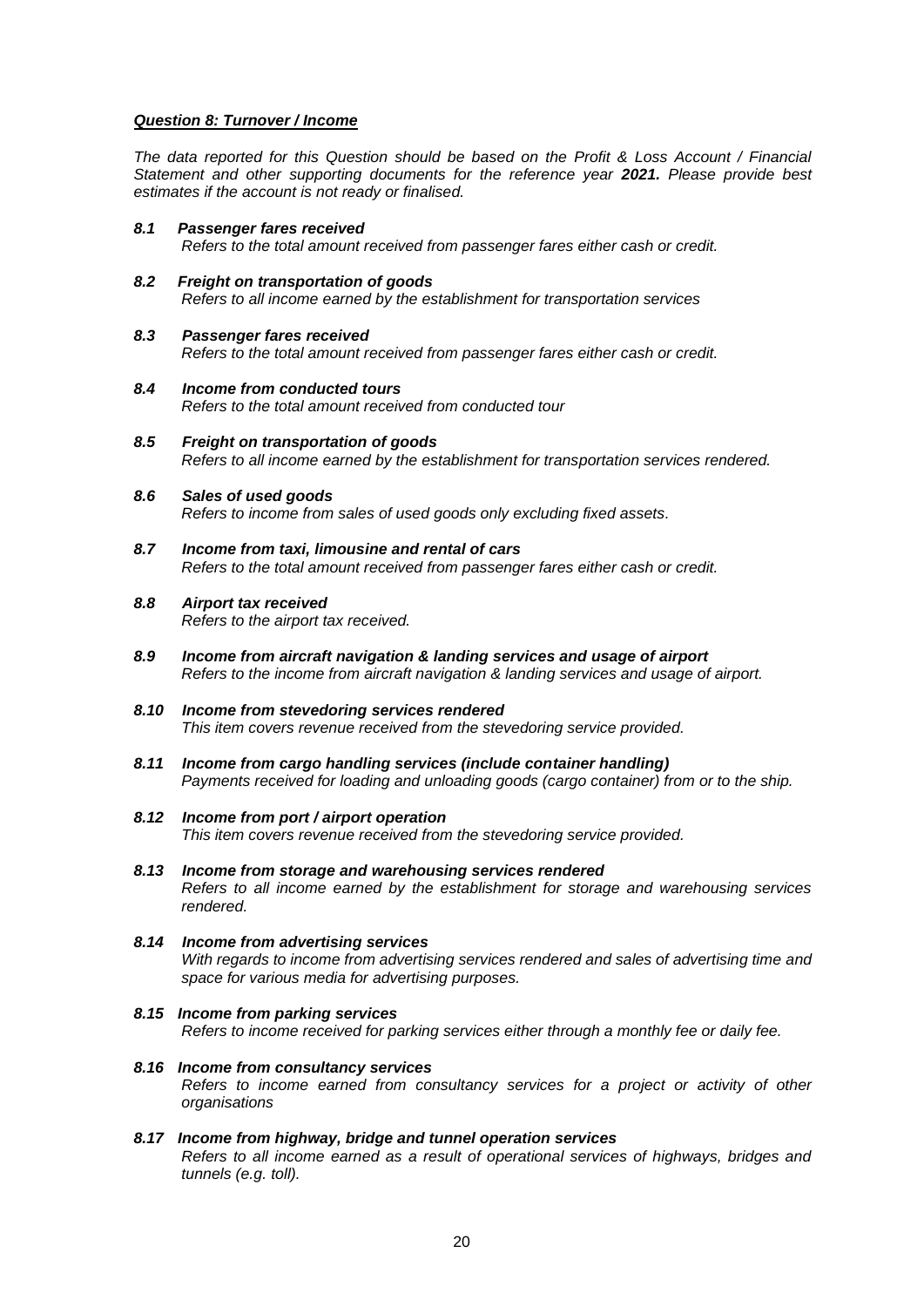# *8.18 Income from courier services*

*Refers to income received from a courier service*

# *8.19 Amount received for repairs and maintenance carried out on other establishments' machinery and equipment*

*Refers to all income earned from repairs, maintenance and installation work done on machinery and equipment of other establishments. The invoice price should include labour costs and charges for materials supplied by the establishment in the course of the work.*

# *8.20 Income from management services*

*Refers to income received by the establishment for managing the activities or projects for other establishments.*

# *8.21 Commissions and brokerage earned*

*Refers to commissions and brokerage earned for selling goods or services on behalf of other establishments.*

# *8.22 Rental income received from:*

*Refers to the items below:*

# *(a) Land*

*Refer to income received from renting land used based on rent or lease.*

# *(b) Residential building*

*Refer to income received as a rental from this establishment's residential building / premises to another establishment.*

# *(c) Non-residential building*

*Refers to income received as a rental from this establishment's non-residential building / premises to other establishments.*

*(d) Charter fees received Income from chartering of transport with operator.*

# *(e) Transport equipment*

*Income from renting transport without its operator.*

# *(f) Machinery and equipments*

*Refers to all income received as a rental from machinery and equipment.*

*(g) Furniture and fittings Income received from renting furniture.*

# *(h) Others*

*The rental income other than those mentioned above .*

- *8.23 Royalties, copyrights, licensing and franchise fees Refers to income received from royalties, copyrights, licensing and franchise fees received.*
- *8.24 Non-operating income: Refers to:*

# *(a) Subsidies:*

# *(i) Subsidies on salaries and wages*

*Income derived from subsidies on salaries and wages received either from the Government, Statutory Bodies, Non-Governmental Organizations or corporate sponsorships.*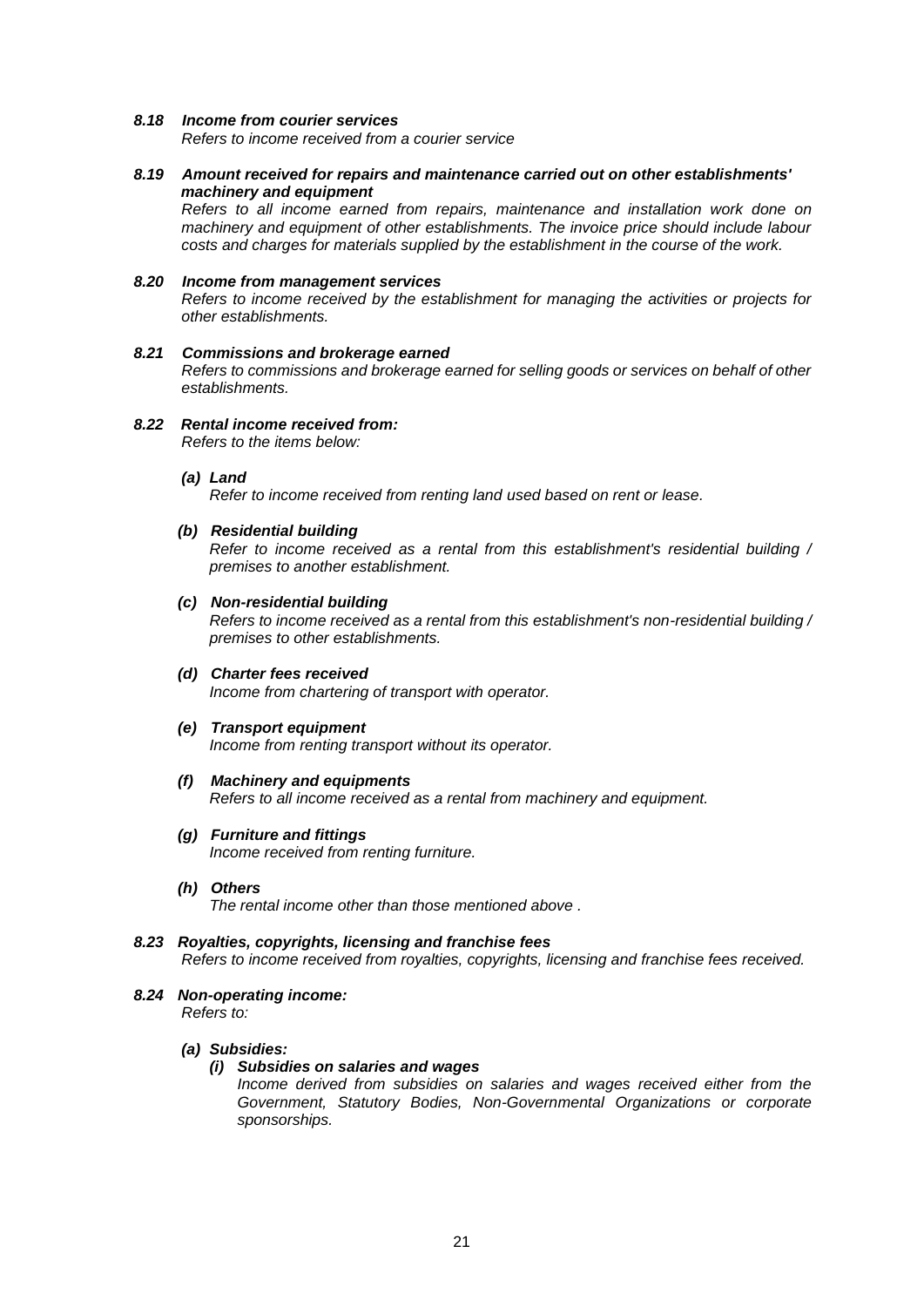#### *(ii) Subsidies on products*

*Income derived from subsidies on products received either from the Government, Statutory Bodies, Non-Governmental Organizations or corporate sponsorships.*

## *(iii) Subsidies on production*

*Income derived from subsidies on withdrawals received either from the Government, Statutory Bodies, Non-Governmental Organizations or corporate sponsorships.*

# *(b) Claims and compensation received*

*Income derived from claims and compensation received.*

### *(c) Bad debts recovered*

*Income derived from bad debts recovered*

## *(d) Income from interest*

*Income derived from income from interest*

- *(e) Income from dividend Income derived from income from dividend*
- *(f) Gain from sales / revaluation of assets Income derived from gain from sales / revaluation of assets*
- *(g) Gain from foreign exchange / financial assets Income derived from gain from foreign exchange / financial assets*
- *(h) Remittances, gifts or grant received Income derived from remittances, gifts or grant received from the Government, Statutory Bodies, Non-Governmental Organizations or corporate sponsorships.*

### *(i) Others non-operating income (please specify)*

#### *8.25 Please mark (X) in one box only. Please indicate if this establishment is involved in e-sports activities.*

*Is 'Yes', please state the total income in this e-sports activity*

*Electronic sports (also known as e-sports) is a form of competition using video games. Esports often take the form of organised, multiplayer video game competitions, particularly between professional players, either individually or as teams. Unlike traditional sports like football and badminton, e-sports players are competing virtually via gaming platforms such as personal computer, console, and mobile instead.*

#### *8.26 Others operating income (please specify)*

*Please specify operating income earned from other than those mentioned above, if any.*

# *8.27 Total income*

*Please total up item 8.1 to 8.26.*

## *8.28 Capital transfers received*

*Refers to a transaction in which one institutional unit transfers a financial asset or fixed asset to another unit without receiving any goods, services or assets.*

## *8.29 Grand Total*

*Please total up item 8.27 and 8.28.*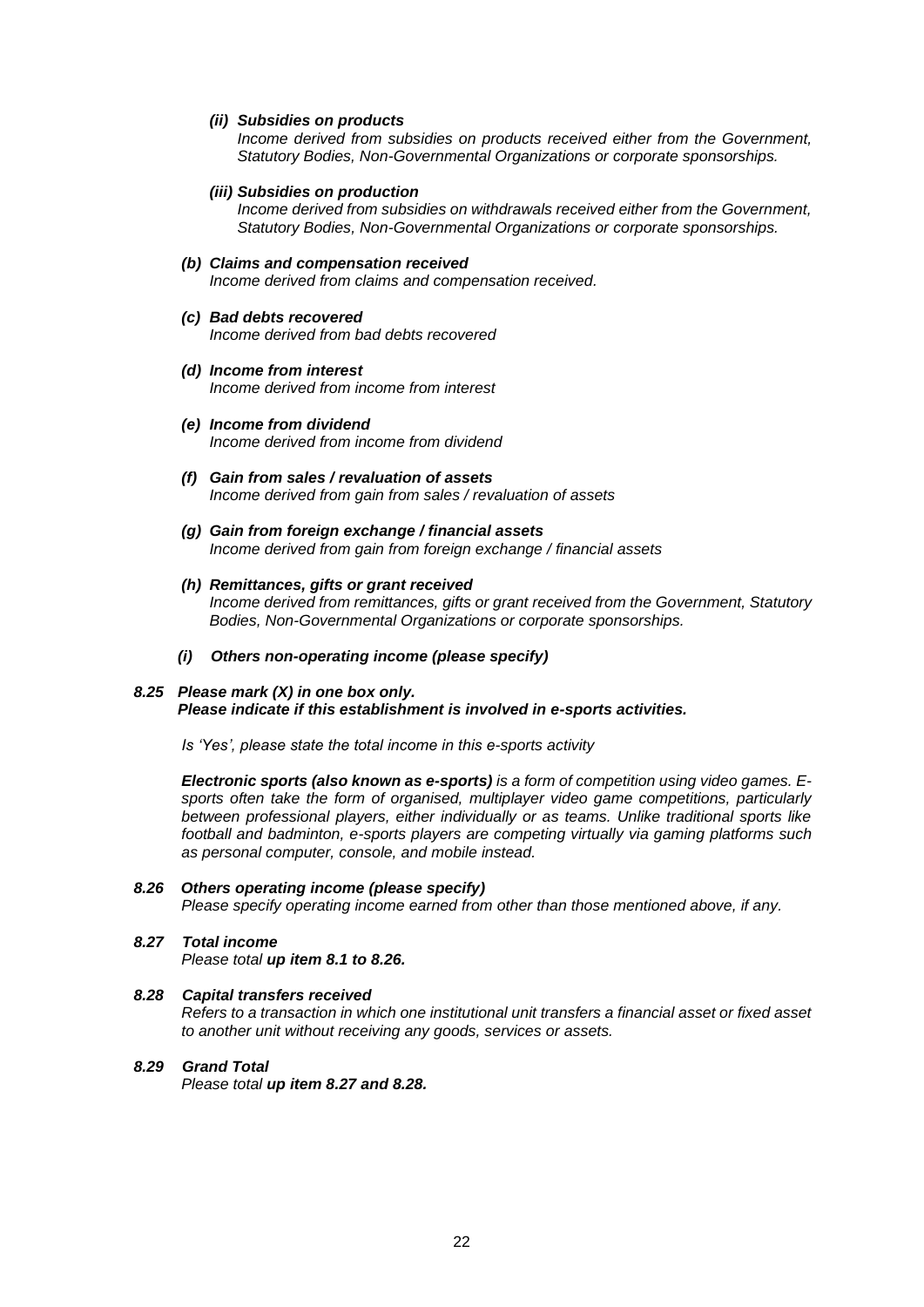# *Question 9: Expenditure*

*The data reported for this Question should be based on the Profit & Loss Account / Financial Statement and other supporting documents for reference year 2021. Please provide the best estimates if the account is not ready or finalised.*

# *9.1 Value of other supplies consumed:*

#### *(a) Spare parts and accessories Refers to the expenses that have been used for spare parts and accessories.*

## *(b) Materials for repairs and maintenance*

*Refers to the expenditure of all materials that have been used for repairs and maintenance.*

#### *(c) Stationery and office supplies*

*Refers to the expenditure for stationery and office supplies consumed.* 

#### *(d) Others*

*Please provide the expenditure of other supplies if any.*

#### *(e) Tyres and tubes*

*Refers to the expenses that have been used for tyres and tubes.*

#### *(f) Batteries*

*Refers to the expenses that have been used for tyres*

## *9.2 Cost of printing*

*Refers to payment for printing services provided by other establishments such as poster, label and etc.*

# *9.3 Cost of advertising*

*Referring to all goods or materials owned by the establishments that have been used in reference to produce the output of this establishment. The materials used in the production of fixed assets for the establishment's own use should also be included.*

# *9.4 Water purchased*

*Refers to charges for water consumption. If the charges for electricity and water consumed are combined together in the account, please provide an estimate for water consumed.*

# *9.5 Electricity purchased*

*Refers to charges for electricity consumed. If the charges for water and electricity purchased are combined together in the account, please provide an estimate for electricity consumed.*

#### *9.6 Fuels, lubricant and gas*

*Refers to the purchase of fuels (example diesel oil, petrol, furnace oil, fuel oil), lubricants (example lubricating oil, grease) and gas (example liquefied petroleum gas, natural gas, natural gas for vehicle).*

## *9.7 Payments for current repairs and maintenance work done by others on this establishment's fixed assets*

*Refers to the total of repairs and routine maintenance work done by others on the establishment's fixed assets such as buildings, transport equipment, machinery, furniture & fittings and computer. However, major repairs of capital in nature should be reported in column (0413) in Question 4 as capital expenditure and value of assets.* 

# *9.8 Research and development expenditure*

*Refers to expenditure incurred on Research and Development (R&D) activities. R&D is a systematic study of new processes, techniques and applications and products. (a) In-house*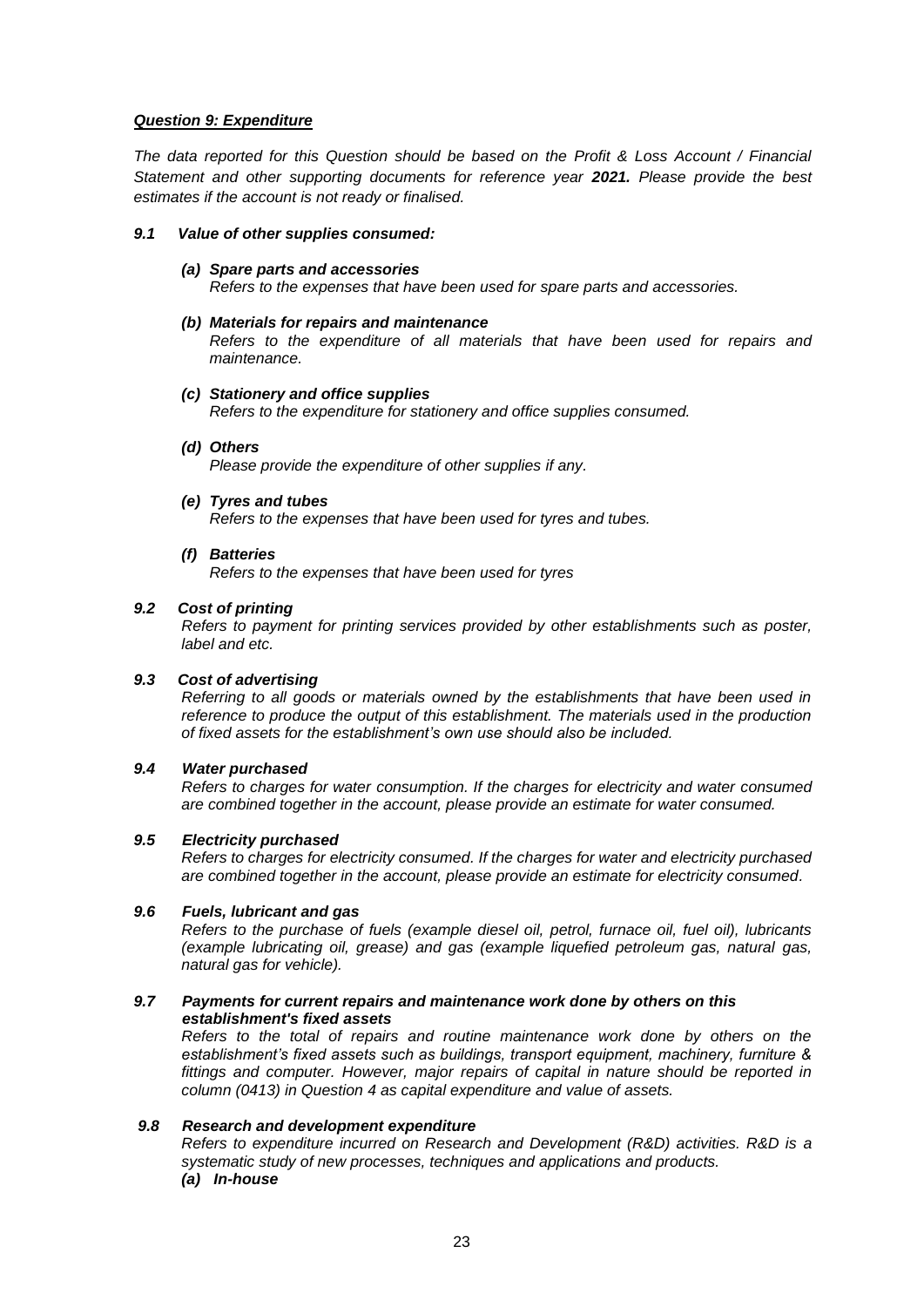*The percentage of expenses incurred by the establishment itself for the purposes of research and development.*

# *(b) Outsource*

*The percentage of expenses paid to other establishment for the purposes of research and development.*

# *9.9 Travelling expenses (including both local and overseas travelling, petrol / diesel bills and parking fees for own vehicles)*

*Refers to expenses incurred by the establishment for performing official duties outside the country such as travelling, lodging, food, petrol / diesel bills, parking fees and other related expenses.*

# *9.10 Accounting, secretarial and audit fees*

*Refers to fees of accounting, auditing, book-keeping, tax related and secretarial duties services performed by accounting, secretarial and audit establishments.*

# *9.11 Legal fees*

*Refers to fees for legal services.*

# *9.12 Management fees*

*Refers to fees for management services provided by other establishments or individuals for planning management, organisation and cost projecting and human resource.*

# *9.13 Entertainment expenses*

*Refers to expenses for the entertainment of business clients by this establishment.*

# *9.14 Postage (including courier services)*

*Refers to charges for postal services encompass the pick-up, transport and delivery of letters, newspaper, periodicals magazines and other printed matters, parcel. Also included are mail box rental services.*

# *9.15 Bank charges*

*Refers to bank charges for financial services provided by financial institutions. (e.g. payments for cheque books, bank drafts, letters of credit, bankers' acceptance and commissions and fees related to transactions in securities).*

# *9.16 Insurance premium on building, machinery, transport equipment and goods*

*Refers to insurance premium paid by this establishment on building, machinery and equipment, transport equipment and goods (excluding workers compensation insurance).*

# *9.17 Commissions and agency fees*

*Refers to commission and fees paid to other establishments or individuals or agents for selling goods or providing services on behalf of the establishment.*

# *9.18 Purchase of transport services*

*Refers to the payments for purchases of transport services with driver.*

# *9.19 Advertising and promotion*

*Refers to payments for advertisement or promotion of goods, services and name of your company or business through media such as newspaper, television, radio, internet or other media, whether locally or overseas.*

# *9.20 Payment for other professional services (e.g. architectural, engineering, surveyor fees etc.)*

*Refers to fees for professional services provided by architectural, engineering, surveyor and other consultancy firm etc.*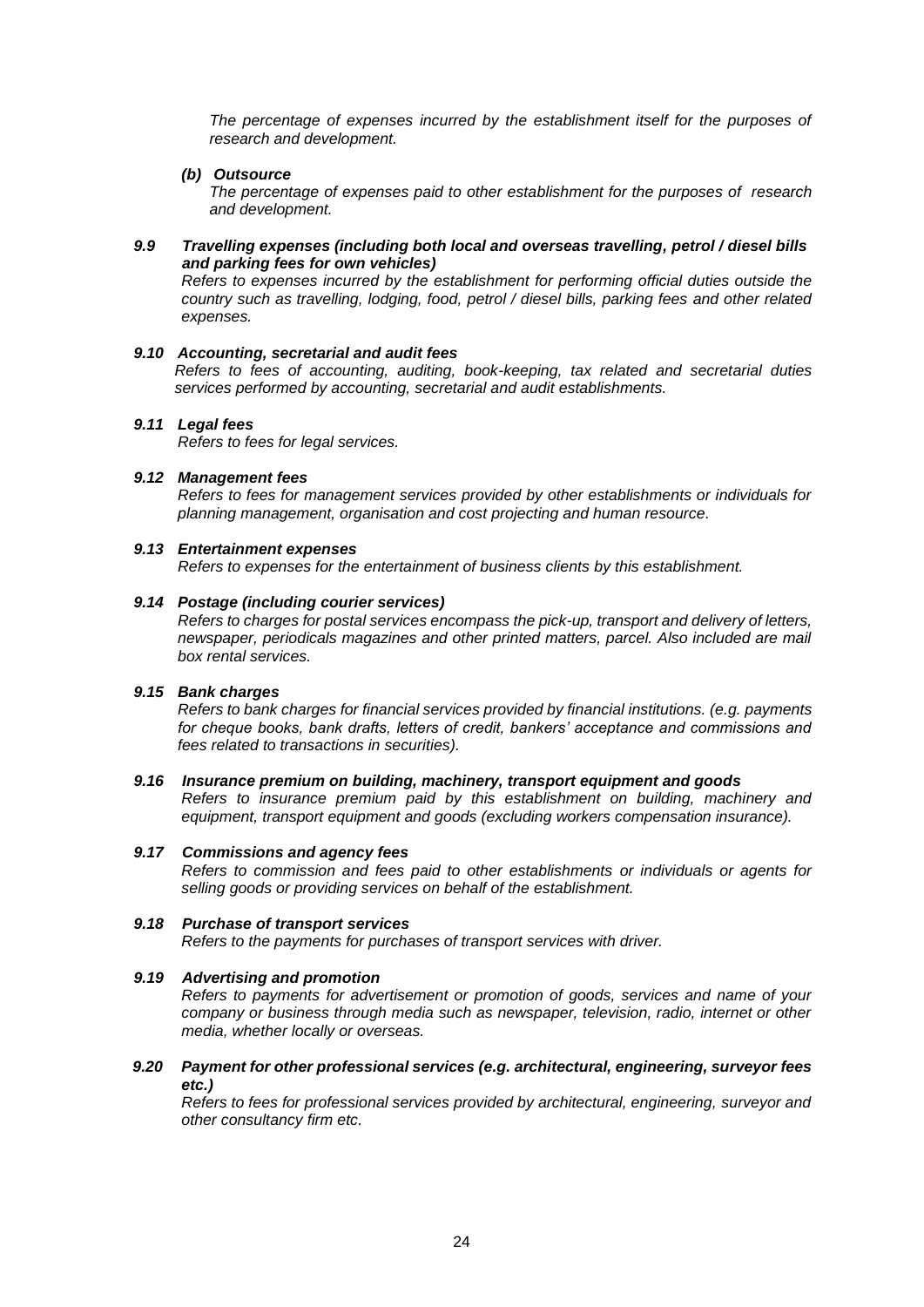*9.21 Payment for data processing and other services related to information technology*

*Refers to payment for services related to data processing and tabulation (data capture, transfer from various medium).*

## *9.22 Telecommunication fees (e.g. telephone, internet etc.)*

*Refers to fees for telecommunication services encompass telephone, telefax, telegram, cable broadcasting, satellite, electronic mail and internet.*

# *9.23 Payment for rental*

*Refers to rental payments for buildings or premises, machinery and equipment, transport equipment and other assets other than rent of land.*

*9.24 Current depreciation / amortisation on fixed assets Refers to the amount reported for the reference period in, as in Question 4 in field 041699.*

#### *9.25 Interest paid*

*Refers to annual interest paid on loans taken by the establishment from financial institutions.* 

- *9.26 Rental of film Refers to payment made on rental of films, compact disc, VCD and DVD.*
- *9.27 Claim paid of compensation Refers to payment made to compensate clients for lost or damaged goods.*

#### *9.28 Payments for security services*

*Refers to payments for security services such as escort police for the transfer of explosives and security guard services to withdraw money from banks.*

#### *9.29 Ship store and supplies (exclude water)*

*Refers to inventory expenses brought into the ship for fulfil daily need such as food, cleaning supplies, medical supplies, safety equipment, spare parts and others.*

# *9.30 Bunkers*

*Refers to the storage of goods such as fuel, a place to store oil and coal as well as shelterbased stone and concrete.*

- *9.31 Pilotage, towage and harbour fees Payment is made to the port authority and its pilotage, towage and mooring.*
- *9.32 Stevedoring services purchased Payments made to stevedoring companies and unloading services.*
- *9.33 Ferry charges and tolls Refers to payment for ferry fare and tolls paid.*
- *9.34 Payment for aircraft navigation, landing and usage of airport Refers to the payment for aircraft navigation, landing and usage of airport.*

# *9.35 Flight catering and refreshment*

*Refers to the cost of flight catering and refreshment supplied to the airlines. Also includes the purchase of flight catering and refreshment if the airlines provides by its own. Excludes the provision of food for employees and purchases for in-flight retail.*

# *9.36 Royalties paid to:*

*Refers to royalties paid including license fees for good and services used of patents, copyrights, trademarks, franchises etc. based on licensing agreements.*

#### *(a) (Government / Statutory Bodies*

*Please specify the type of royalties.*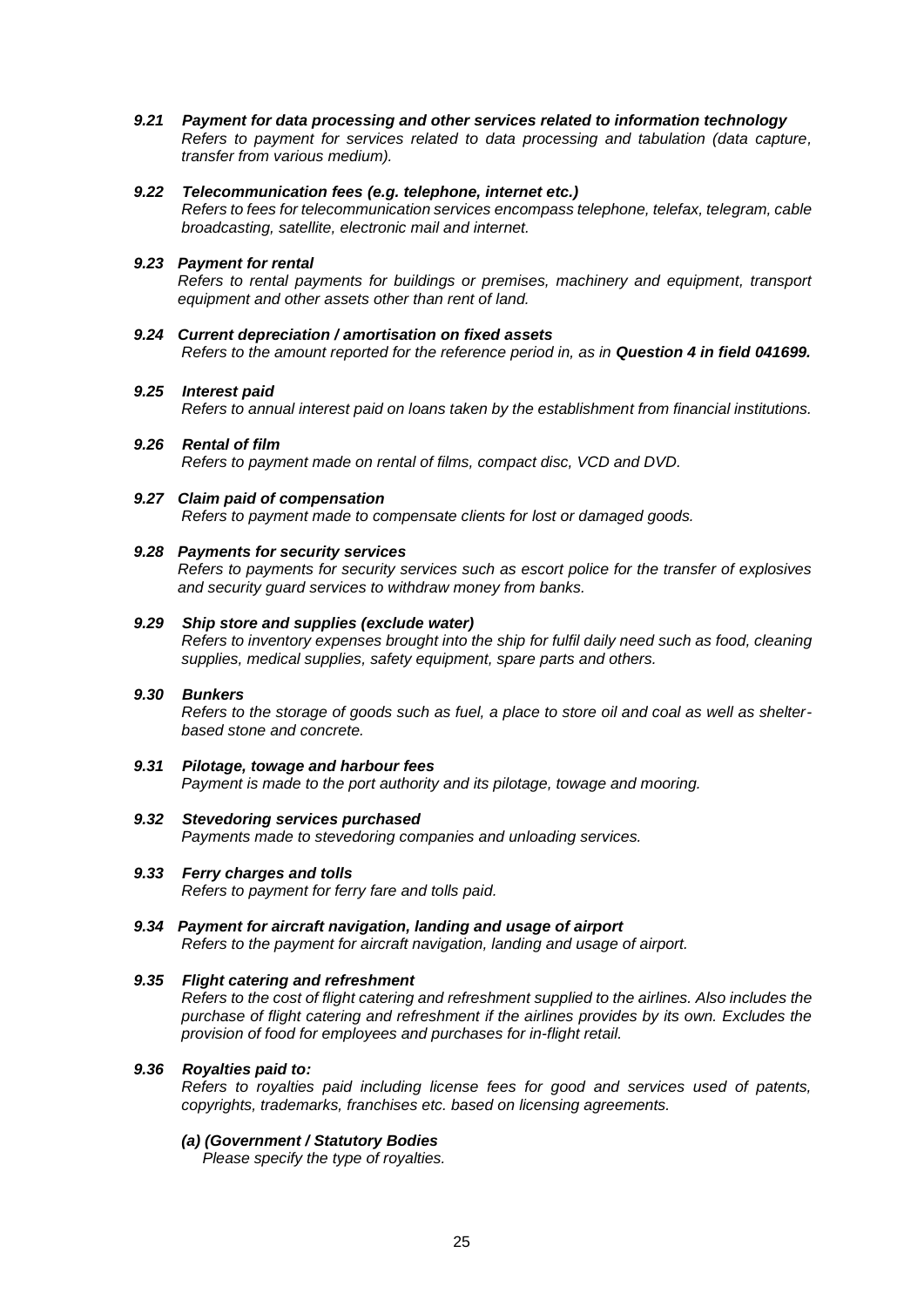# *(b) Non-government organisations / corporate sponsorship*

*Please specify the type of royalties.*

## *9.37 Indirect taxes and government license*

## *(a) Assessment (on land and buildings) and quit rent*

*Refers to assessments on land and building collected by the local authorities such as City Hall, Municipal Council and quit rent by the District Land and Mines Office.*

#### *(b) Road tax*

*Refers to road tax collected by the Road Transport Department for motor vehicles.*

#### *(c) Business registration fees, driving license, stamp duties, etc.*

*Refers to business registration fees for Companies Commission of Malaysia (CCM). Stamp duty for agreement or contract documents and entertainment for entertainment busiiness activities are also included in this item.*

# *(d) Service tax or sales tax*

*Refers to the tax charged for the services or sales*

#### *(e) Airport tax*

*Refer to airport tax*

# *9.38 Non-operating expenditures*

*Refers to the indirect expenditure incurred by the establishment including foreign exchange losses, losses on sales, bad debts written off and current transfers.*

*(a) Losses from foreign exchange / financial assets*

*(b) Losses from sales / revaluation of assets*

*(c) Bad debts written-off*

*(d) Current transfers such as remittances, gifts, donations, fine, etc.*

*(e) Others non-operating expenditure (please specify)*

### *9.39 Please indicate if this establishment is involved in e-sports activities.*

*Is 'Yes', please state the total expenditure in this e-sports activity*

*Electronic sports (also known as e-sports) is a form of competition using video games. Esports often takes the form of organised, multiplayer video game competitions, particularly between professional players, either individually or as teams. Unlike traditional sports like football and badminton, e-sports players are competing virtually via gaming platforms such as personal computer, console, and mobile instead.*

#### *9.40 Others operating expenditure*

*Please specify other operating expenditure not mentioned above (if any).*

# *9.41 Employment costs*

#### *(a) Salaries and wages paid*

*Refers to the amount reported for the reference period as in the Question 5C (Total annual salaries & wages male) and Question 5D (Total annual salaries & wages female).*

*(b) Payment of gratuity, retirement / retrenchment benefits to employees Refers to payments paid by employers to employees upon retirement or being retrenched.*

## *(c) Payment in kind to paid employees*

- *(i) Free medical attention*
	- *Refers to value fees for medical treatment to your employees.*
- *(ii) Others (e.g. free food, free accommodation etc).*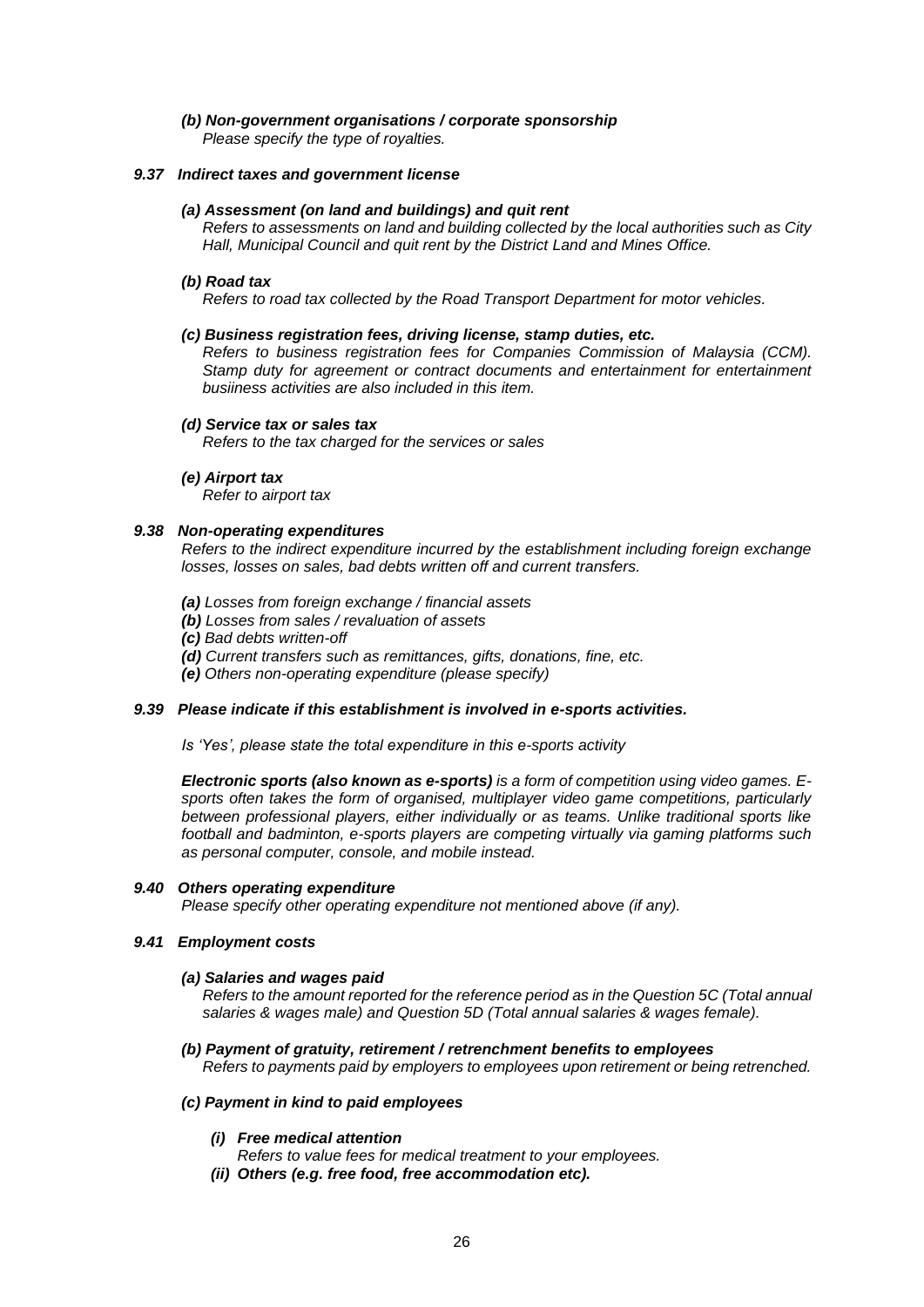*Refers to value of food and accommodation etc. provided (free) by the establishment to your employees.* 

*(d) Employer's contribution to provident funds, social security schemes, pensions and welfare schemes*

### *(i) Employees Provident Funds (EPF)*

*Refers to employers' contribution paid by the establishment to EPF.*

*(ii) Other Provident Funds*

*Refers to employers' contribution paid by the establishment to provident funds other than those organised and managed by the government. E.g. Co-operative*

- *(iii) Social Security Organisation (SOCSO) Refers to employers' contribution paid by the establishment to SOCSO.*
- *(iv) Private social security schemes (e.g. workers' compensation insurance) Refers to employers' contribution by the establishment to social security schemes other than those managed by the government such as workman compensation.*
- *(v) Gratuity benefits schemes, retirement / retrenchment Refers to employers' contribution to retirement or retrenchment schemes other than those managed by the government.*
- *(e) Fees paid to non-working directors for their attendance at Board of Directors' meetings*

*Refers to the payment by the establishment to non-working directors for their attendance at Board Meetings.*

## *(f) Value of free wearing apparel provided*

*Refers to value of free wearing apparel provided to employees such as uniforms, overalls and office attire.*

#### *(g) Staff training cost*

*Refers to training cost, workshop and seminar funded by the employers, either locally or overseas.*

#### *(h) Cost of transport workers (to and from workplace)*

*Refers to cost of transportation of workers to and from work place undertaken by your establishment such as factory bus services.*

#### *(i) Levy on labours*

*Refers to charges paid in the reference year by the employer of foreign workers to the government. The levy was RM410 for domestic helper, plantation workers RM640, construction, manufacturing and services sector RM1,850.*

- *(j) Expenses on share-based payment to employees (including shares & stock options) Refers to the amount of expenses incurred from share -based payment transactions for employee performance shares or stock options, offered by companies to employees who work as part of their remuneration package.*
- *(k) Other labour cost (please specify) Please provide other cost if any.*

# *9.42 Payment to other establishment for providing workers*

*Refers to the payments made to other establishment for providing workers for the purpose of obtaining service.*

# *9.43 Total expenditure*

*Please total up item 9.1 to 9.42.*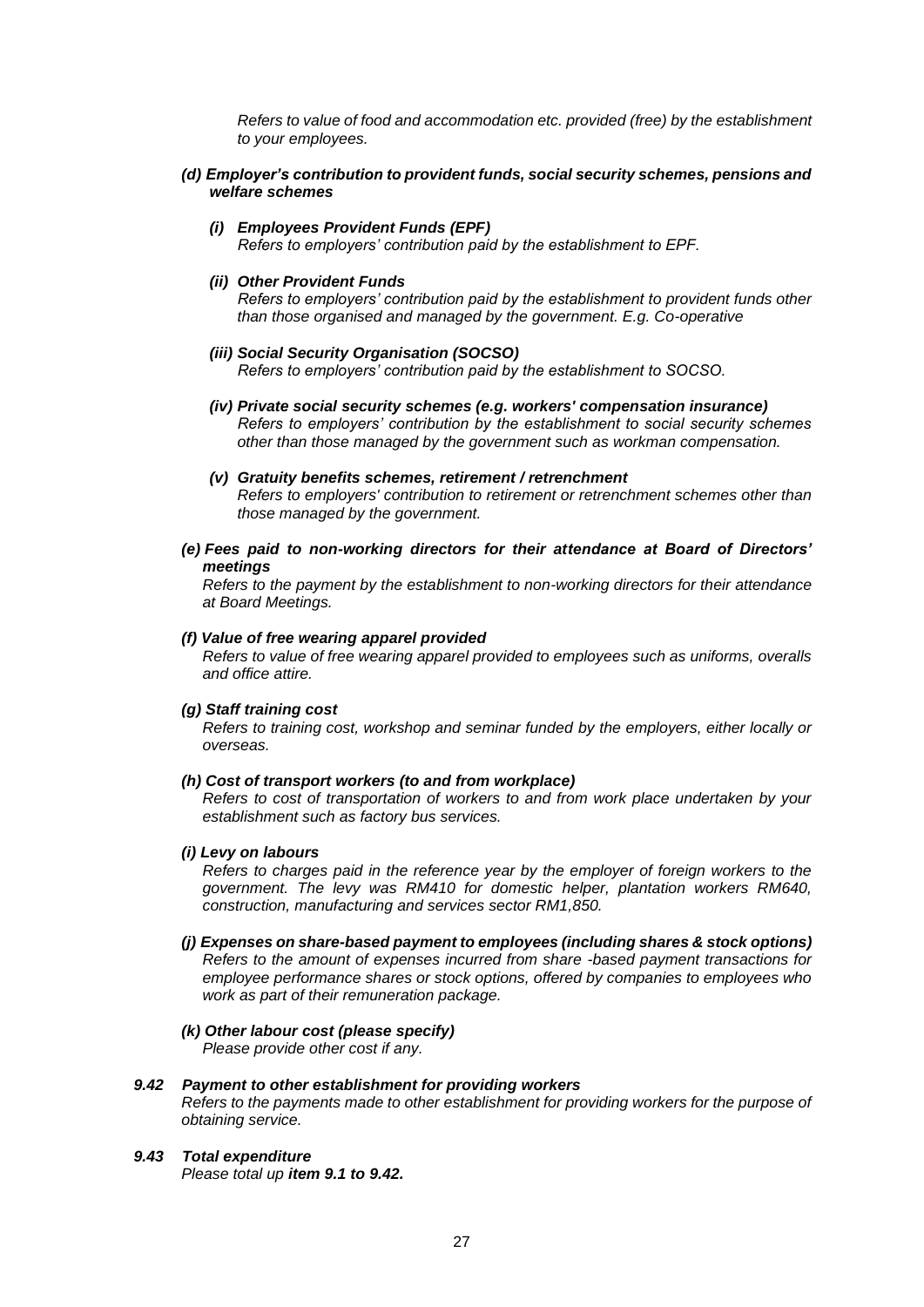# *9.44 Capital transfer made*

*Refers to the rights to use of a capital which has been transferred to others without receiving any returned whether in term of goods, services or assets.*

## *9.45 Financial lease charges*

*Refers to total payment made for renting or leasing of asset in view of owning the assets ultimately.*

# *9.46 Dividend payable*

*Refers to income from the ownership of shares and is payable to the shareholders.*

## *9.47 Direct taxes paid (e.g. company tax and stamp duties)*

*Refers to taxes paid by the establishment to the Inland Revenue Board during the reference year. Stamp duties for agreement or contract documents and entertainment duties for entertainment business activities are also included in this category.*

# *9.48 Grand total*

*Please total up item 9.43 to 9.47.*

# *Question 10: Value of Stocks*

*Please report the value of opening and closing stock by the type of stocks, owned or controlled by the establishment irrespective of where they are stored. If the value of the stock is not recorded in the accounts this item need not be reported.*

# *Question 11: Profit / Loss Before Tax*

- *11.1 Please report net profit or loss before tax for the current year (2021) and previous year (2020) as reported in Profit & Loss Account.*
- *11.2 If there is any change in activity or difference in the profit / loss (> or <30%) as compared to the previous year, please mark the reasons below:*

# *(a) Business model change*

*Changes in the model business as a result of changes in strategies or processes that exist in establishments used in the past. Change is also a transformation designed to be a new organisation.*

*(b) Currency exchange rate impact*

*Considering the effects of currency exchange fluctuations into other currencies. For example, the exchange rate of Ringgit Malaysia can be converted into dollars in the market.*

- *(c) Price changes in goods sold or services rendered*
	- *Changes in current price or quantity of goods sold or services rendered.*
- *(d) Contracting out*

*A contractual agreement to pay other entity to perform the work of the establishment.*

*(e) Organisation change*

*The process of changing strategies, procedures, technology and culture within the organisation.*

# *(f) Changes in the cost of labour or raw materials*

*Changes in the amount of salary paid as well as the change in the total cost of all components in stocks that have not been utilised in the work in progress or the finished product.*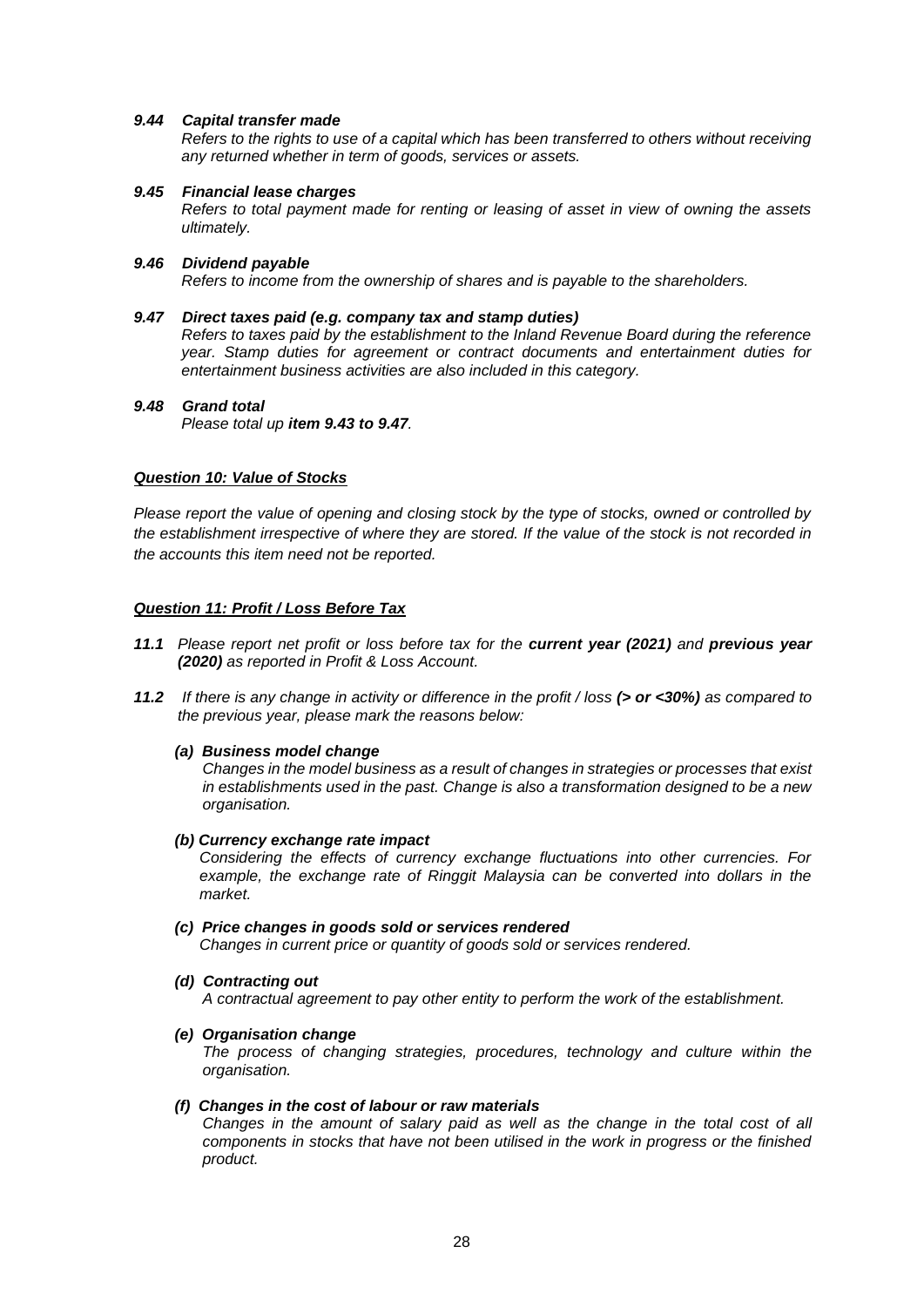# *(g) Natural disaster*

*Natural occurrences such as floods, landslides or earthquakes cause severe damage.*

*(h) Recession*

*A period of economic downturn caused a decline in trade and industry activity.*

- *(i) Product change Exchange to a new product from existing ones.*
- *(j) Sold business units Businesses sold for loss / profit.*
- *(k) Expansion*

*Refer to opening a new branch in different locations and keeping the business in the same location.*

- *(l) New / lost contract Acceptance of new contract / lost in business.*
- *(m) Factory / premise closures Discontinue operation in factory / premise.*
- *(n) Acquisition of business units Recruitment of business units and interests of becoming a new business.*
- *(o) Strike or blockade The commotion organised by workers or associations as a protest.*
- *(p) Change toward automation Automation is the use of technology (machines or information technology) to reduce the involvement of manpower in the production process.*
- *(q) Others Please specify.*

# *Question 12 : Additional information on Headquarters / Branches*

- *12.1 If this establishment is a branch, please state the headquarters name and address.*
- *12.2 If this establishment is the Headquarters, please state the number of branches with total sales value accordingly. Total value must be equal to the sum of value reported (Refer note at page 31).*

# *Question 13A : Number Of Vehicles Registered And Operated By This Establishment As At 31 December 2021.*

- *13.1 Please provide the total number of buses including mini buses which are registered with the Land Public Transport Agency (APAD) / Commercial Vehicle Licensing Board (CVLB) which are used in the operation of the establishment.*
- *13.2 Please provide the total number of taxi, limousine and rental of car which are registered with The Land Public Transport Agency (APAD) / Commercial Vehicle Licensing Board (LPKP) which are used in the operation of the establishment.*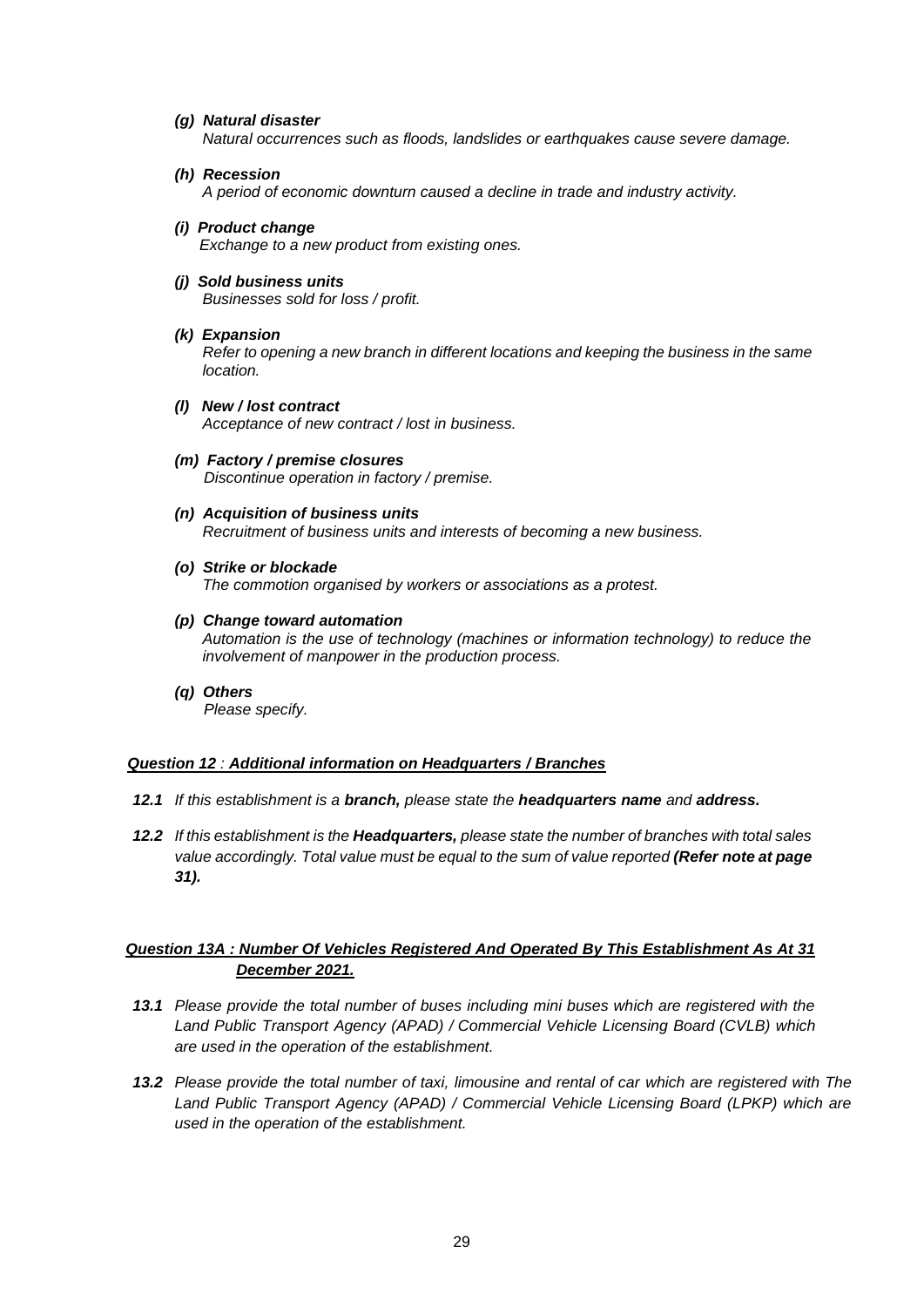- *13.3 Please provide the total number of lorry which are registered with The Land Public Transport Agency (APAD) / Commercial Vehicle Licensing Board (CVLB) which are used in the operation of the establishment.*
- *13.4 Please provide the total number of trucks / tankers, vans, etc which are registered with The Land Public Transport Agency (APAD) / Commercial Vehicle Licensing Board (CVLB) which are used in the operation of the establishment.*

# *13.5 Total (13.3 and 13.4)*

*13.6 Please provide the total number of boat and sampan which are registered with the Marine Department of Malaysia which are used in the operation of the establishment.*

# *Question 13B: Needs to Filled Only by Establishment Providing Shipping and Forwarding Agencies Services*

*This question is to be filled only by establishments providing shipping and forwarding agency services. Please supply the amount of commission received over work done on account of principal where they are either local or foreign shipping company.*

# *Question 13C: Gross Amounts Received or Paid in Malaysia by The Agent On The Item Listed in Respect of Which Commisions Received Were Reported in Question 13B.*

*This question related to questions 13B, it is refer to gross amounts received or paid in Malaysia by the agent on the item listed in respect of which commissions received. Please provide where ever applicable and follow the instruction given in the questionnaire.*

# *Question 13D: Advanced Payments (In RM)*

*Please provide and it is only for Shipping Agencies Company.*

# *Question 14 : Type of Organisation*

*Not Related.*

# *Question 15: Water, Lubricants, Fuels and Electricity Consumed*

*15.1 Water*

*The quantity and value of water consumed during the reference year should be reported in this item.* 

# *15.1.1 Water purchased*

*Refers to the value and quantity of water purchased.*

# *15.1.2 Water abstracted*

*Refers to amount of water that is removed from any source, either permanently or temporarily in a given period of time. Please specify the percentage of water abstracted by source*

- *(i) Surface water (e.g. River, Dam, Lake)*
- *(ii) Ground water*
- *(iii) Sea water*
- *(a) Water abstracted for own use*

*Water abstracted for own use from surface water, groundwater and seawater sources for the purpose of operational and sanitary activities*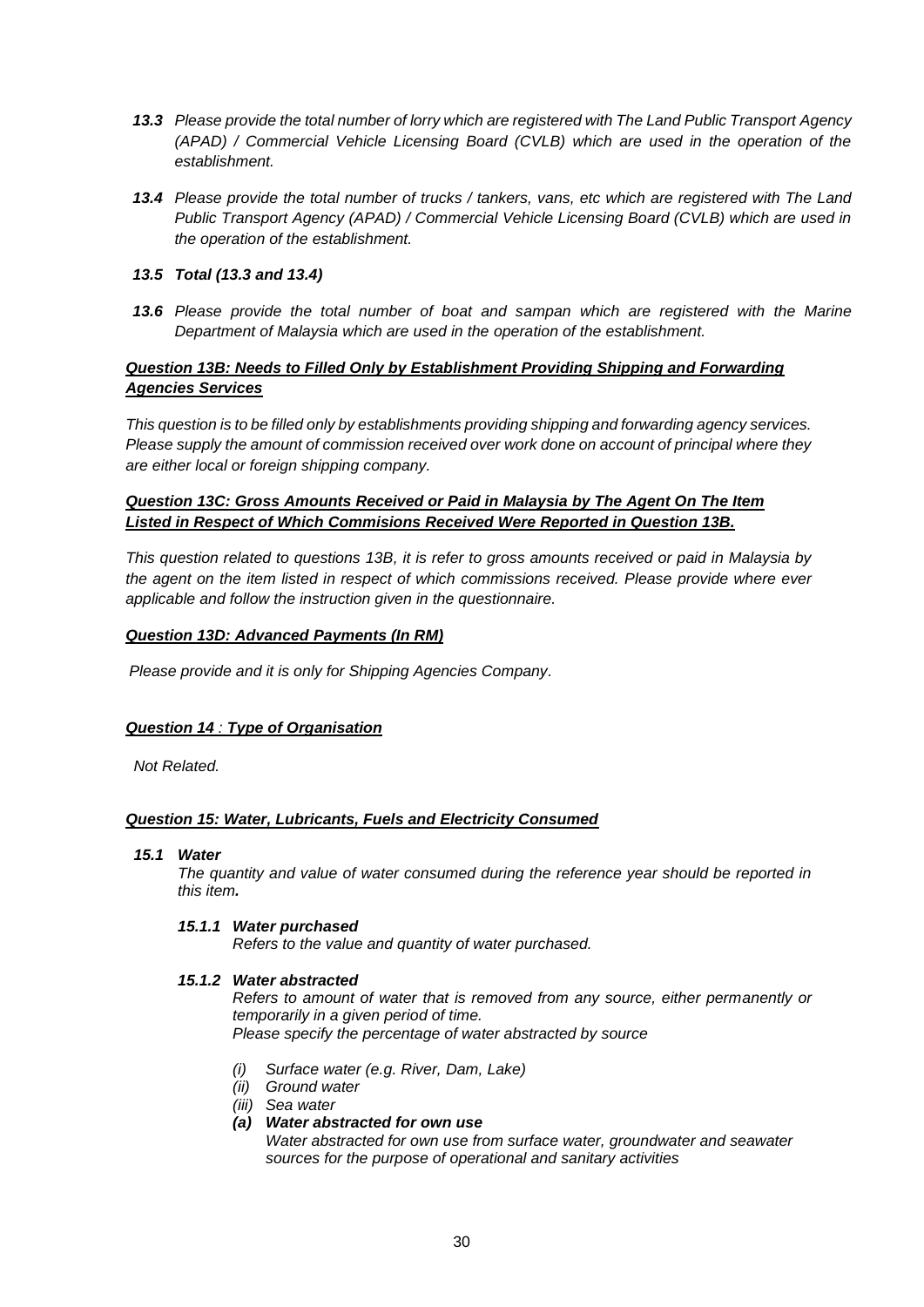# *(b) Water abstracted for sale / distribution*

*Water abstracted from surface water, groundwater and treated sea water sources to be sold to other establishments (abstraction for distribution)*

## *15.1.3 Reused water*

*Refers to the produced wastewater that is not discharged to sewer system. It will be supplied to other users / establishments for further use with or without prior treatment. It is also commonly referred to as reused water.*

# *15.1.4 Water incorporated into product (e.g. beverages, food, etc,)*

*Refers to the quantity of water incorporated into product produced by an establishment, usually the manufacturing industry. (e.g. use of water in the manufacture of beverages)*

# *15.1.5 Waste water discharged / removal*

*Refers to the estimated quantity of water that is no longer needed / water released. Wastewater can be supplied to a sewerage facility (wastewater to the sewer) or discharged directly into the environment through surface water, groundwater and sea.*

# *15.2 Lubricants*

*The quantity and value lubricants consumed during the reference year are to be reported in this item.*

#### *15.3 Fuels*

*The quantity and value of fuels consumed by type during the reference year are to be reported in this item. The quantity and value of petrol, diesel and other fuels used for vehicles and machinery are to be included.*

# *15.4 Electricity*

## *15.4.1 Electricity purchased*

*The quantity and value electricity purchased during the reference year are to be reported in this item.*

# *15.4.2 Electricity generated*

*The quantity and value of electricity generated during the reference year are to be reported in this item. Quantity and value of hydropower, solar, biomass, biogas and other electricity generated.*

# *15.4.3 If the question 15.4.2 are filled, please specify the percentage for own use.*

## *15.5 TOTAL*

*Please total 15.1 to 15.4.*

# *Question 16: Sources of Materials Consumed*

*Refer to the value of material and packing material, which were acquired from local or import sources.*

*16.1 Please indicate the percentage of local manufactured materials consumed by 16 states / regions in Malaysia.*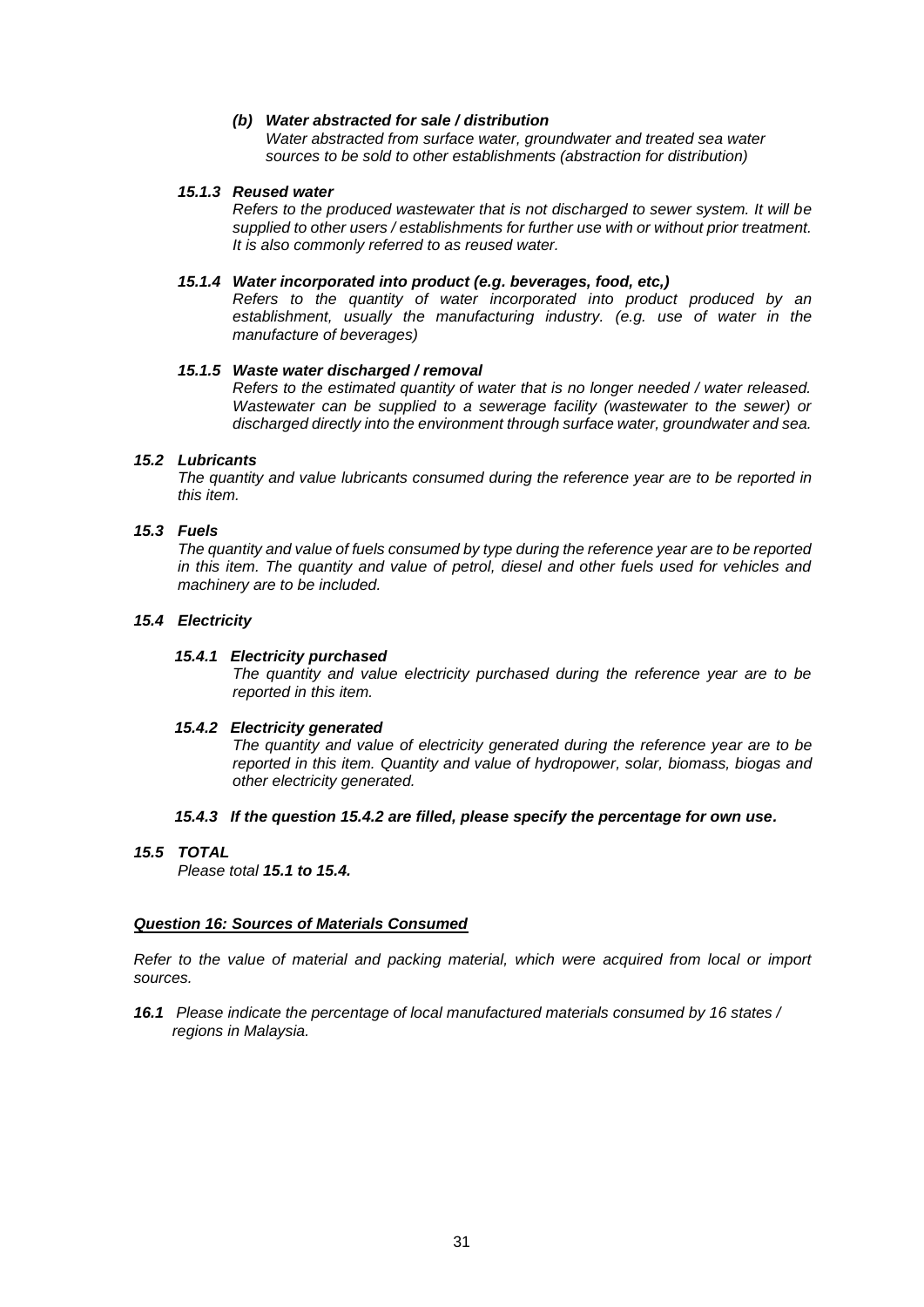# *SECTION A – Digital Economic Module*

# *Part 1: Usage of Information and Communication Technology (ICT)*

# *A1 Please report the use of computers by the establishment during the reporting period*

*Computer refers to personal computer, portable computer, laptop, tablet and other portable devices such as smart phone.*

# *A2 Percentage of persons engaged using a computer at work*

**Number of persons engaged using a computer at work**  *Total number of persons engaged*

*Persons engaged include working proprietors, active business partners, unpaid family workers, short term employees, casual employees and all employees of the establishment who worked in the establishment.*

# *A3 Please report use of the internet in establishment during the reporting period*

*Internet is a worldwide public computer network. It provides access to multiple communication services including the World Wide Web (WWW) and e-mail, news, entertainment, data files etc.*

# *A4 Percentage of persons engaged using the internet at work*

$$
= \left[\frac{\text{Number of persons engaged using the internet at work}}{\text{Total number of persons engaged}}\right] \times 100
$$

*Persons engaged include working proprietors, active business partners, unpaid family workers, short term employees, casual employees and all employees of the establishment who worked in the establishment.*

# *A5 Please report the use of fixed broadband to access / internet connection used by establishment during the reporting period*

*Fixed broadband refers to technologies of high speed internet access services to homes and commercial premises provided by fixed network operators.*

# *A6 Please report the use of mobile broadband to access / internet connection used by establishment during the reporting period*

*Mobile broadband refers to technologies of high speed wireless internet access services provided by mobile network operators.*

# *A7 Please report the access / internet connection used by establishment*

# *(a) Intranet*

*Refers to the internal communications network using internet protocols and allowing communication within the organisation. Intranet is a private network that provides services similar to internet services, such as World Wide Web (WWW), File Transfer Protocol (FTP) and e-mail etc. within organisation. It is not necessarily connected to the internet.*

# *(b) Extranet*

*Refers to a closed network that uses internet protocols to secure the sharing of business information with suppliers, vendors, customers or other business partners. It also can be part of a personal website business, where business partners can navigate after being*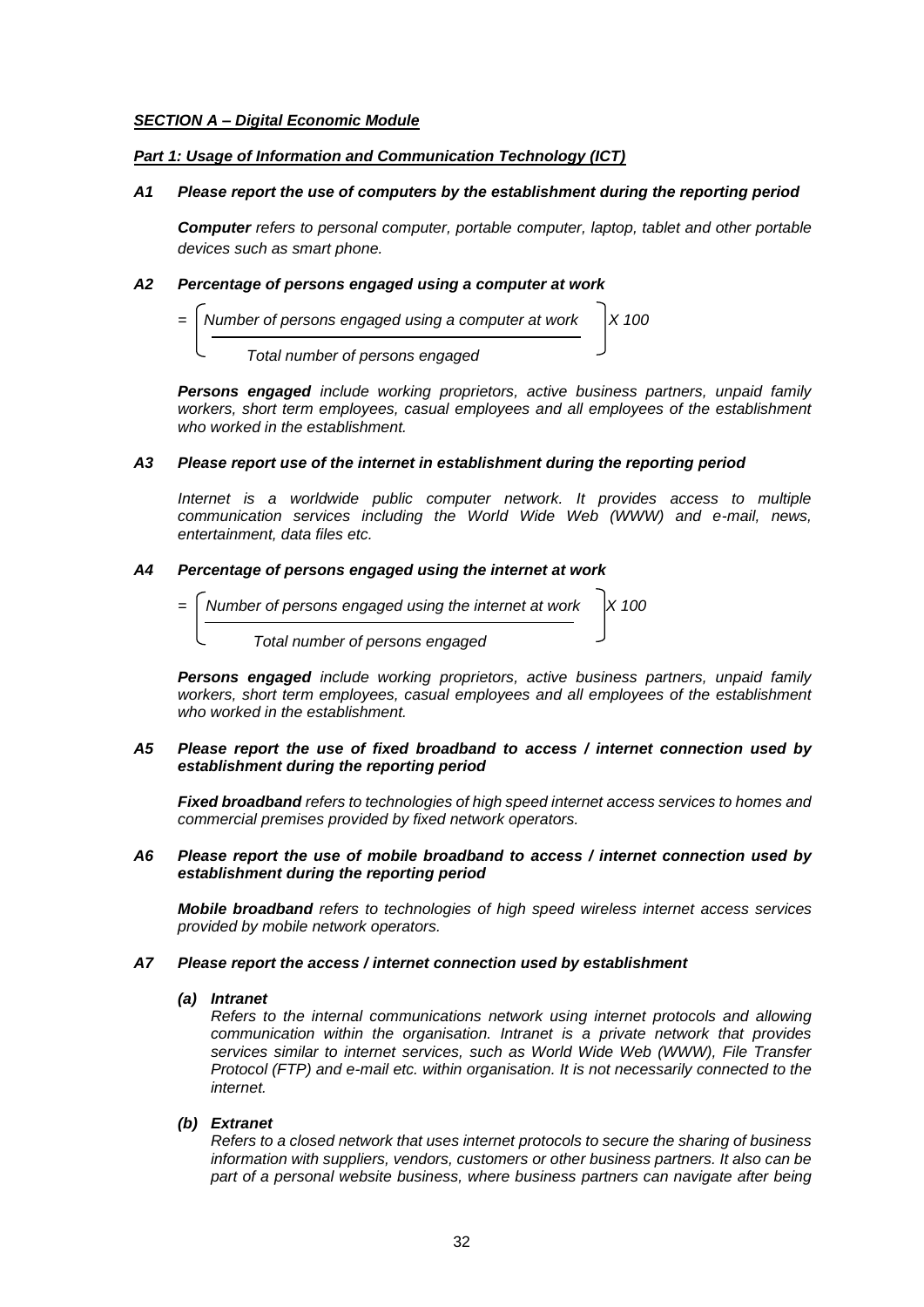*confirmed in the login page. It is the extension of intranet of one organisation to the networks of selected organisations, customers, suppliers and mobile workers etc. in order for these parties to access the organisation's private data and applications.*

# *(c) Local Area Network (LAN)*

*LAN is a data communication network (usually 100 Mbps) that connects personal computers, workstations and other devices into a limited area (such as a single building or campus within 1 km radius).*

# *(d) Wireless Local Area Network (WLAN)*

*WLAN is a type of local area network that uses high frequency radio waves rather than wires to communicate between network-enabled devices.*

# *(e) Wide Area Network (WAN)*

*WAN is a network that connects computers and associated devices within a wide geographic area, such as a region or country.*

# *(f) Others*

# *A8 Use of web presence during the reporting period*

*Web presence refers to web page, home page or presence on another entity's website (including a related business). Excluding any entry in the online directory at any other site where the business does not have control over the content of the webpage.*

# *A9 Please specify the purpose of use the internet for this establishment during the reporting period*

*Please mark the purpose of using the internet for this establishment. Use of the internet for personal purpose is excluded.*

- *(a) Sending or receiving email*
- *(b) Telephoning over the internet (e.g. Skype, WhatsApp Call)*
- *(c) Sending information or instant messaging*
- *(d) Getting information about goods or services*
- *(e) Getting information from government organisations*
- *(f) Liaise with government organisations (includes downloading / requesting forms, making online payments)*
- *(g) Internet banking*
- *(h) Accessing other financial services (e.g. purchases of insurance)*
- *(i) Providing customer service*
- *(j) Delivering online products (refers to products delivered via the internet in digital form, e.g. reports, software, computer games and other online services such as computer related services or information services)*
- *(k) Internal or external vacant information*
- *(l) Staff training (e.g. e-learning applications available on intranet or website)*
- *(m) Others*

# *A10 Please indicate the adoption of digital technologies used at this establishment*

- *(a) A website is a collection of related web pages, including multimedia content, typically identified with a common domain name, and published on at least one web server.*
- *(b) Social media refers to those that have user profile, an account or a user license depending on the requirements and the type of social media (e.g. Facebook, Instagram, Twitter, YouTube).*
- *(c) Mobile internet and technologies refers to activities where technology, platforms, business models and internet applications are combined with mobile communication technology (e.g. mobile IT equipment, Global Positioning System (GPS) equipment, wireless debit / credit payment terminals).*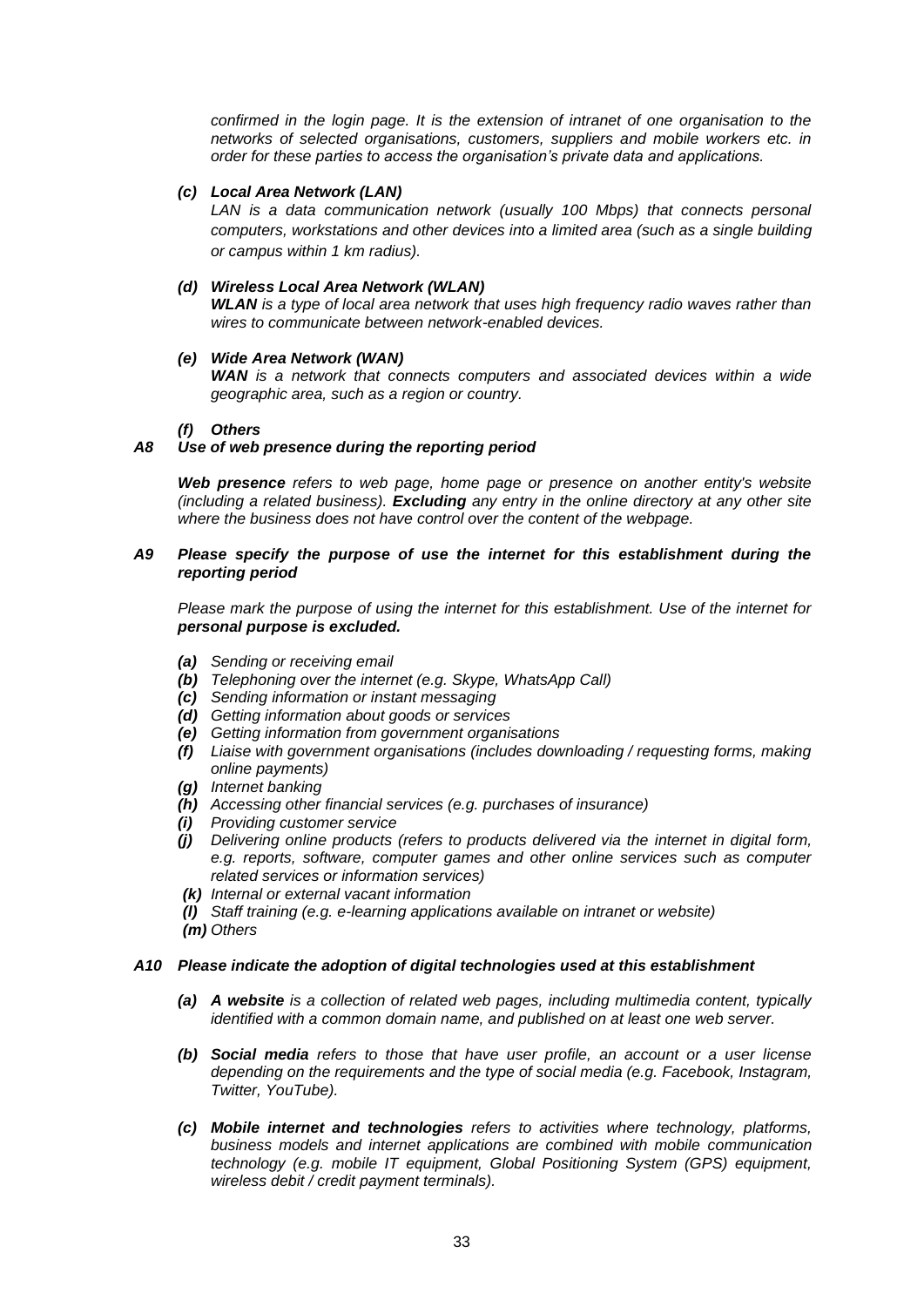- *(d) Cloud computing refers to the delivery of computing resources (hardware and software) by the service provider over the internet to a user. This delivery or provision is described as a "service" because the user merely "rent" the computing resources rather than actually acquiring them. It provides shared computing resources to achieve economies of scale similar to a public utility (e.g. electricity grid).*
- *(e) Data analytics is a data evaluation process that is useful for drawing conclusions from existing information.*
- *(f) Management software refers to computer software that helps in increasing the productivity of business management.*
- *(g) Online collaborative platform refers to the platform used by establishment to collaborate digitally.*
- *(h) Usage of internet and 5G technology necessity is a mobile internet connection technology that offers faster speeds and more stable connections on mobile devices.*
- *(i) Others (please specify)*
- *(j) Not related*
- *A11 Please indicate whether this establishment has provided financial allocation to implement the digital technology transformation plan.*

# *Part 2: Online services and e-commerce transactions*

*Online services is a term which can be used for any kind of business or commercial transaction that includes sharing information across the internet. Commerce constitutes the exchange of products and services between businesses, groups and individuals and can be seen as one of the essential activities of any business.* 

*Electronic commerce focuses on the use of ICT to enable the external activities and relationships of the business with individuals, groups and other businesses.*

*E-commerce transactions is the sale or purchase of goods or services over the network computing / internet with designed method for the purpose of receive or make a booking (purchase or sale). The transaction is between businesses, households, individuals, governments and organisations of other public / private.* 

- *A12 Please mark whether this establishments involved in sales or purchase transactions using internet during the reporting period*
- *A13 Please indicate the type of platform use by this establishment for online transactions (sales / purchase)*
	- *(a) Social media refers to those that have user profile, an account or a user license depending on the requirements and the type of social media (e.g. Facebook, Instagram, Twitter, YouTube).*
	- *(b) A website is a collection of related web pages, including multimedia content, typically identified with a common domain name, and published on at least one web server.*
	- *(c) Online e-commerce marketplace is a type of e-commerce site where product or service information is provided by multiple third parties, whereas transactions are processed by the marketplace operator.*
	- *(d) Designated private network refers to a communications network within an organisation or among a group of designated organisations. (e.g. Electronic Data Interchange (EDI)).*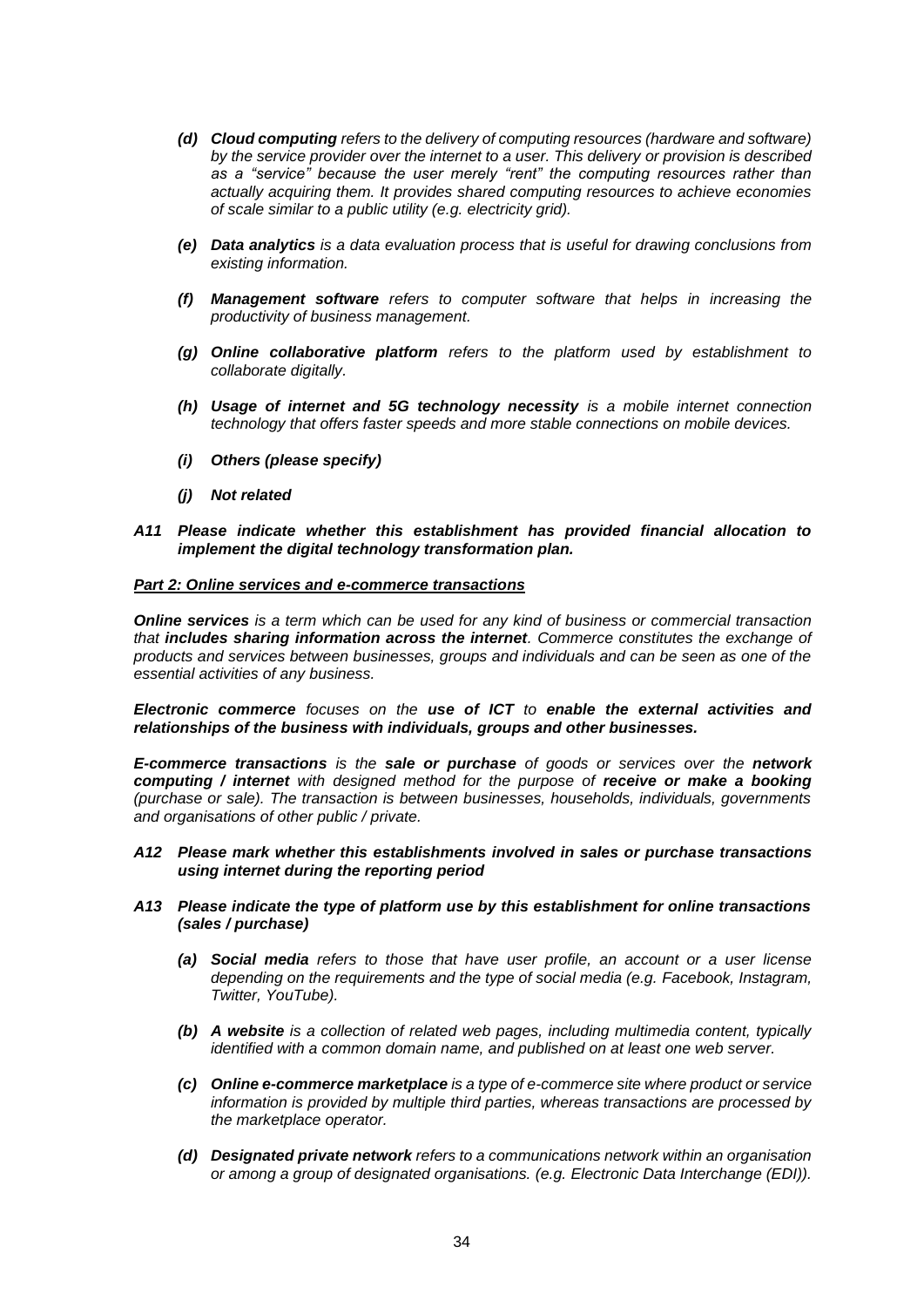- *EDI is the computer to computer exchange of business information in a standard format. It reduces the paperwork involved in trading procedures and improves efficiency.*
- *(e) Mobile Application refers to application (apps) that run on smartphones and other mobile devices. Mobile applications usually helps users by connecting them to internet services more commonly accessed on desktop or notebook computers, or help them by making it easier to use the internet on their portable devices (e.g. Grab app, Lazada app, Pop Meal app, Mudah app, Carousell app).*

## *A14 Please mark the method of payment that this establishment used for transactions using internet during the reporting period.*

- *(a) A payment gateway is a merchant service provided by an e-commerce application service provider that authorises credit card or direct payments processing for e-commerce, online retailers or traditional business.*
- *(b) Cash on delivery is a type of transaction where the recipient pays at the time of delivery rather than using credit.*
- *A15 Please mark whether this establishments receive orders (make sales) for goods or services via e-commerce during the reporting period.*
- *A16 Please indicate an estimate of the percentage of total income that receive orders from sales of goods or services via e-commerce for reference year 2021.*
	- *E-commerce income refers to value of online income transactions from services rendered and other transactions made during the reference year of 2021. It consists of operating and non-operating income and based on the Trading and Profit & Loss Account for the reference year.*
	- *The percentage of e-commerce income transactions refers to the total value of online income transactions divided by the total income.*
- *A17 Please indicate the percentage of e-commerce income by platform of placing order:*
	- *(a) Online ordering facility on the website of suppliers / vendors*
	- *(b) Another website (online marketplace, e-commerce platform, agent's site etc.)*
	- *(c) Electronic Commerce Transaction (e.g. EDI and extranet)*
	- *(d) Others (please specify)*

# *A18 Please indicate the percentage of e-commerce income by type of customers:*

# *(a) Other business*

*Business to Business (B2B) is a commerce transaction between businesses. In this case, one business sells products or services to another business. For example, a manufacturer can sell to a wholesaler, or a wholesale can sell to a retailer.*

# *(b) Individual consumers*

*Business to Consumers (B2C) is business marketing to consumers; business transaction sales / purchase or service to consumers. Normally selling products directly to consumers at business premises but now sales / purchases between businesses and consumers are occurring online.*

# *(c) Government and other non-business organisations*

*Business to Government (B2G) is a business model that refers to businesses selling products, services or information to governments or government agencies. B2G networks or models provide a way for businesses to bid on government projects or products that government might purchase or need for their Organisations. This can encompass public sector organisations that propose the bids. B2G activities are*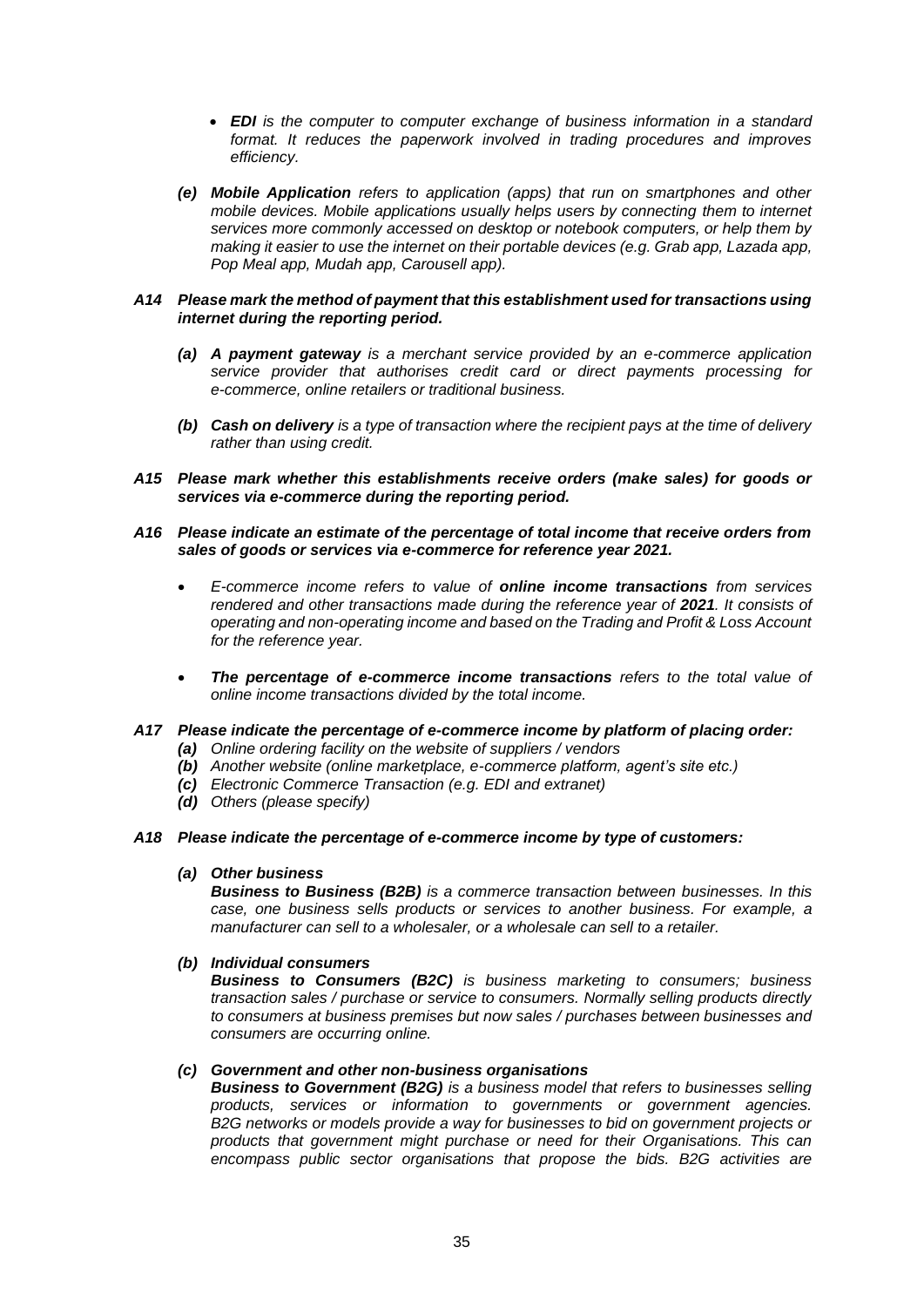*increasingly being conducted via the internet through real-time bidding. B2G is also referred to as public sector marketing.*

*TOTAL - Please make sure that the sum of these percentages is equal to 100%.*

## *A19 Please indicate the percentage of e-commerce income by type of market:*

- *(a) Domestic - e-commerce transactions conducted in Malaysia.*
- *(b) International - e-commerce transactions are conducted between two countries (outside Malaysia) .*

 *TOTAL - Please make sure the sum of the percentages is equal to 100%.*

- *A20 Please indicate the name of the country that has the highest international e-commerce income. If this establishment have more than three countries of e-commerce income, please provide additional attachment.*
- *A21 Please mark whether this establishment place order (make purchases) for goods or services via e-commerce during the reporting period.*
- *A22 Please indicate an estimate percentage of total expenditure for purchases of goods or services via e-commerce for reference year 2021.*
	- *E-commerce expenditure refers to the value of e-commerce expenditure transactions*  based on the Trading and Profit & Loss Account for the reference year of 2021.
	- *The percentage of e-commerce expenditure transactions refers to the total value of e-commerce expenditure transactions divided by the total expenditure.*
- *A23 Please indicate the percentage of e-commerce expenditure by type of customers:-*
	- *(a) Other businesses*

*Business to Business (B2B) is a commerce transaction between businesses. In this case, one business sells products or services to another business. For example, a manufacturer can sell to a wholesaler, or a wholesale can sell to a retailer.*

*(b) Individual consumers* 

*Business to Consumers (B2C) is business marketing to consumers; business transaction sales/ purchase or service to consumers. Normally selling products directly to consumers at business premises but now sales / purchases between businesses and consumers are occur online.*

#### *(c) Government and other non-business organisations*

*Business to Government (B2G) is a business model that refers to businesses selling products, services or information to governments or government agencies. B2G networks or models provide a way for businesses to bid on government projects or products that government might purchase or need for their Organisations. This can encompass public sector organisations that propose the bids. B2G activities are increasingly being conducted via the internet through real-time bidding. B2G is also referred to as public sector marketing.*

*TOTAL - Please make sure that the sum of the percentage is equal to 100%.*

#### *A24 Please indicate the percentage of e-commerce expenditure by type of market:*

- *(a) Domestic e-commerce transactions conducted in Malaysia.*
- *(b) International - e-commerce transactions are conducted between two countries (outside Malaysia).*
	- *TOTAL Please make sure the sum of the percentages is equal to 100%.*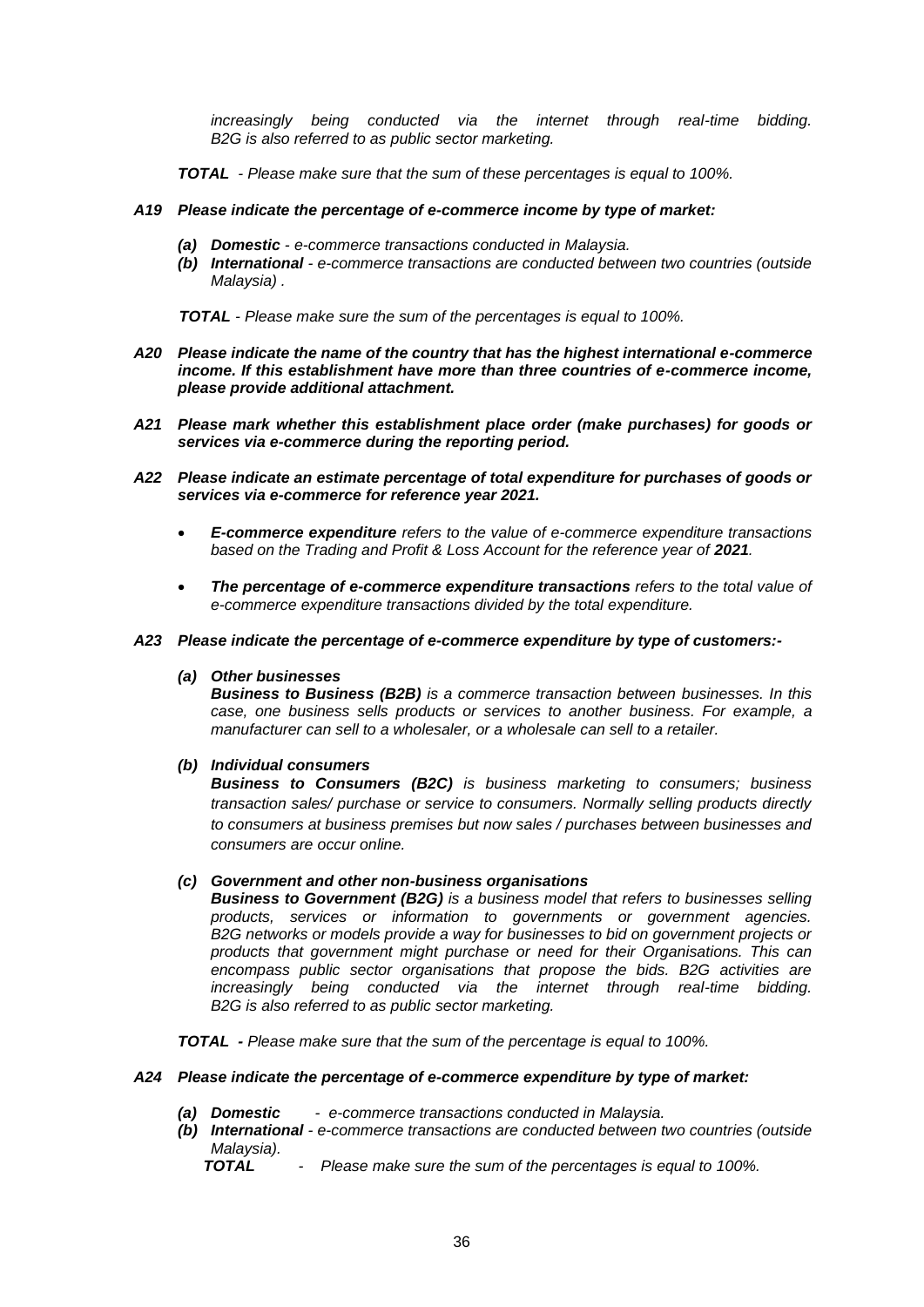*A25 Please indicate the name of the country that has the highest international e-commerce expenditure with this establishment. If this establishment have more than three countries of e-commerce expenditure, please provide additional attachment.*

# *SECTION B - Access to Financing*

# *B1 Did your establishment apply for any new or additional external financing for business purposes?*

 *Please mark (X) for Yes or No if your establishment has applied to any new or additional funding from outside for the business purposes. If the answer is Yes, please go to Question B2 or if Not, please go to Question B3.*

*External financing includes among others, any application for financing, loans, lines of credit, credit cards, credit from suppliers, government grants / loans, venture capital and equity financing.*

# *B2 Was the application approved?*

*Please mark (X) for Yes or No or Being processed for the application status.*

*If the answer is Yes or Being process, please go to Question B4 or if not, please go to Question B5.*

## *B3 Why did your establishment not apply for any external financing? (May choose more than one)*

*Please mark (X) the reason(s) for not applying any external financing. Please go to Question B6.*

# *B4 What were the purposes of the financing? (May choose more than one)*

*Please mark (X) for the purposes of the financing. Please go to Question B6.*

# *B5 What were the reasons for rejecting the application of this establishment? (May choose more than one)*

*Please mark (X) for the reasons given in rejecting your application. Please go to Question B6.*

## *B6 Which of the following sources of finance did your establishment use to operate your business? (May choose more than one) Please mark (X) the sources of finance used to operate your business.*

#### *B7 Did your establishment own / use financial facilities and products for business purposes as follows? (May choose more than one)*

*Please mark (X) the financial facilities and products used for business purposes.* 

# *(a) Deposit account*

*Includes saving account, current account and fixed deposits.*

*(b) Credit card*

*Payment card facilities issued by the bank to allow cardholders to pay on goods and services based on the credit limit approved by the bank.*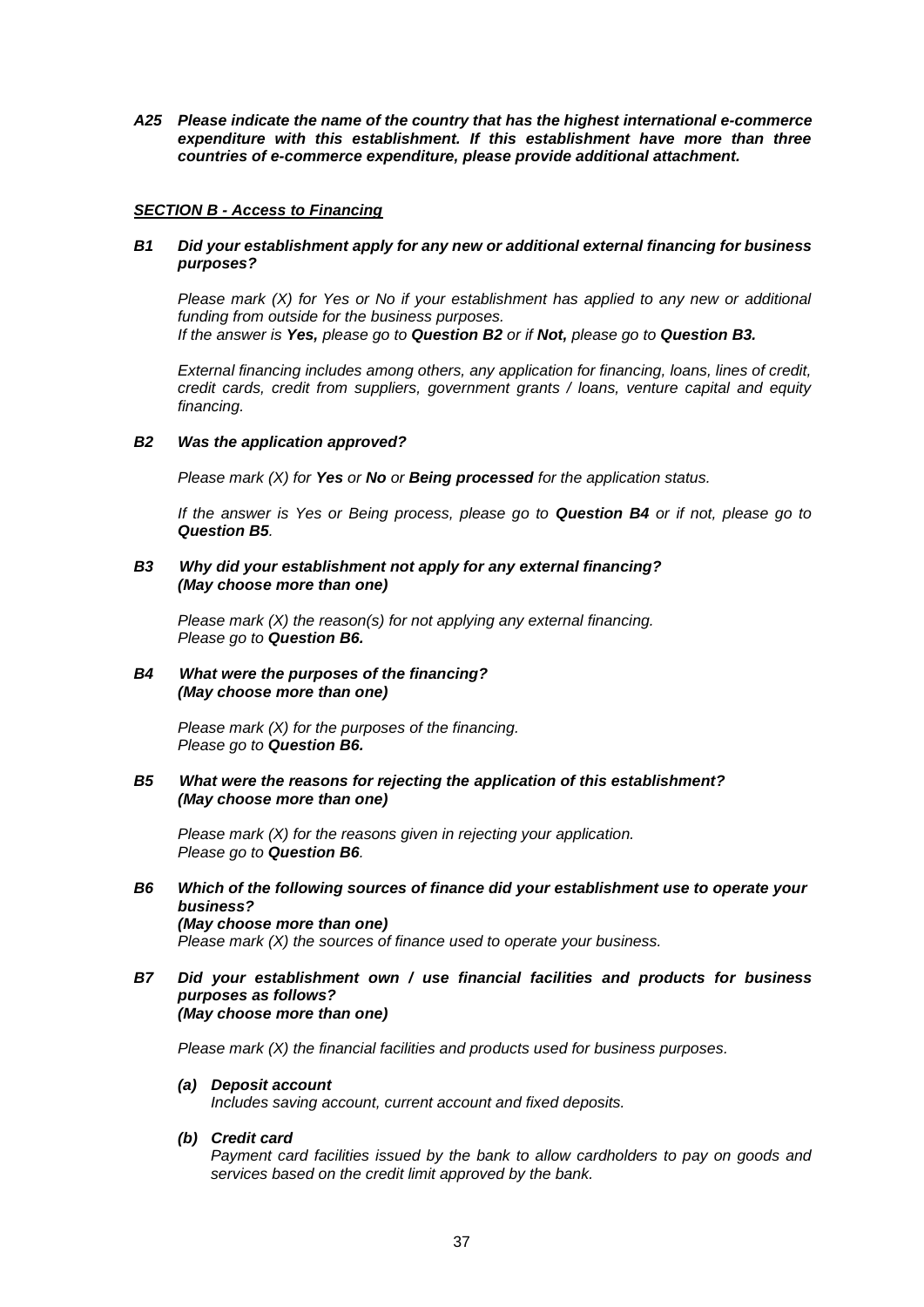# *(c) Online banking*

*An electronic payment system that enables customers of a financial institution to conduct financial transactions through the financial institution's website.*

# *(d) Insurance*

*The compensation promised for future losses in exchange of periodic payments. It protects the financial well-being of individuals or establishment from unexpected losses.*

# *(e) Export's facilities*

*The facilities provided by the government and the related agencies for the purpose of export of goods and services*

# *SECTION C - Innovation and Research & Development*

# *General Definition of Innovation*

*Definition: An innovation is the implementation of a new or significantly improved product (goods or services), or process, a new marketing method, or a new organisational method in business practices, workplace organisation or external relations (Oslo Manual 3rd Edition, 2005).*

# *Description:*

*Innovation is the result of a creative and innovative idea of finding new ways or methods to produce better products or services either through modifications or improvements.*

*Innovation (new or improved) must be new to your company, but it is not necessarily new to your sector or market. Innovation can also be originally developed by your company or by another company. The level definition of innovation activities are as follows:*

| <b>Level of Innovation Activity</b> | <b>Definition</b>                                                                                                                                                                                                             |  |
|-------------------------------------|-------------------------------------------------------------------------------------------------------------------------------------------------------------------------------------------------------------------------------|--|
| New to the world                    | Your company introduces new or improved goods or<br>services that are the pioneer of goods or services for<br>markets and industries, domestic<br>all<br>and<br>international (no company has previously introduced<br>them). |  |
| New to your market                  | Your company introduces new goods or services or<br>significant improvements to your marketplace earlier<br>than your competitors.<br>(it may already be available in other markets)                                          |  |
| Only new to your<br>organisation    | Your company introduces new or improved goods or<br>services that are already available from your<br>competitors in your market.                                                                                              |  |

# *C1 Did this establishment comply with any local and / or international accreditation? (May choose more than one)*

*(a) Local recognition refers to the recognition issued by legitimate bodies in terms of law.* 

- *Quality Improvement Practice (APK) refers to Six Sigma, Productivity Audit etc.*
- *National Mark of Malaysian Brand refers to recognition issued by SME Corp. Malaysia in collaboration with SIRIM QAS International Sdn. Bhd.*
- *Malaysia Organic Scheme (SOM) and Malaysian Phytosanitary Certification Assurance Scheme (MPCA) are the recognition issued by the Department of Agriculture.*
- *MeSTI (Makanan Selamat Tanggungjawab Industri) is a certification that is easy to obtain and meets the minimum requirements in the PPKM 2009.*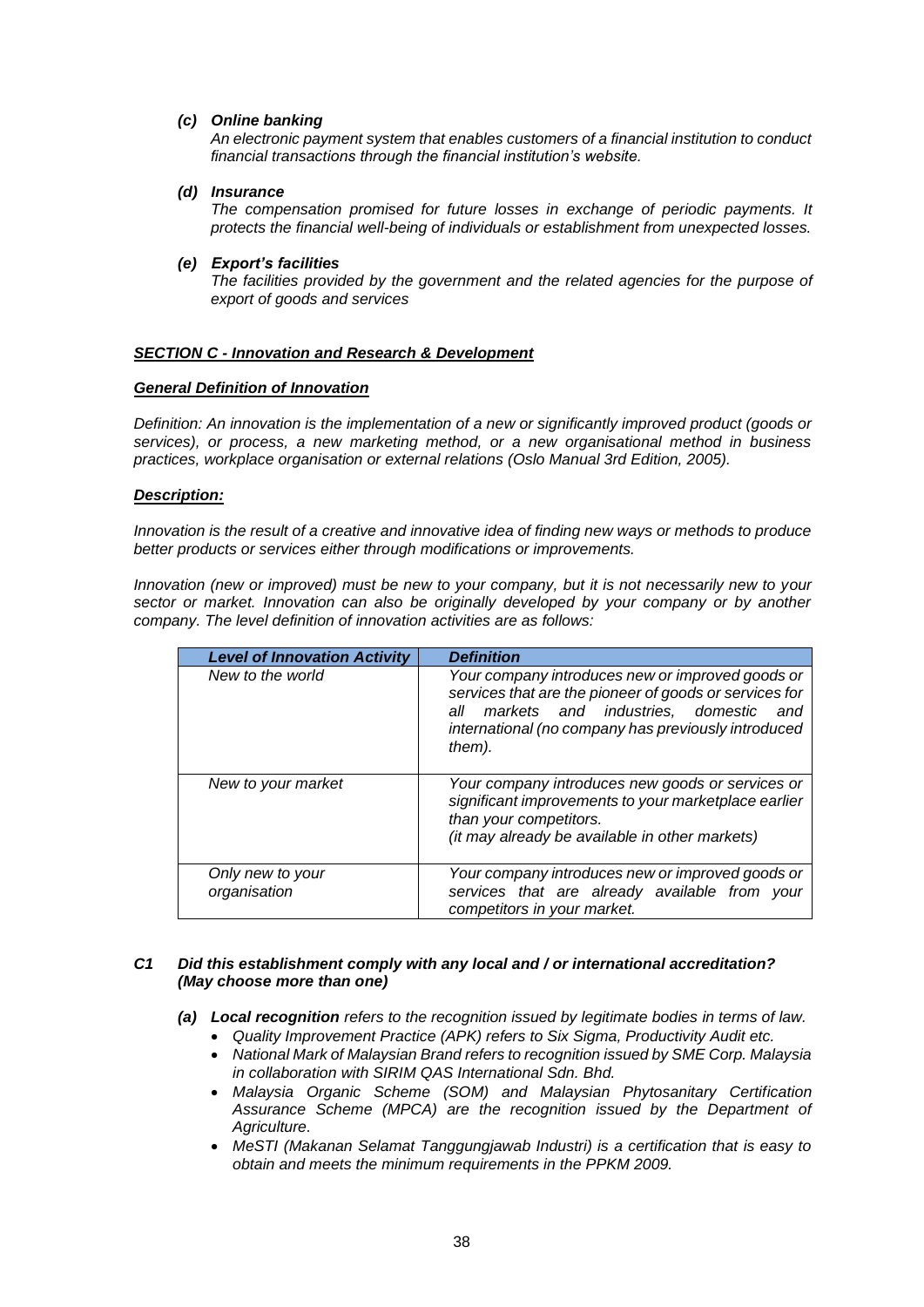*(b) International recognition refers to the recognition issued by international bodies.*

*ISO refers to International Organisation for Standardisation. It Includes ISO* 

- *9001:2000, ISO 14001:2004, ISO/IEC 27001:2005, ISO 22000:2005 etc. HACCP refers to Hazard Analysis Critical Control Point.*
- *(c) Certification of Halal refers to the certification issued by Department of Islamic Development Malaysia (JAKIM) or State Islamic religious Department.*
- *(d) None*

# *C2 Did this establishment have any Intellectual Property (IP) Protection System? (May choose more than one)*

*Intellectual Property is the exclusive rights provided by law for a certain period of time to the creators of the works to control the use of their work. Intellectual property refers to patents, trademarks (including: brand registered / insured), copyright and related rights and others.*

- *(a) Patent is an exclusive right granted by the Government for a new invention, whether it is a product or a process. The protection of a patent is 20 years from the filing date.*
- *(b) Trademark may consist of words, logos, pictures, names, letters, numbers or a combination of such elements. It is a marketing tool that allows users to recognise and associate a release with certain dealers. Also known as mark, brand, logo or trademark is a sign placed on goods or services produced by a manufacturer to identify and distinguish it from goods or services produced by other parties.*
- *(c) Copyright in Malaysia is a work automatically protected when it meets the following conditions:*
	- *Sufficient efforts have been made to make the work original in nature;*
	- *The works were written, recorded or made in the form of materials and the creator is a qualified person;*
	- *The works were made in Malaysia or the first publication of the work, is in Malaysia.*
- *(d) Others*
	- *Industrial design was the overall exterior appearance of an item or product. Shape or configuration is three dimensional aspects while decorative patterns or includes two dimensions. The characteristics of three dimensional or two or both which appear on finished goods shall be through the industrial method. These features will provide a unique appearance in an item or product.*
	- *Geographical indication is an indication which identifies any goods as originating from a country or territory, or a region or a place in the national territory or, where quality is determined, or the reputation of the other characteristics of the goods is essentially attributable to their geographical origin. Geographical indications can be used above or natural or agricultural produce discharges or handicraft industry.*
	- *Layout Designs of integrated circuits is the three-dimensional arrangement of the elements of an integrated circuit and part or all of the relationships that integrated circuits or such three-dimensional arrangement prepared for an integrated circuit intended to be manufactured. The law that protects the layout design of integrated circuits is the Layout-Designs of Integrated Circuits Act 2000.*
- *(e) None*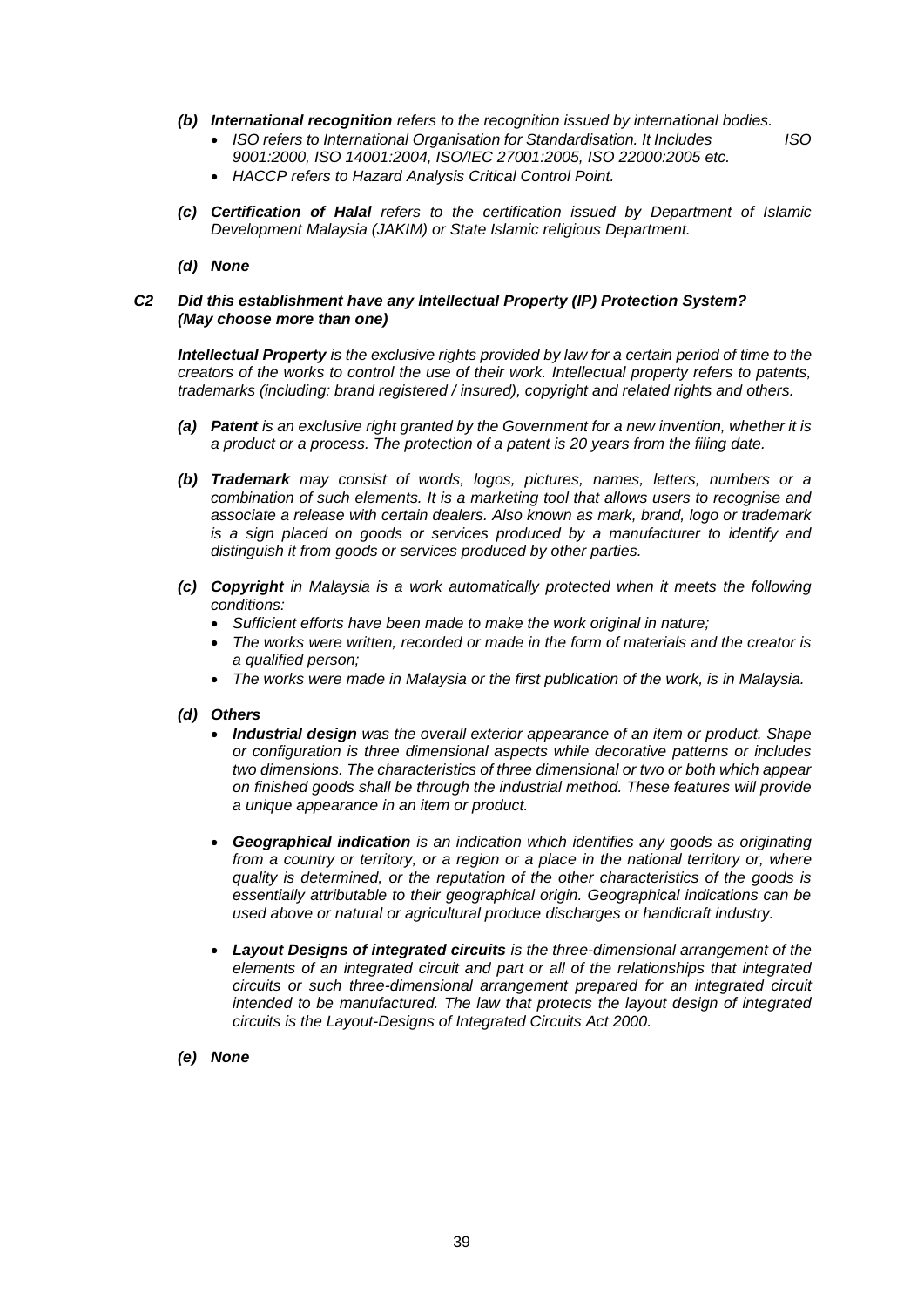# *C3 Did this establishment received advice / technical assistance from the following? (May choose more than one)*

- *(a) Government agencies*
- *(b) Higher Learning Institutions*
- *(c) Private*
- *(d) None*

# *C4 Did this establishment introduce any new innovation or significant improvement during the reference year 2021? (May choose more than one)*

#### *(a) Product Innovation*

*The introduction of new goods or services or given tangible improvements and relates to the desired features or uses. This includes significant improvements in technical specifications, components and materials, combined software, user-friendly or other functional features. Product innovations can utilise new knowledge or technologies, or can be based on new uses or combinations of existing knowledge or technologies. The term "product" is used to cover both goods and services. Product innovations include both the introduction of new goods and services and significant improvements in the functional or user characteristics of existing goods and services.*

*Key words: improvements in the functional or user characteristic*

#### *Example:-*

- 1. The use of breathable fabrics in clothing is an example of a product innovation *involving the use of new materials that improves the performance of the product*
- *2. Face cleansing with betel extract content not yet produced by other party*
- *3. Internet banking services with greatly improved speed and ease of use*

# *(b) Process Innovation*

*Execution of new production or delivery methods or with substantial improvements. This includes significant changes to techniques, tools and / or software. Process innovation can aim to reduce the cost of production or delivery units, to improve quality, or for the production or delivery of new products or real improvements.*

*Key words: production and delivery method*

*Example:-*

- *1. Some financial institutions have taken steps to facilitate the process of depositing money by requiring depositors to fill in the amount only.*
- *2. The company's ability to provide quick response and maintenance solutions to customers especially in emergency situations.*
- *3. Company receives certification from a certification body for example awarded with ISO 9001 and ISO14000 certificates.*
- *4. Treating water using its own design and system.*
- *5. The e-hailing system makes it easy to book a vehicle like Uber and Grab Car.*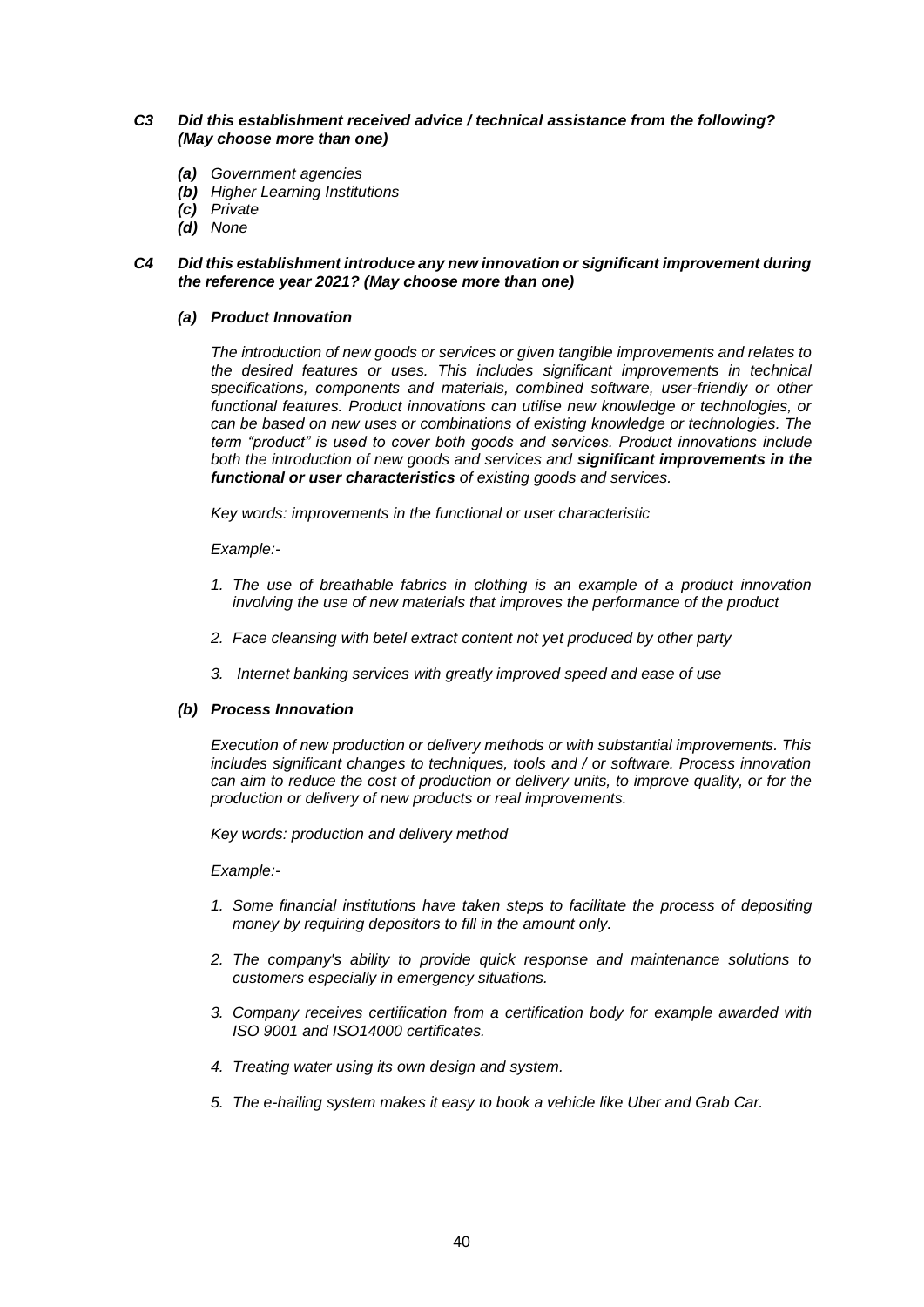# *(c) Organisational Innovations*

*Implementation of new organisational methods in corporate business practices, workplace organisations or outside relationships. Organisational innovation aims to improve the company's performance by reducing administrative costs or transaction costs, increasing job satisfaction (employee productivity), gaining access to nonnegotiable assets (such as unauthorized external knowledge) or reducing supply costs.*

Key words: Improve the quality and efficiency of work, enhance the exchange of information, and improve firms' ability to learn and utilise new knowledge and *technologies*

*Example:-*

- *1. Hiring temporary workers according to current needs to reduce recruitment costs. They are people who are experienced in the industry but do not want to be bound as permanent workers.*
- *2. Index / Waiting number system to deal with an organisation can be taken online without having to go to the counter.*

# *(d) Marketing innovation*

*Implementation of new marketing methods involving significant changes in product design or packaging, product placement, product promotion or price. Marketing innovation aims to address customer needs, open up new markets, or introduce new company products in the market, with the intention to increase sales of the company.*

*Key words: Orientation towards customers and markets, with a view to improving sales and market share. Changes in design, appearance and methods.*

#### *Example:-*

- *1. Kuih Bahulu (traditional Malay cake) with strawberry jam, blueberry jam and chocolate chip as filling.*
- *2. The car perfume box changes according to themes such as ketupat in the festive season.*
- *3. Use stockists and agents to market the product.*
- *4. The hotel provides free shuttle service to tourist attractions.*
- *5. There are financial institutions that have made promotions by sponsoring and naming the university hall using their name.*
- *(e) None*

#### *C5 Did this establishment receive funding from the following to support your innovation activities? (May choose more than one and state the amount)*

*(a) Owned funds Owned funds / from own institution – Include: equity, reserves and loans.*

## *(b) Business Enterprises Funds obtained from other private companies / establishments.*

*(c) Government*

*Funds obtained from sources of federal, state or local governments.*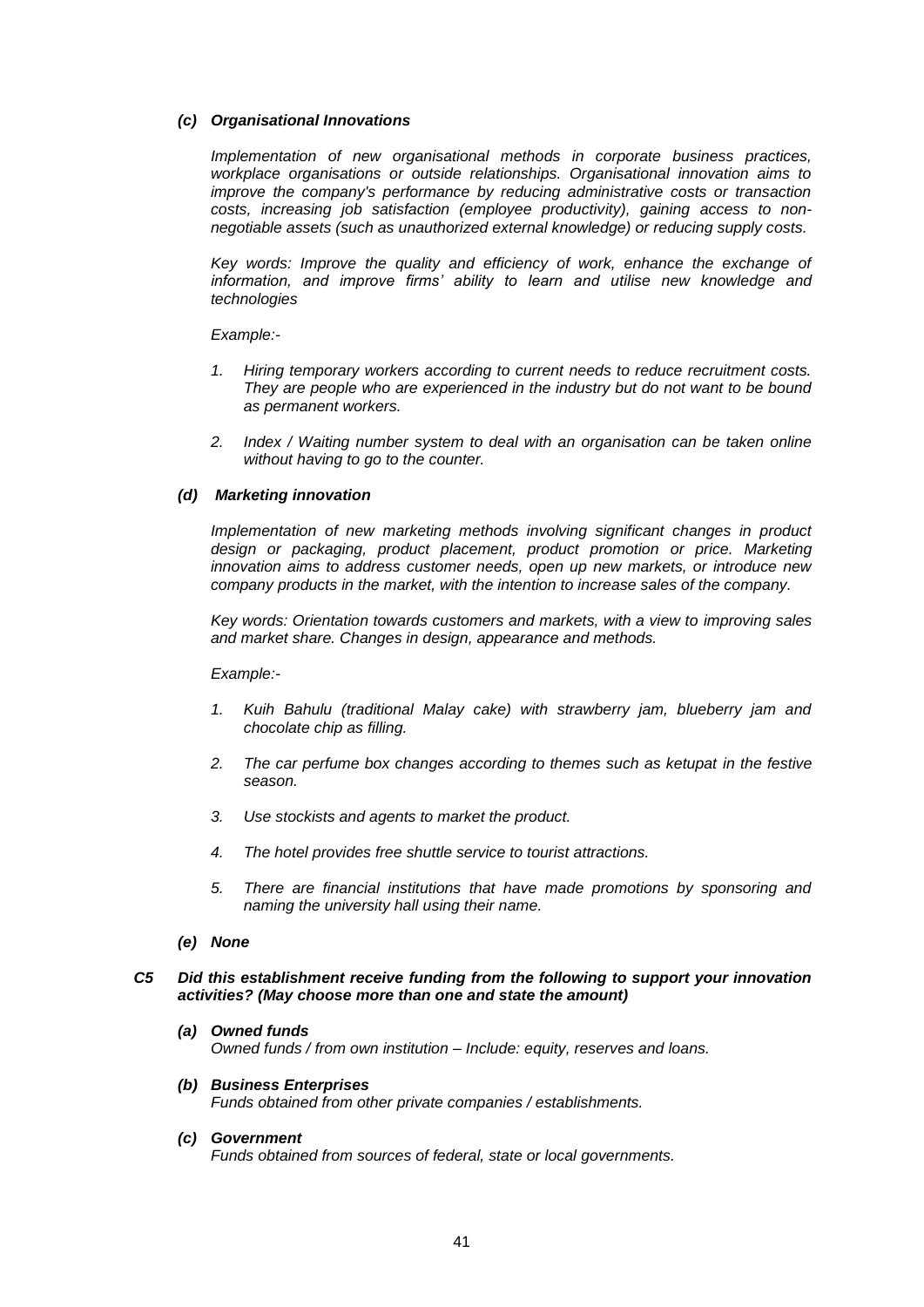## *(d) Higher Learning Institutions Funds obtained from public and private higher learning institutions (HLIs).*

- *(e) Foreign funds Funds obtained from overseas entities / organisations.*
- *(f) Other funds Funds obtained from sources other than (a) to (e).*
- *(g) None*

# *General Definition of Research and Development (R&D)*

*Definition: Research and experimental development (R&D) comprise creative and systematic work undertaken in order to increase the stock of knowledge and to devise new applications of available knowledge (Frascati Manual, OECD 2021).*

# *Description:*

*R&D activities should have the following features:*

# *1. Novel (aimed at new discoveries)*

- *New discoveries in research that have not been applied in the industry. (Examples: systematic testing / activity conducted to produce new techniques / processes / designs / products that have not been / used in the industry aimed at solving problems / increasing industrial productivity.)*
- *Exemption: Activities carried out for copying, imitating or reversed engineering as a way of acquiring knowledge, are not considered a novel discovery.*

# *2. Creative (including new concepts or ideas that improve existing knowledge)*

 *Objectives-oriented R&D activities and new concepts or ideas to improve existing knowledge.*

*(Example: New methods developed for problem solving and increasing productivity in performing routine tasks. For example, data processing is non-R&D activity, unless it is part of a project to develop new methods for data processing.)*

*Exemption: This excludes routine change of activity on the product or process.*

# *3. Uncertain results (uncertain)*

 *In general, R&D activities are dynamic, uncertain, especially in terms of the cost or time required to achieve the desired outcome and the results obtained cannot be precisely determined compared to the objective.*

*(Example: R&D prototype model used to test technical concepts and technologies in terms of usability has a high risk of failure, while non-R&D prototypes are often used to obtain technical or legal certifications.)*

# *4. Systematic (Planning carefully and cost is budgeted)*

 *R&D activities are conducted in a planned manner, with records related to processes, activities, human resources and financial resources. (Example: Operating / activity manual availability, activity log book, financial and human resources related documents.)*

# *5. Transferable and / or can be reproduced*

- *Potential R&D activities to transfer new knowledge ensure its use and enable other researchers to reproduce it as part of their R&D activities.*
- *Note: In a business environment, the nature of R&D activities will be protected by the secrecy or other means of intellectual property protection. However, the process and results of R&D activities will be recorded for use by other researchers.*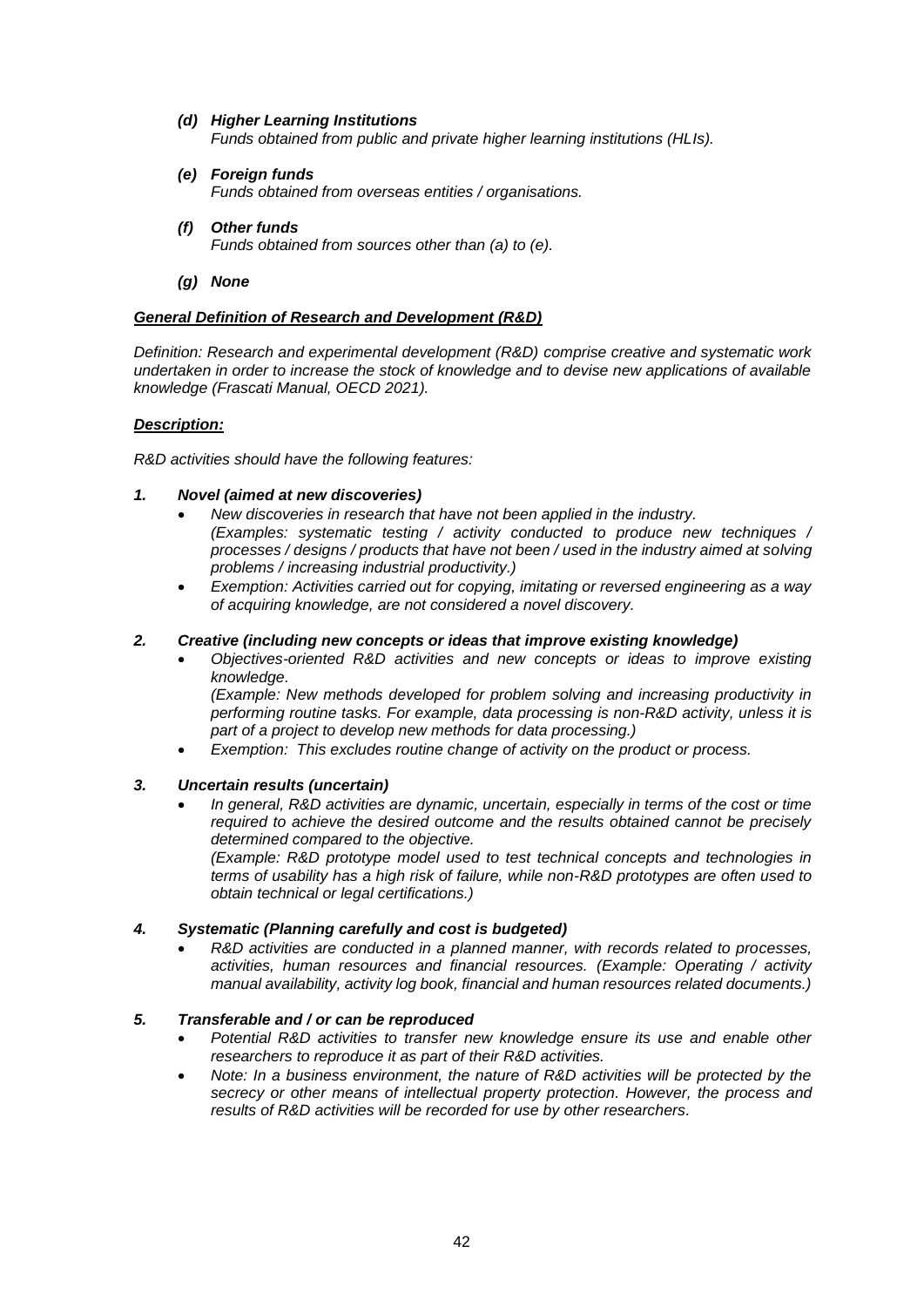# *R&D DOES NOT INCLUDE the following activities:*

# *1. Scientific and technical information services*

- *Specific activities: collecting, composing, recording, classifying, disseminating, translating, analysing.*
- *Examples: bibliographic service, patent service, scientific and technical advisory services, scientific conferences.*
- *2. Policy / policy related studies, management studies and efficiency studies, consumer survey, advertising and market researches*
	- *In this context, "policy" covers all policies at national level, international level and policies adopted in a business enterprise / industrial.*

# *3. Routine activities for quality control and testing*

- *Includes the maintenance of national standards, calibration of secondary standards, routine testing and analysis of materials, components, products, processes, soils, atmospheres and others.*
- *4. Pre-production activities such as demonstration, prototype, equipment completion and trial production runs*
- *5. Exploring, prospecting or drilling for minerals, petroleum or natural gas*
	- *Example: A geological test that provides initial information on exploration and mining.*

# *6. Cosmetic modification or style changes to existing products*

*Examples: Physical changes such as colours, packages and shapes.*

# *7. General purpose or routine data collection*

- *Example: Routine activities for topographic mapping, geological survey, hydrology oceanographic, meteorological and astronomy observations.*
- *8. Routine computer programming, system maintenance or software applications*
	- *Example: Routine activities such as maintenance of computers and software.*

# *9. Operations research and mathematical or statistical analysis*

- *Routine statistical analysis activities (collected regularly) that apply the established model and method.*
- *Example: Activities using labour's survey data to identify long-term unemployment trends.*
- *10. Commercial, legal and administrative aspects of patenting, copyrighting or licensing activities*
	- *Examples: Patent application and licensing activities, market research, manufacturing start-up, fabricating and re-designing for manufacturing processes.*

# *11. Activities related to standards compliance*

 *Example: Routine compliance with public inspection controls, standard enforcement and others.*

# *12. Specialised routine medical care*

 *Example: Routine service and diagnosis of the disease through organ checks, body fluids (urine, blood) and whole body (autopsy).*

# *C6 Please specify the total expenditure of R&D for the following reference year:*

- *(a) 2018*
- *(b) 2019*
- *(c) 2020*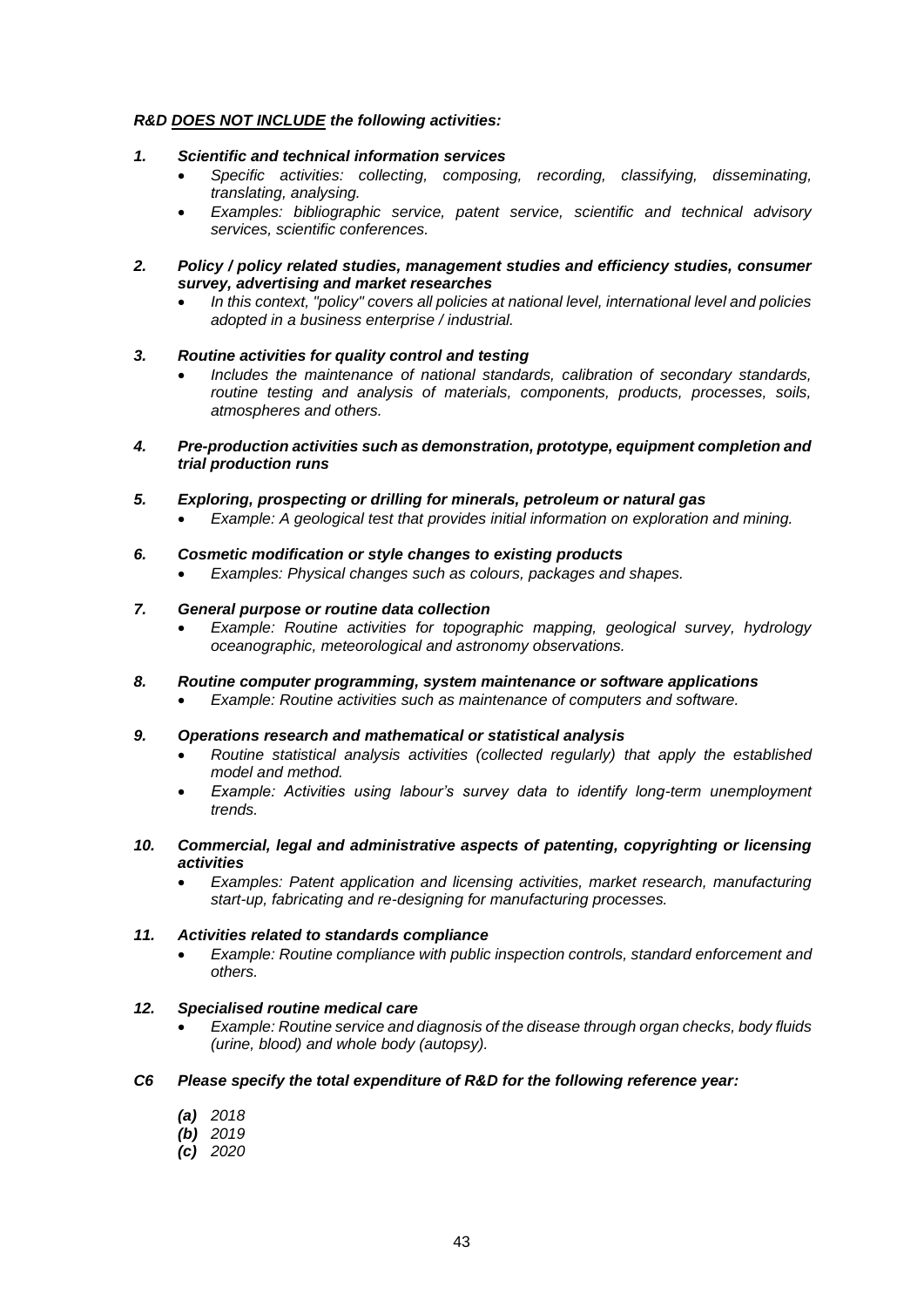- *C7 Does your establishment run any R&D activities during the reference year? If YES, please fill in the information related to the R&D which has been conducted internally (in-house).*
- *C8 Current expenditure on R&D.*

# *(a) Labour Cost*

*Sum of the basic annual salary and other emoluments (such as EPF contributions, medical benefits, performance bonuses, special allowances, housing and car loans) of each personnel involved directly in R&D).* 

## *(b) Operating Cost*

*Such as consumables, repairs, maintenance, purchasing of materials, prototypes, subscription of reference database and commissioned work.*

# *(c) Other recurrent cost*

*Wages and salaries of staff / personnel that indirectly supporting R&D. Include only part of their wages and salaries that are attributable to the indirect support of R&D (e.g. central finance, personnel services, and cleaning).*

*For example, those who prepare the payment, schedule meetings, prepare documents and so on. They may also be responsible for managing office supplies and contacting vendors and performing other administrative tasks.*

## *C9 Capital expenditure on R&D*

## *(a) Land, building & other structure*

*If the land and buildings purchased are also used for production, please include only the portion used for R&D.*

#### *(b) Vehicles, plants, software, machinery & equipment*

*If the assets purchased are also used for production, please include only the portion used for R&D.*

#### *(c) Others*

*Other assets other than those used for production (products etc), please include only parts used for R&D.*

#### *C10 Source of funds for R&D*

#### *(a) Owned funds*

*Owned funds / from own institution – Include: equity, reserves and loans.*

- *(b) Business Enterprises Funds obtained from other private companies / establishments.*
- *(c) Government*

*Funds obtained from sources of federal, state or local governments.*

*(d) Higher Learning Institutions*

*Funds obtained from public and private higher learning institutions (HLIs).*

- *(e) Foreign funds Funds obtained from overseas entities / organisations.*
- *(f) Other funds*

*Funds obtained from sources other than (a) to (e).*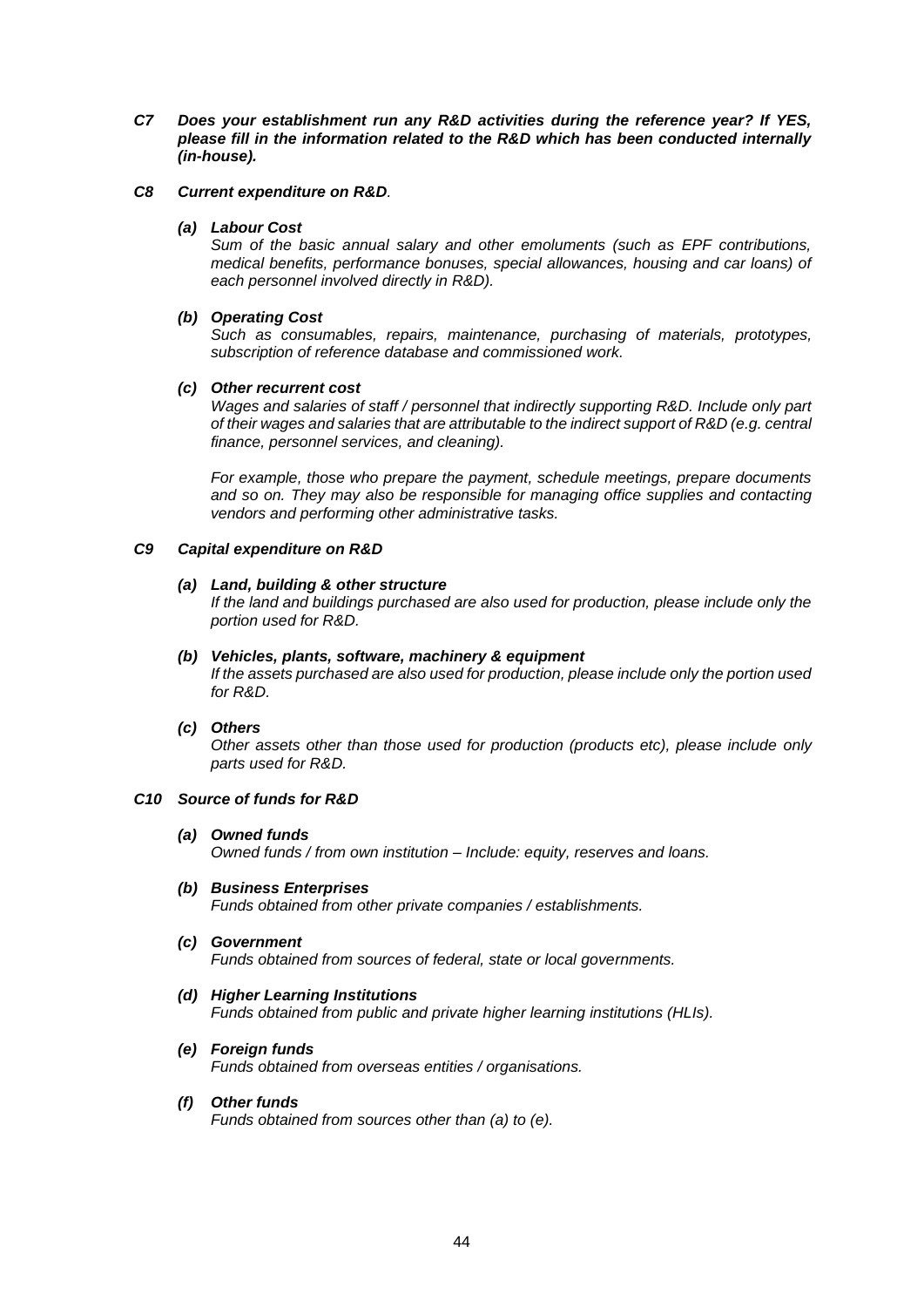## *C11 Please indicate the percentage by type of R&D activity*

#### *(a) Basic research*

*Experimental or theoretical work undertaken primarily to acquire new knowledge without a specific application in view (more academically). It is carried out without looking for any long-term economic or social benefits other than for the advancement of knowledge.*

*Example 1: Research on the properties of general algorithms for handling large amounts of real-time data.*

*Example 2: Research to identify biogas sources from animal waste.*

*Example 3: Research on the potential of oil palm as a new alternative source in the manufacturing industry.*

#### *(b) Applied research*

*Applied Research involves original activities in acquiring new knowledge with a specific application in view. It also involves research to determine possible uses from the findings of the basic research or to determine new methods or ways in achieving some specific or pre-determined objectives.*

*Example 1: Research to reduce the amount of spam by understanding the overall structure or business model of spam, behaviour and motivation of spammers for software product creation.*

*Example 2: Research to identify biogas production technology from animal waste for industrial use.*

*Example 3: Research to evaluate and identify oil palm ash (OPA) as a new filler for natural rubber compounds in manufacturing industry.*

#### *(c) Experimental research*

*Research involving systematic activities using existing knowledge gained from research and / or practical experiences for the purpose of creating new or improved materials, equipment, products, systems, processes, or services.*

*Example 1: Start-up company adopts a computer programming code developed by researchers in the production of software products for online marketing and business development.*

*Example 2: A further study to develop a pilot plant (biogas production) from chicken manure for industrial use.*

*Example 3: Further study to produce new oil palm ash-based (OPA) products as a new filler of natural rubber compounds capable of enhancing strength and resilience to replace the use of carbon black and silica in the tyre manufacturing industrial sector.*

# *C12 Please indicate the number of employees and annual salaries & wages for employees involved in research and development*

#### *(a) Researcher*

*Researchers are professionals, which engaged in the conceptualisation or creation of new knowledge, products, processes, methods and systems, and in the management of the projects concerned. Postgraduate students at master's degree in research mode and PhD involved in R&D should be considered as researchers.*

#### *(b) Technician*

*Technicians and equivalent staff are persons whose main tasks require technical knowledge and experience in one or more fields of engineering, physical and life sciences (technicians) or social science and humanities (equivalent staff). They*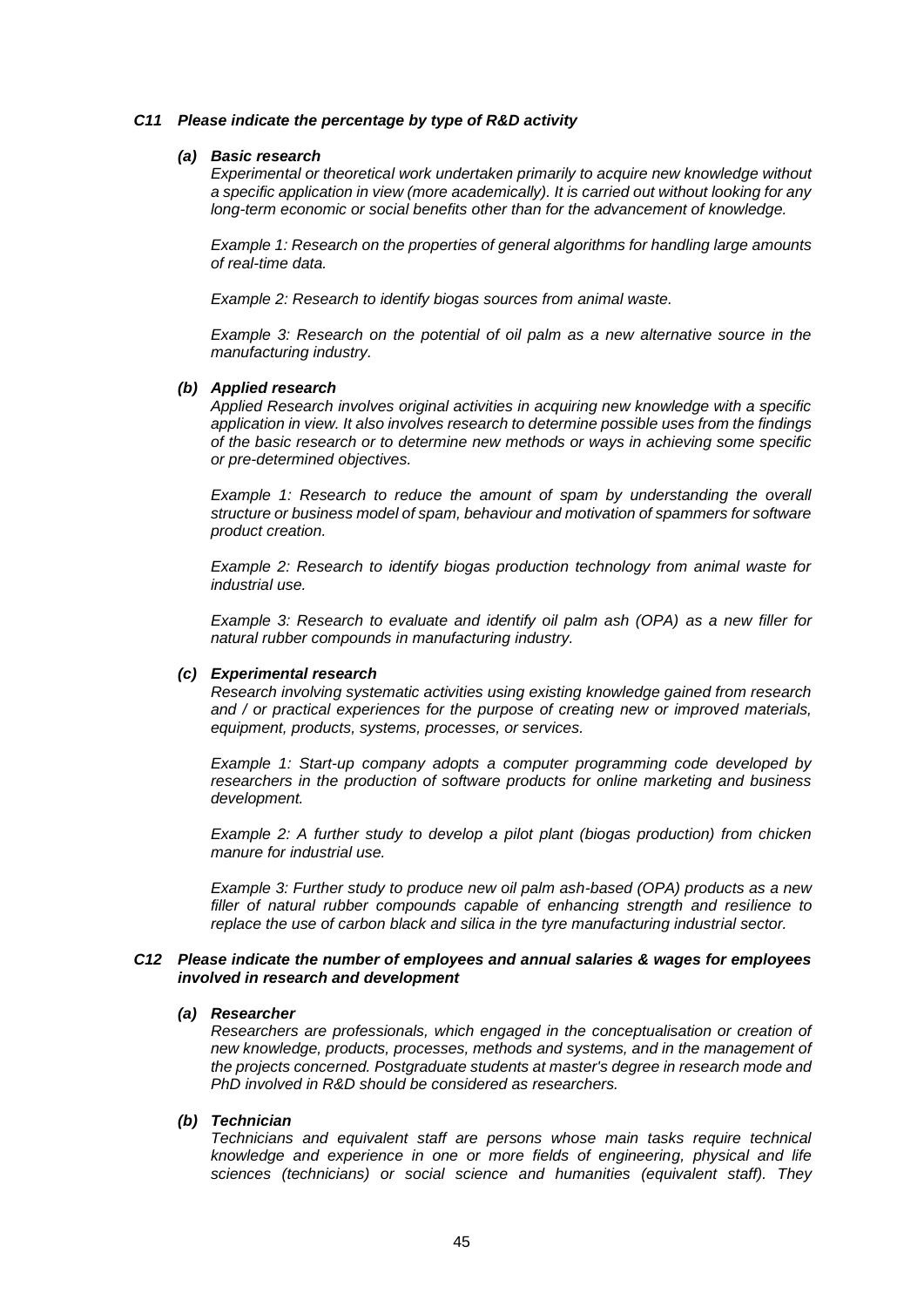*participate in R&D by performing scientific and technical tasks involving the application of concepts and operational methods, normally under the supervision of researchers.*

# *(c) Supporting Staff*

*Other supporting staffs include consultants, skilled and unskilled workers, secretarial and clerical staffs who participate by supporting R&D projects or are directly associated with such projects. Also included in this category are managers and administrators dealing mainly in financial and personnel matters, and in general administration, insofar as their activities are a direct service to R&D. Do not include staff outside the R&D performing unit that provides indirect support.*

#### *Note:*

| <b>Item</b>           | <b>R&amp;D</b>                                                                                                                               | <b>Innovation</b>                                                                                                                                                                                                                                                                                |
|-----------------------|----------------------------------------------------------------------------------------------------------------------------------------------|--------------------------------------------------------------------------------------------------------------------------------------------------------------------------------------------------------------------------------------------------------------------------------------------------|
| <b>Definition</b>     | Systematic work undertaken in order<br>to increase the stock of knowledge<br>and to devise new applications of<br>available knowledge        | An innovation is the implementation<br>of a new or significantly improved<br>product (goods or services), or<br>process, a new marketing method,<br>or a new organisational method in<br>business practices, workplace<br>organisation or external relations<br>(Oslo Manual 3rd Edition, 2005). |
| Features              | Novel.<br>creative,<br>uncertain,<br>systematic and transferable and/or<br>reproducible results / products.                                  | Creative and innovative ideas for<br>modifications<br>improvements<br>or<br>related to products / services.                                                                                                                                                                                      |
| Example<br>(Activity) | Example 1: Research to identify<br>biogas production technology from<br>animal waste for industrial use.                                     | Example 1: The use of breathable<br>fabrics in clothing is an example of a<br>product innovation involving the use<br>of new materials that improves the<br>performance of the product                                                                                                           |
|                       | Example 2: Further study to produce<br>new oil palm ash-based (OPA)<br>products as a new filler of natural<br>rubber compounds capable<br>0f | Example 2: The e-hailing system<br>makes it easy to book a vehicle like<br><b>Uber and Grab Car.</b>                                                                                                                                                                                             |
|                       | enhancing strength and resilience to<br>replace the use of carbon black and<br>silica in the tyre manufacturing<br>industrial sector.        | Example 3: Index / Waiting number<br>system to deal with an organization<br>can be taken online without having<br>to go to the counter.                                                                                                                                                          |
|                       |                                                                                                                                              | Example 4: The car perfume box<br>changes according to themes such<br>as ketupat in the festive season.                                                                                                                                                                                          |

# *SECTION D – Marketing and Promotion*

# *D1 Did this establishment use any marketing media to promote your business? Please indicate the medium used*

*Please indicate the type of marketing and promotion undertaken by this establishment such as advertising, brochures, etc. (May choose more than one)*

- *(a) Marketing agent refers to a registered company that works to promote products of other companies.*
- *(b) Advertisement (newspaper, TV and magazines)*
- *(c) Flyers, catalogues, etc.*

*.*

- *(d) Domestic expo and exhibition refer to the expo / exhibition made in the country.*
- *(e) Overseas expo and exhibition refer to the expo / exhibition made outside the country.*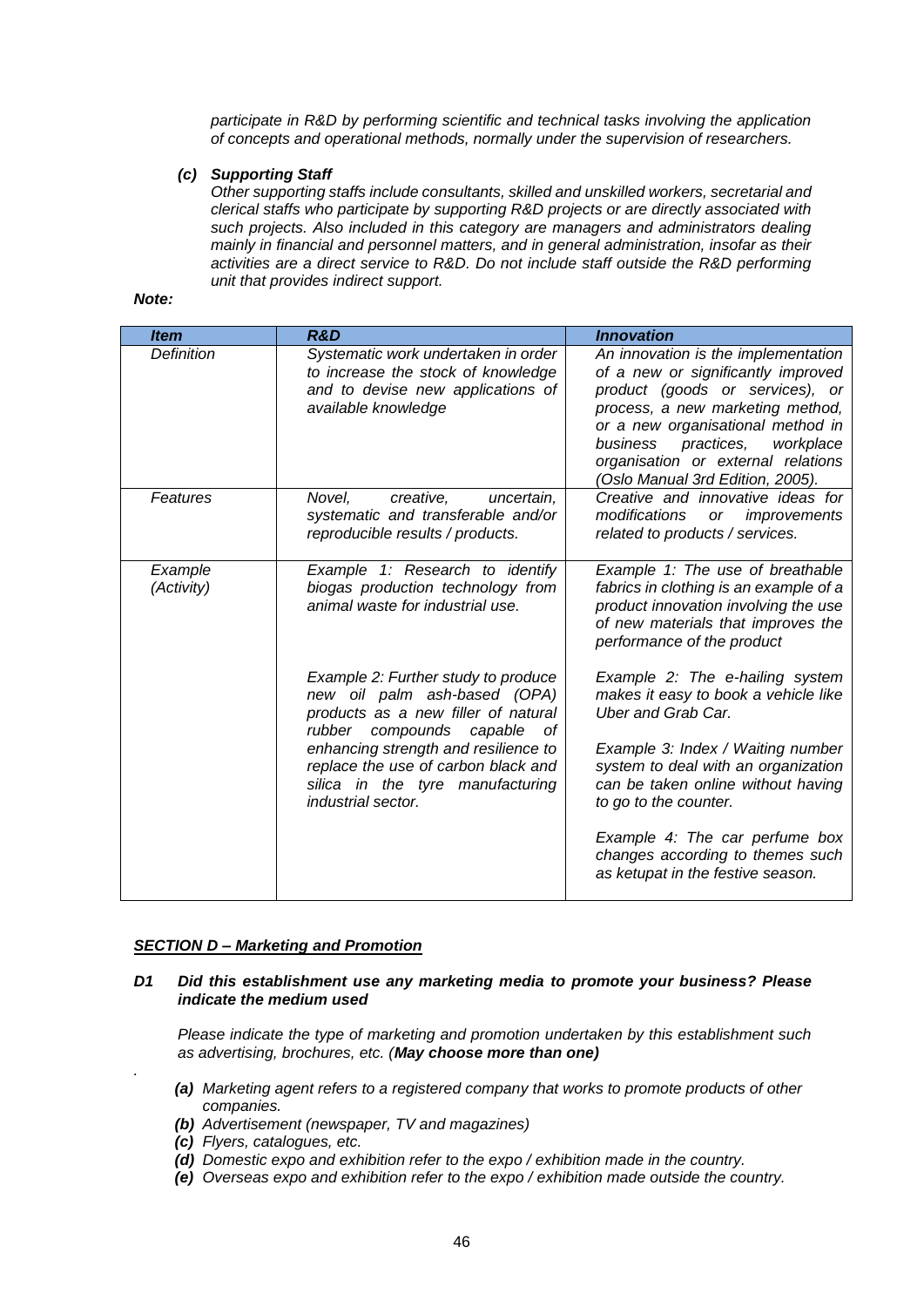- *(f) Online media statement refers to the written or recorded statement distributed to the members for the purpose of marketing / promotion.*
- *(g) Search engine optimisation (e.g. Google, Yahoo) is a database which stores the links web page and a keyword or phrase that can be accessed via the internet.*
- *(h) Social networking website (e.g. Blog, Twitter, Facebook, etc.) is a platform to build social networks or social relations among people who share similar interests, activities, backgrounds or real-life connections.*
- *(i) Event sponsorship refers to the relationship which the company offers financing to other companies, corporation organisation, etc. in exchange of promotional opportunities.*
- *(j) Not applicable*

# *SECTION E – Imports and Exports*

- *E1 Please report the total amount of import and export based on the breakdown of goods and services.*
	- *(a) Goods - Includes general trading components, merchandise for processing, maintenance services on goods, goods acquired by aircraft at airports and ports and nonmonetary gold.*
		- *Imports of Goods - A goods brought into the country, either directly or stored in controlled warehouses regardless of whether the goods are for their own use, processed, used in manufacturing or re-exported to another country. It is also termed 'general import'.*
		- *Exports of Goods - Goods (locally produced or manufactured or imported for reexport) brought out of the country. It is also termed 'general export'.*
	- *(b) Services - service activities offered by your establishment such as accounting, banking, consulting, education, insurance, transport health.*
		- *Imports of services - Services derived from non-residents (refer to individuals, companies or overseas institutions who live or reside in Malaysia for less than a year (12 months) who are brought into the country.*
		- *Exports of services - Services rendered and carried out by the Malaysian resident for less than one year (12 months).*
- *E2 Please provide the top three export countries of this establishment's halal products and the use of the Free Trade Agreement (FTA) for each country. The FTA is a trade agreement between two countries to reduce tariffs and import duties as well as promote trade in goods and services between the two countries.*
- *E3 Please indicate the name of country this establishment intend to diversity its halal export markets.*

# *SECTION F – Environmental Protection Expenditure*

- *F1 Please indicate how this establishment manages waste and pollutants? (May choose more than one)*
	- *(a) Disposed by the establishment itself Waste and pollutants are disposed by the establishment itself, whether in private landfills or disposal sites owned by other establishments.*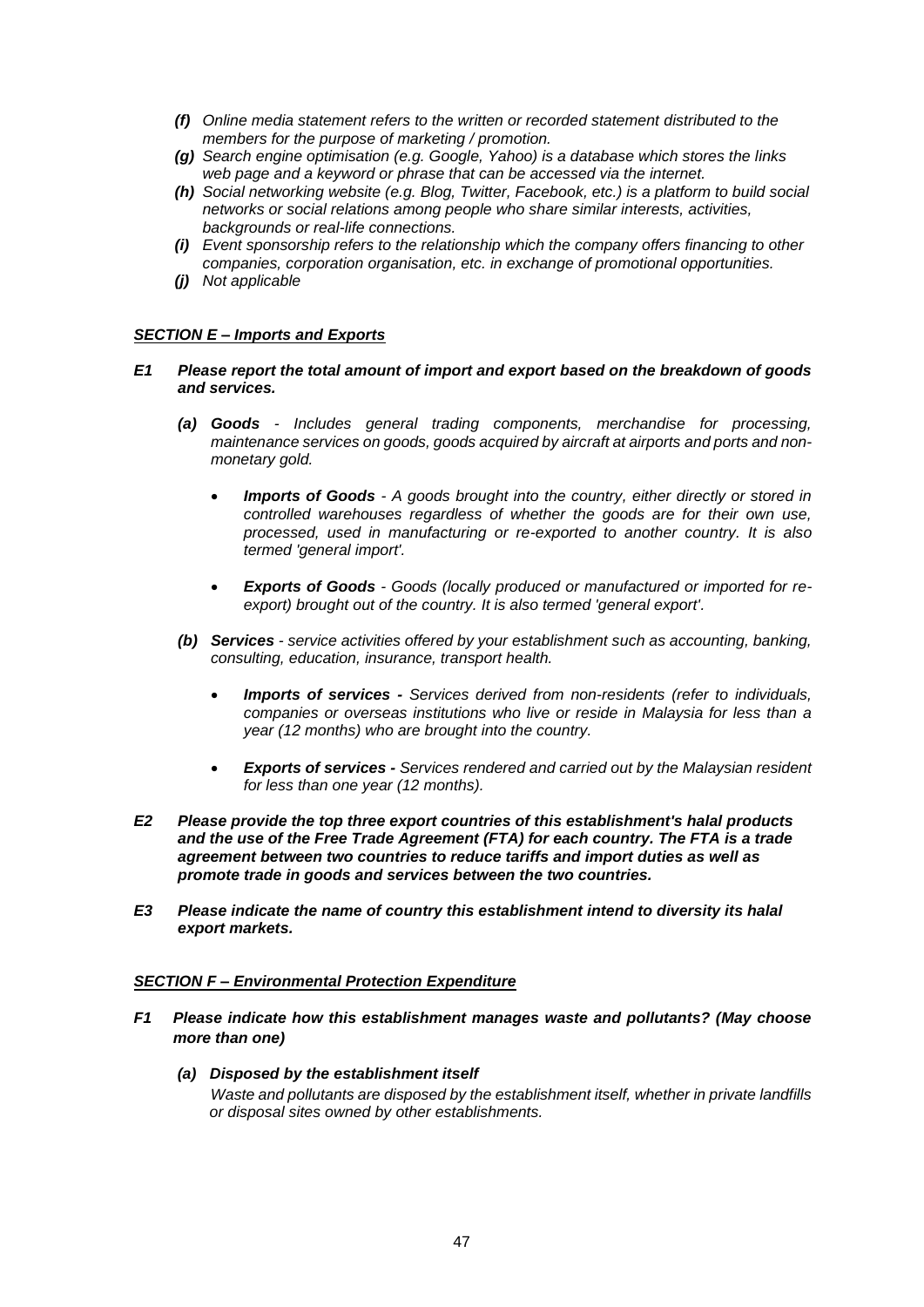## *(b) Managed by the appointed contractor*

*Establishment pays certain amount of expenditure to the appointed contractor to dispose the generated waste and pollutants.*

#### *(c) Using public bins*

*The generated waste and pollutants are disposed of using public bins without spending any fees.* 

## *(d) Others*

*Other than the above options and should be specified.*

*Environmental protection expenditure refers to all operating and capital expenditure in relation to compliance or in anticipation of environmental regulations/conventions in Malaysia. This includes expenditure for preventing, reducing and rehabilitation of environmental degradation or preserving the environment.*

*Pollution management expenditure refers to fees incurred to ensure that pollutants produced during the production process do not harm the environment. It consists of environmental monitoring expenditure, site reclamation & decommissioning, pollution abatement & control and pollution prevention. These expenditures involve air media, surface water, soil & groundwater and noise, vibration & radiation.*

*Capital Expenditure refers to expenditure incurred in purchasing or installing parts / equipment in order to comply with environmental regulations in Malaysia.*

*Operating Expenditure refers to operational costs including labour cost, expenditure incurred in purchasing services, fuel and electricity supply, spare parts and supplies and all other cost to compliance with environmental regulations.*

# *F2 Environmental monitoring*

*Costs related to equipment, supplies, labour and purchased services that are used in*  response to or in anticipation of requlations or conventions requiring the monitoring of *pollutants emitted by establishment. Example: Install monitoring tools (CEMS) and pH meter*

# *F3 Pollution abatement and control*

*Capital and operating expenditure for equipment or facilities which are separately identifiable and which have been installed exclusively to prevent or to reduce emission of pollutants. Expenditure related to the operation of an incinerator centre or landfill site owned by establishment is also included.* 

*Example: Installation of smoke chimney, waste water treatment plant and noise boundary wall*

# *F4 Pollution prevention*

*Utilization of technologies, equipment or processes that reduce or eliminate pollution and waste at the source instead of at the end-of-pipe or stack before the pollution or waste is created. Examples include the installation of more efficient processes that consume less energy or inputs, the redesign or reformulation of the production process to reduce pollution or emissions, reuse, recirculation or recycling of materials on-site.*

*Example: Use of silencers for generators and use of green technology equipment.*

# *F5 Site reclamation and decommissioning*

*Expenditure to clean up the environmental damage resulting from any establishment's operations and decommissioning expenditure but excludes any penalty or compound due to environmental damage or any provision for future environmental liability. Example: Recovery of landfill for recreational park.*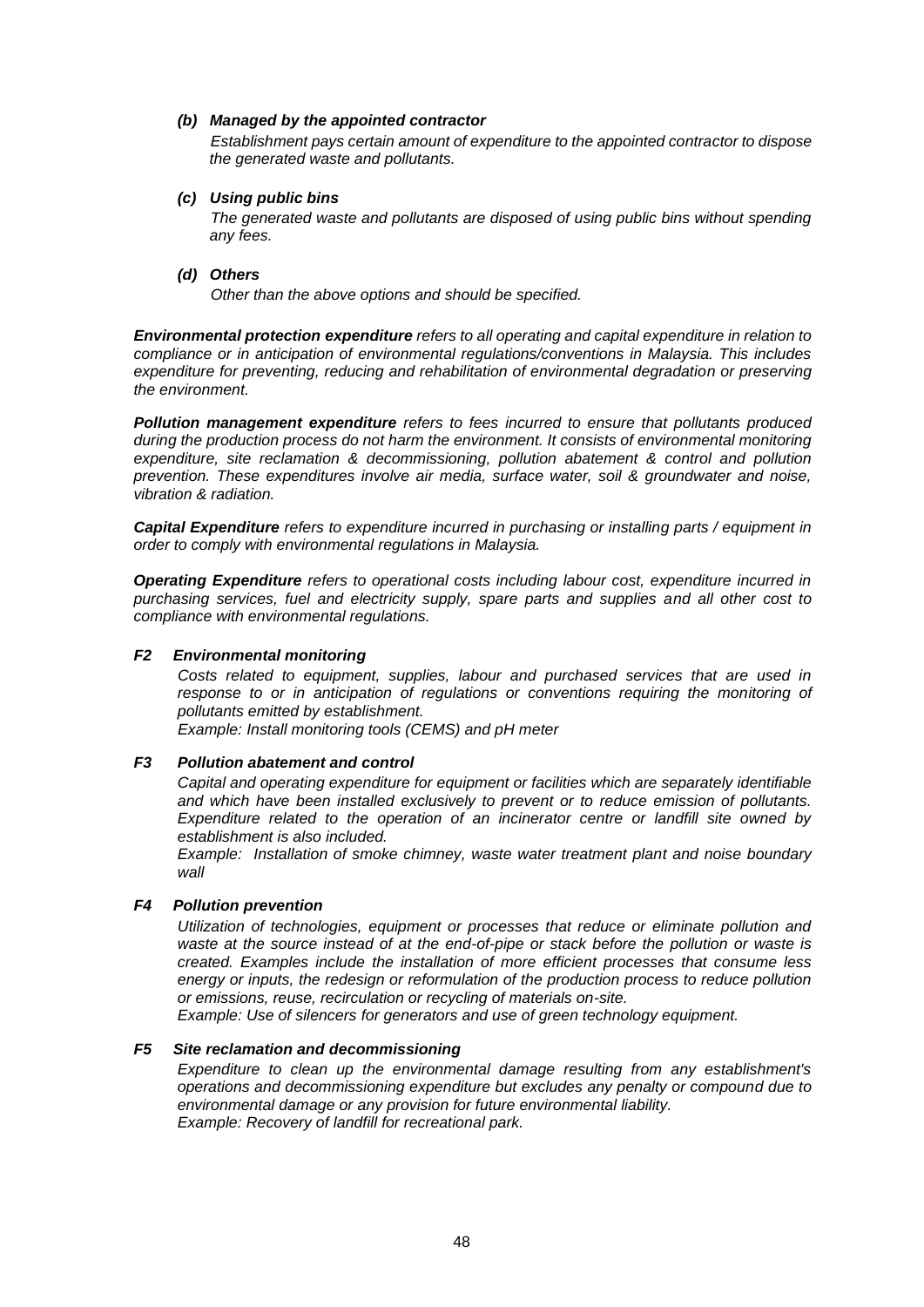# *F6 Waste management expenditure*

*Waste management and sewerage services include the collection, treatment, storage, disposal and recycling of all domestic, industrial, hazardous and non-hazardous waste and sewage, establishment, contractor, private and public sector. Examples: Payment made to Alam Flora, Kualiti Alam, recycling companies, etc.*

# *F7 Environmental assessment and audits expenditure and environmental charges*

- *(i) Environmental assessment and audits expenditure include:*
	- *(a) Expenditures for reviews of current operations for compliance with regulations (audits).*
	- *(b) Expenditures to evaluate the environmental impact of proposed programs or projects (assessments).*
	- *(c) Expenditures for associated legal and consulting costs.*

# *(ii) Environmental charges*

- *(a) Permits, fees, levies, special assessments and related fees.*
- *(b) Any fines, penalties or damage awards paid to government agencies or to individuals.*
- *(c) Other charges paid to regulating bodies in order to allow operations to take place at this establishment.*

# *F8 Expenditure to protect wildlife and habitat from the effects of any establishment's operation*

*Expenditure made in compliance with environmental laws/regulations or conventions to protect wildlife and habitat from the effects of any establishment's operation / activity. Example: Providing special routes for wildlife on highways.*

# *F9 Other environmental expenditure*

*Other environmental expenditures include:*

- *(i) Environmental awareness campaign.*
- *(ii) Courses or conference related to environment.*
- *(iii) Handing monetary funds to schools or agencies to implement environmental awareness programme and activities to protect the environment e.g. Earth Day, Recycle Campaign, planting mangrove tree or others.*
- *(iv) Cooperation with government agencies/NGO's/universities/colleges/schools or people in one place such as 'gotong-royong' to clean-up forest reserve area, Earth Day and so on. Excludes 'gotong-royong' by your establishment in your establishment area.*
- *(v) Sponsorship such as wild life conservation programmes in zoos (medicine or food sponsorship) or adopting rivers to monitor its cleanliness and well-being.*

# *F10 Did this establishment have environmental certifications? (May choose more than one)*

- *(a) ISO 14001 is an international standard environmental management. It provides a set of standard requirements for environmental management system (EMS). This also provides a framework for best practices of environmental management to aid the organisations to prevent pollution, reduce environmental impact, comply with environmental laws and develop businesses in a sustainable manner.*
- *(b) ISO 14004 provides guidance on the development, implementation, maintenance and improvement of environmental management system and their co-ordination with other management systems. The guidelines in this document are intended applicable to any organisation, regardless of size, type, location or maturity level. Although ISO 14004 guideline is aligned with ISO 14001 environmental management system model, it is not intended to meet the requirements of ISO 14001.*
- *(c) ISO 14064 aims to assist Organisations in quantifying and reporting greenhouse gas (GHG) emissions.*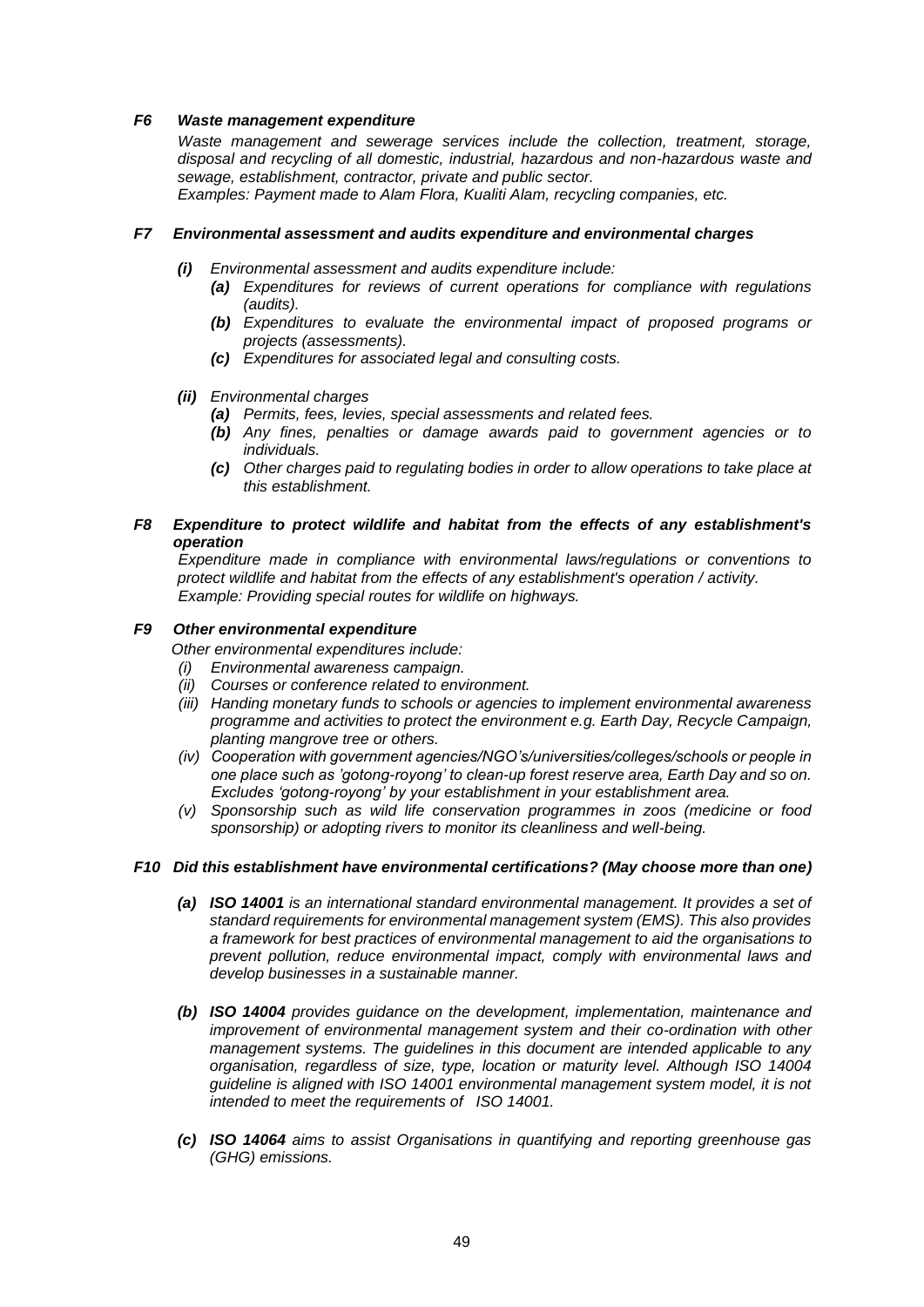- *(d) Roundtable on Sustainable Palm Oil (RSPO) is a guarantee of sustainable palm oil production process and commodity production that does not bring any damage to the environment and harm to the community.*
- *(e) Malaysian Timber Certification Scheme (MTCS) is a certificate issued by Malaysian Timber Certification Council (MTCC). It is a voluntary scheme that provides an independent assessment about practices on forest management, to ensure a sustainable management of forests and natural forests, as well as to meet the demand for certified timber products.*
- *(f) Forest Stewardship Council (FSC) is a voluntary certification, which aims to ensure the forest products are being managed responsibly and beneficially to environment, social and economy. There are two (2) types of certificates; forest management and chain-ofcustody which involved the management of production for forest products all the way to the end user.*
- *(g) Other environmental certification. Please specify environmental certificates other than those stated*
- *(h) None*

*Does not have any environmental certification*

# *F11 Did this establishment publish the Sustainability Reports?*

*Sustainability Report refers to the annual report issued in relation to sustainable management either in the form of a specific report or reported through part of the company's annual report (subsidiary and parent company). For subsidiary establishments, sustainability reporting to parent company can be considered if the parent company publishes the sustainability report.*

# *F12 Please indicate of use of recycled materials as production input*

*Please state the total purchase of recycled materials as raw materials for the Production process in value (RM) and quantity (metric tons). Recycled materials refer to materials that have been used (examples: paper, plastic, iron, rubber, glass, etc.) purchased from other establishments.*

# *F13 Please indicate percentage of use of recycled materials by type*

*If question F12 is answered, please state the percentage of use by type of material as follows:*

- *(a) Plastics (e) Textiles*
- *(b) Paper (f) Rubber*
- *(c) Metal (g) Others*
- *(d) Glass*

*The sum for all types of materials reported should amount to 100%.*

# *SECTION G – Technology and Fourth Industrial Revolution (4IR)*

# *G1 Please indicate the automation level of the production process for establishment*

# *(a) Smart automation (integrated)*

*Fully autonomous operation occurs in all situations and extends to supply chain partners. Require no human interaction at all*

*(b) Fully automation*

*Most assets operate autonomously and are synchronized to optimize production, safety, and maintenance under certain circumstances or conditions. It brings together*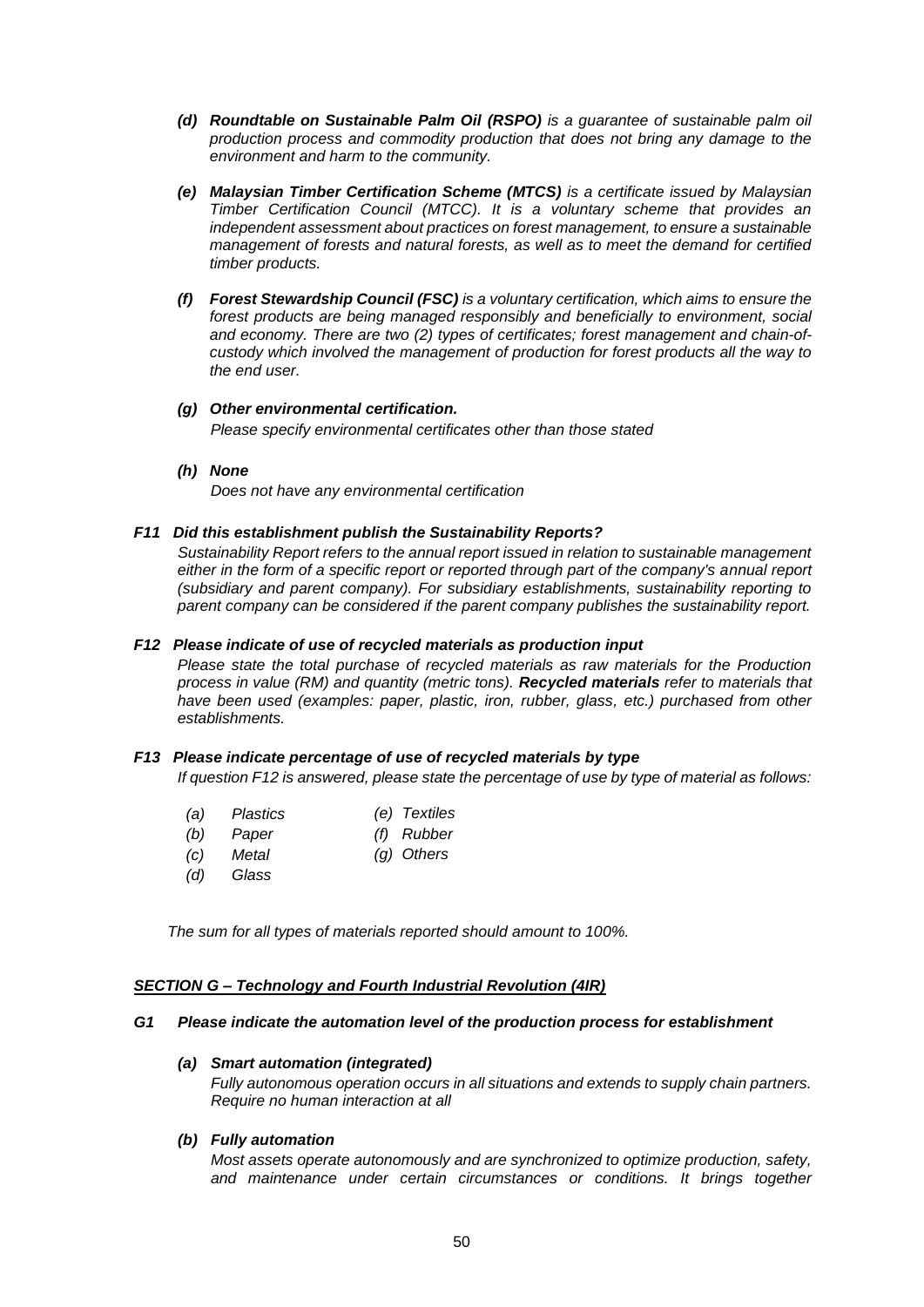*autonomous components with appropriate functionality to perform as a system. However, there is still a need for humans to perform many tasks as not all disciplines are integrated at this level. In addition, if the specific circumstances are not met, then the operators must take control of the operation.* 

## *(c) Mixed-mode automation*

*Automated systems take control in certain situations. System alerts to issues. Humans confirm proposed solutions or act as a fall-back.*

## *(d) Semi-automation*

*The automation system takes control in certain situations when and as requested by a human operator, for limited periods of time. People are still fully responsible and heavily involved, monitoring the state of operation and specifying the targets for the limited control situations.*

# *(e) Manual*

*No automatic actions are occurring, with operations relying on humans to make all decisions and perform all functions. Historically, most industrial operations began with significant human intervention required to run and maintain the operations.*

## *G2 Did this establishment using the following technology.*

*Please select Yes or No. If Yes, please state the percentage (%) of usage*

## *(a) Biotechnology*

*Biotechnology is the application of science and technology to living organisms, as well as parts, products and models thereof, to alter living or non-living materials for the production of knowledge, goods and services.*

## *(b) Nanotechnology*

*Nanotechnology is the understanding of processes and phenomena and the application of science and technology to organisms, organic and inorganic materials, as well as parts, products and models thereof, at the nanometre-scale (but not exclusively below 100 nanometres) in one or more dimensions, where the onset of size-dependent phenomena usually enables novel applications. These applications utilise the properties of nanoscale materials that differ from the properties of individual atoms, molecules, and bulk matter for the production of knowledge, goods and services, like improved materials, devices, and systems that exploit these new properties.*

# *G3 Please indicate the technology or solution adopted by this establishment*

*Please mark whichever is applicable*

# *1. Production*

*Production is an activity carried out under the control and responsibility of an institutional unit that uses input of labour, capital and goods and services to produce outputs of good and services.*

# *(a) Enterprise Resources Planning (ERP)*

*Framework for organizing, defining, and standardizing the business processes necessary to effectively plan and control an organization so the organization can use its internal knowledge to seek external advantage.*

# *(b) Supply Chain Management (SCM)*

*The design, planning, execution, control, and monitoring of supply chain activities*  with the objective of creating net value, building a competitive infrastructure, *leveraging worldwide logistics, synchronizing supply with demand, and measuring performance globally.*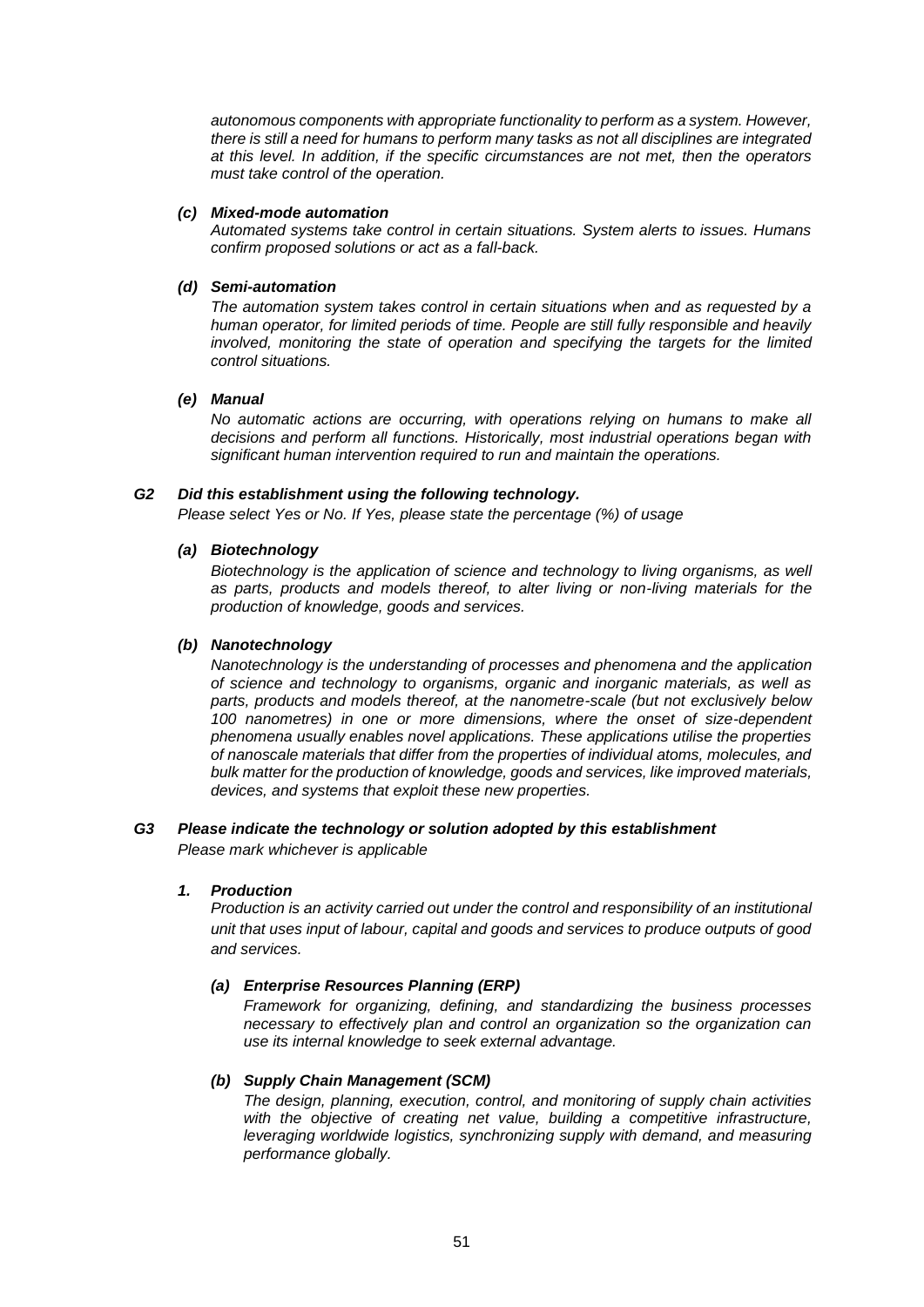# *(c) Manufacturing Execution System (MES)*

*Programmes and systems that participate in shop floor control, including programmed logic controllers and process control computers for direct and supervisory control of manufacturing equipment; process information systems that gather past performance information, then generate reports; graphical displays; and alarms that inform operations personnel what is going on in the plant currently and a very short history into the past.*

# *(d) Supervisory Control and Data Acquisition (SCADA)*

*System operating with coded signals over communication channels in order to provide control of equipment and to acquire information about the status of the equipment.*

# *(e) Programmable Logic Controller (PLC)*

*An electronic device that is programmed to test the state of input process data and to set output lines in accordance with the input state.*

# *(f) Distributed Control System (DCS)*

*A development of a control system using computers and other electronic devices so that the controller of a system loop is more integrated and can be done by everyone quickly and easily.*

# *(g) Computerised Numerical Control (CNC)*

*Method for automating control of machine tools through the use of software attached to the tool.*

# *(h) Computer-Aided Manufacturing (CAM)*

*The use of computers to program, directs, and control production equipment in the fabrication of manufactured items.*

*(i) Automation (robotics, conveyor belts, lifts, automated-guided vehicles (AGV), etc.)*

*The substitution of machine work for human physical and mental work continuously.*

*(j) In-line Quality Control (scanners, vision inspection, CCTV smart sensor, etc.) Process incorporates inspection points across the production line. These points inspect the product for quality in terms of various standards or specifications.*

# *(k) Additive Manufacturing (3D Printing, rapid prototyping, etc.)*

*A concept that refers to a group of technologies that builds physical objects directly from 3D (Computer-Aided Design – CAD) data. In additive manufacturing the object is built up by the consecutive addition of liquids, sheets or powdered materials in ultra-thin layers.*

# *(l) Internet-of-thing (IoT)*

*The Internet of Things includes all devices and objects whose state can be altered*  via the Internet, with or without the active involvement of individuals. While *connected objects may require the involvement of devices considered part of the "traditional internet", this definition excludes laptops, tablets and smartphones.*

# *(m) Big Data Analytics*

*A type of quantitative research that examines large amounts of data to uncover hidden patterns, unknown correlations and other useful information.*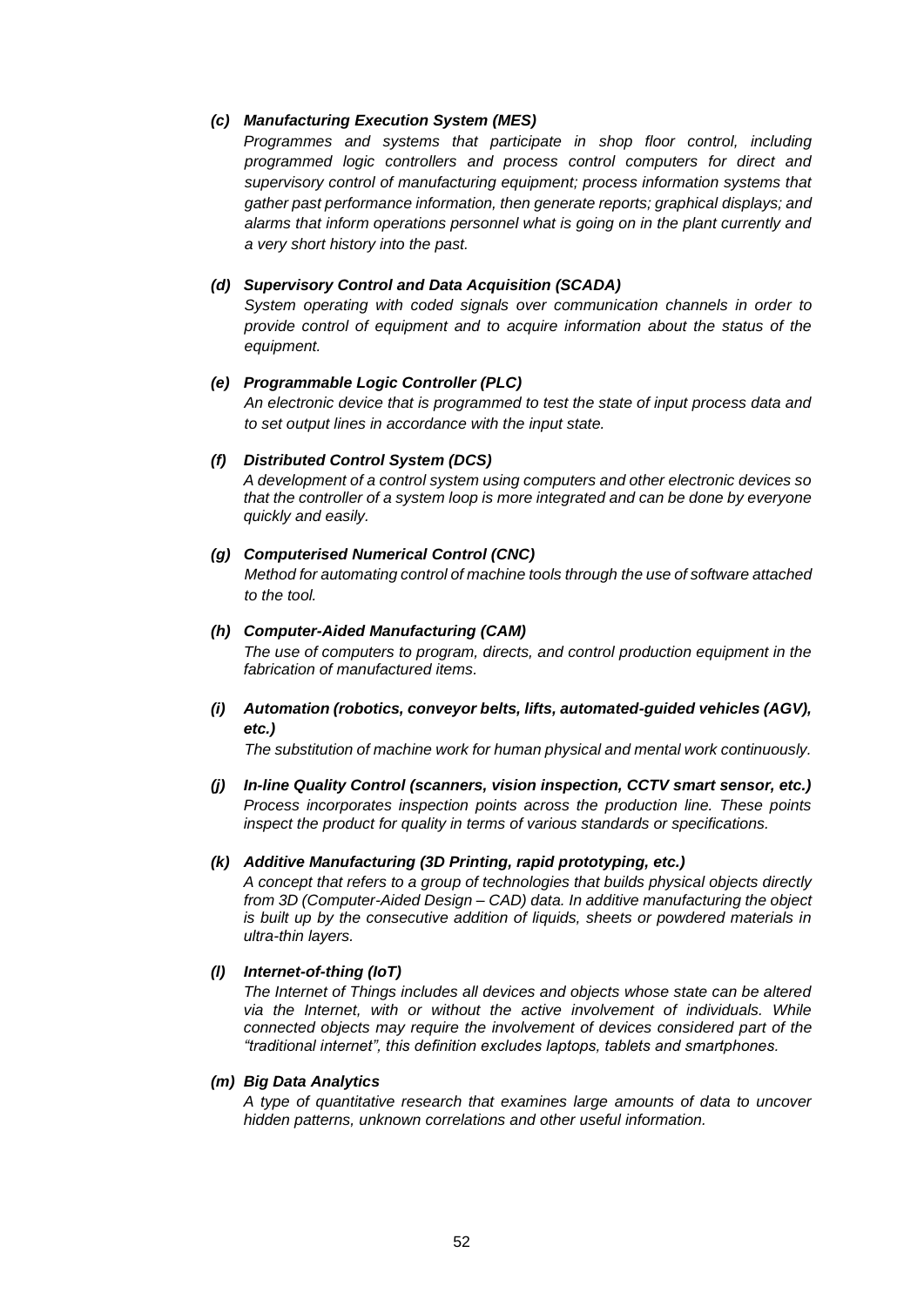# *(n) Artificial Intelligence*

*Computer-based applications that carry out functions typically associated with humans, such as visual perception, decision-making, and speech recognition. AI's most recent advances include machine learning (ML), in which algorithm-driven tools can self-correct and learn over time. Robotic process automation (RPA) is the application of robotics to the processes of an increasing range of white-collar jobs.* 

# *(o) Simulation*

*The technique of using representative or artificial data to reproduce in a model various conditions that are likely to occur in the actual performance of a system.*

# *(p) Others (please specify)*

# *2. Inventory*

*Inventory refers to the stocks of items, component parts and raw materials a company uses in production.*

# *(a) Inventory Management*

*Business management with related to the planning and controlling inventories as it is bought, manufactured, stored and used.*

# *(b) Warehouse Management*

*A system that manages all processes that a warehouse carries out. These processes include receiving, picking, and shipping.*

# *(c) Automated Material Handling*

*Using robots and other computerized devices for moving, lifting, pulling, pushing, storing, and retrieving goods and products.*

# *(d) Barcode / QR Code*

*Type of barcode that can be read easily by a digital device and which stores information as a series of pixels in a square-shaped grid.*

# *(e) Radio Frequency Identification (RFID)*

*Technologies that use wireless communication between an object (or tag) and interrogating device (or reader) to automatically track and identify such objects.*

# *(f) Internet-of-thing (IoT)*

*The Internet of Things includes all devices and objects whose state can be altered via the Internet, with or without the active involvement of individuals. While connected objects may require the involvement of devices considered part of the "traditional internet", this definition excludes laptops, tablets and smartphones.*

# *(g) Big Data Analytics*

*A type of quantitative research that examines large amounts of data to uncover hidden patterns, unknown correlations and other useful information.*

# *(h) Artificial Intelligence*

*Computer-based applications that carry out functions typically associated with humans, such as visual perception, decision-making, and speech recognition. AI's most recent advances include machine learning (ML), in which algorithm-driven tools can self-correct and learn over time. Robotic process automation (RPA) is the application of robotics to the processes of an increasing range of white-collar jobs. In the words of AI visionary Andrew Ng, "if a task takes less that a second of thought, a machine can probably do it."*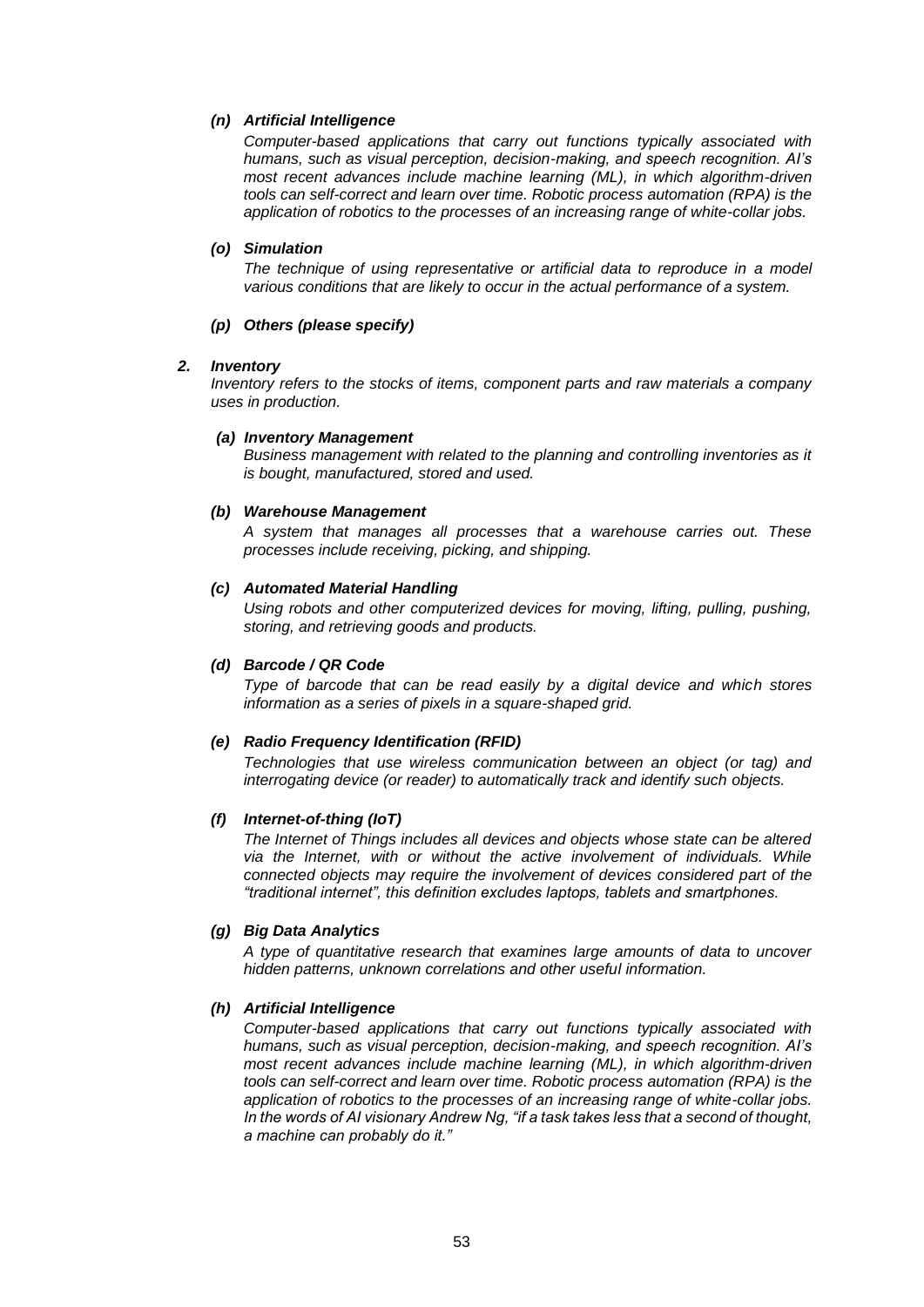*(i) Others (please specify)*

# *3. Administration*

*Administration refers to the arrangements and tasks needed to the operation of a plan or organisation.*

# *(a) Word Processing (MS Word, Google Docs, Pages etc.)*

*Device or computer program that provides for input, editing, formatting and output of text, often with some additional features.*

# *(b) Spreadsheet (MS Excel, Numbers, etc.)*

*A software application capable of organizing, storing and analysing data in tabular form.*

# *(c) Presentation (Power point, Keynote, Prezi, etc.)*

*Application software that is specifically designed to allow users to create a presentation of ideas by stringing together text, images and audio / video.*

# *(d) Data & Document Management*

*System or software that allows the creation, storage, managing, indexing, protection and retrieval of digital documents.*

# *(e) Intranet*

*A privately-owned network that makes use of internet technology and applications to meet the needs of an enterprise. It resides entirely within a department or company, providing communication and access to information, similar to the internet, with web pages, and so on for internal use only.*

# *(f) Finance & Accounting*

*Process of recording, summarising and reporting a company's business transactions through financial statements.*

# *(g) Human Resources Management*

*Manages all employee in an organisation (hiring, training, compensating, developing policies and strategies related to human resources.)*

# *(h) E-Banking*

*Process through which a customer is allowed to carry out, personal or commercial banking transactions using electronic and telecommunication network.*

# *(i) Attendance System (Fingerprints, Facial Recognition etc.)*

*System that enables an employer to monitor their employees (time in, time out, rest time and absenteeism).*

# *(j) Big Data Analytics*

*A type of quantitative research that examines large amounts of data to uncover hidden patterns, unknown correlations and other useful information.*

# *(k) Artificial Intelligence*

*Computer-based applications that carry out functions typically associated with humans, such as visual perception, decision-making, and speech recognition. AI's most recent advances include machine learning (ML), in which algorithm-driven tools can self-correct and learn over time. Robotic process automation (RPA) is the application of robotics to the processes of an increasing range of white-collar jobs. In the words of AI visionary Andrew Ng, "if a task takes less that a second of thought, a machine can probably do it."*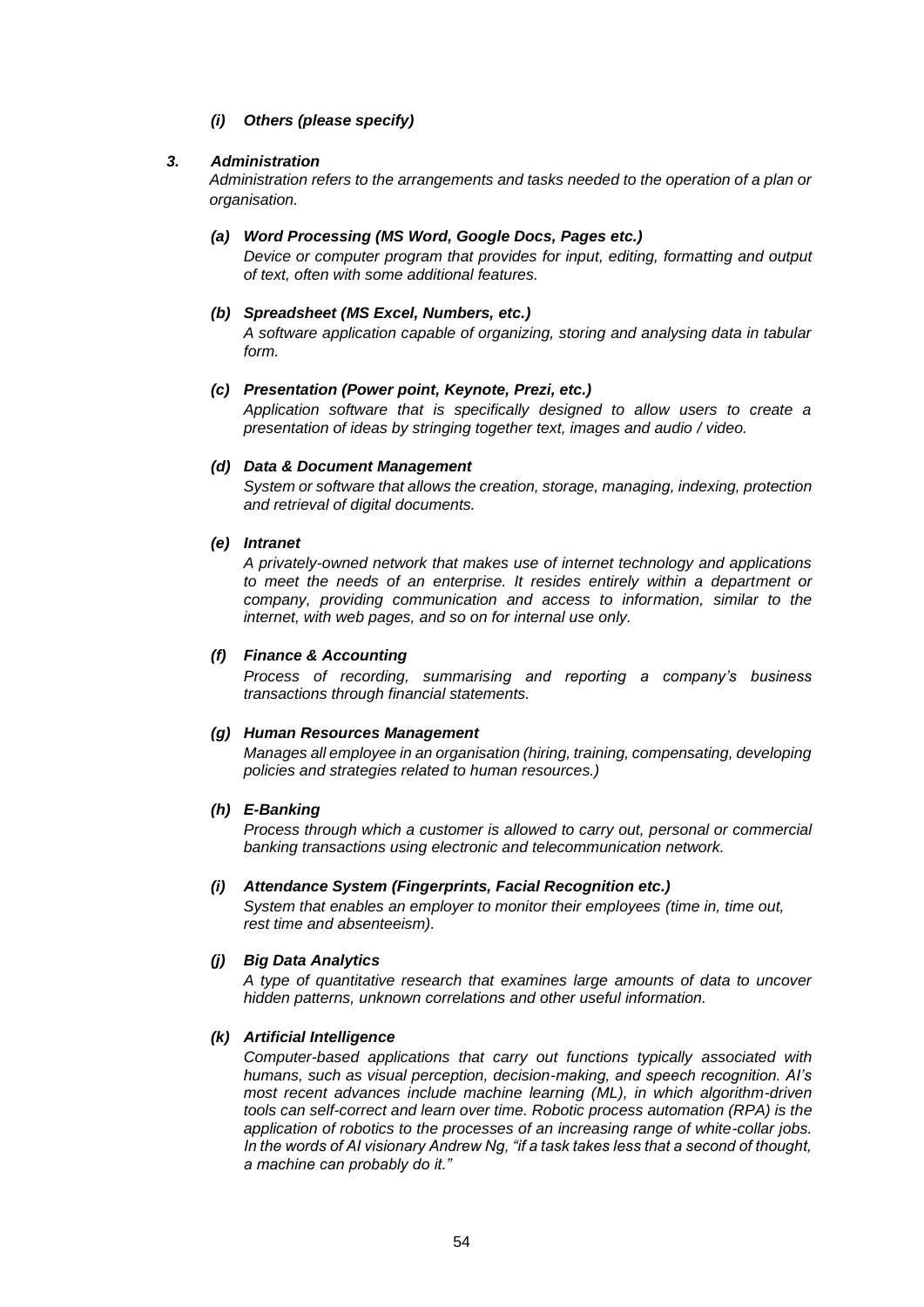# *(l) Cloud Computing*

*Cloud computing is a model for enabling ubiquitous, convenient, on-demand network access to a shared pool of configurable computing resources (e.g., networks, servers, storage, applications, and services) that can be rapidly provisioned and released with minimal management effort or service provider interaction.* 

# *(m) Simulation*

*The technique of using representative or artificial data to reproduce in a model various conditions that are likely to occur in the actual performance of a system.*

# *(n) Cloud Based Data Storage Service*

*System that allows you to save data and files in an off-site that you access either through the public internet or a dedicated private network connection.*

# *(o) Cloud Based Software Service*

*System that allows users access to software applications that run on shared computing resources (for example, processing power, memory, and disk storage) via the Internet.*

# *(p) Others (please specify)*

# *4. Security*

*Security is freedom from, or resilience against, [potential](https://en.wikipedia.org/wiki/Potential) harm (or other unwanted [coercive](https://en.wikipedia.org/wiki/Coercion) change) caused by others. Beneficiaries (technically [referents\)](https://en.wikipedia.org/wiki/Referent) of security may be of persons and social groups, objects and institutions, ecosystems or any other entity or phenomenon vulnerable to unwanted change.*

# *(a) Antivirus*

*Antivirus is a computer program that works to detect computer viruses, known as malware, in order to block, remove and prevent future virus infections.*

# *(b) Firewall*

*A firewall is a device used to control access to a company's data from the internet or other outside sources.*

# *(c) Anti-Spam*

*Anti-spam is a way to address and protect mail servers from unsolicited electronic messages sent through various communication modes including but not limited to e-mails, mobiles short message (SMS) or instant messaging services where there is no prior relationship between the sender and the recipient regardless of content whether commercial or non-commercial messages including malicious program and / or data.*

# *(d) Website Security*

*Website security is the protection provided in technical and administrative terms to computer data so that the data is not intruded, destroyed or contaminated intentionally or not.*

# *(e) Data Encryption*

*Data encryption is a way of translating data from plaintext (unencrypted) to ciphertext (encrypted). Users can access encrypted data with an encryption key and decrypted data with a decryption key.*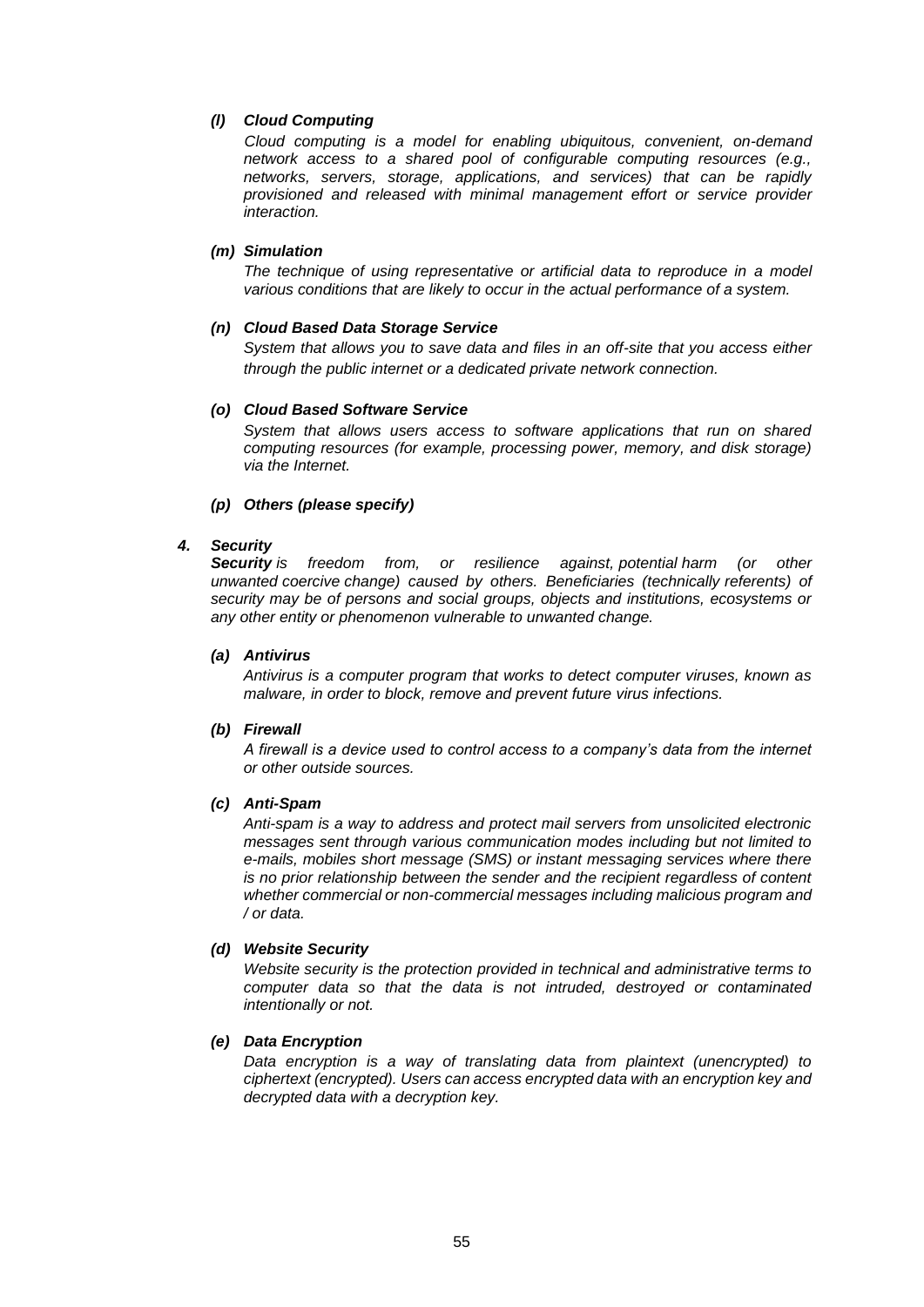# *(f) Password*

*Password is a type of data combined with a number of characters used by users for the purpose of identification and self-authentication when accessing a computer network or resource to obtain or read the desired information.*

# *(g) Digital Signature*

*A digital signature is an electronic signature used to verify the identity of the sender / signer of a message and is used to ensure that information is correct and valid in an electronic transaction.*

# *(h) Big Data Analytics*

*A type of quantitative research that examines large amounts of data to uncover hidden patterns, unknown correlations and other useful information.*

# *(i) Artificial Intelligence*

*Computer-based applications that carry out functions typically associated with humans, such as visual perception, decision-making, and speech recognition. AI's most recent advances include machine learning (ML), in which algorithm-driven tools can self-correct and learn over time. Robotic process automation (RPA) is the application of robotics to the processes of an increasing range of white-collar jobs. In the words of AI visionary Andrew Ng, "if a task takes less that a second of thought, a machine can probably do it."*

# *(j) Cloud Computing*

*Cloud computing is a model for enabling ubiquitous, convenient, on-demand network access to a shared pool of configurable computing resources (e.g. networks, servers, storage, applications, and services) that can be rapidly provisioned and released with minimal management effort or service provider interaction.* 

# *(k) Others (please specify)*

# *5. Marketing and communication*

*Marketing is the design, pricing, promotion, and distribution of goods to create transactions between businesses and consumers.*

*Communication is a process of transferring information, feelings, ideas and thoughts of an individual to another individual or group of individuals. It is a process of meaningful interaction between living things and involves the act of transmitting information and the process of exchanging meanings in order to produce understanding.*

# *(a) Email*

*Email is a technology for handling mail electronically.*

# *(b) Social Media (Facebook, Instagram, Twitter, etc.)*

*Social media are considered those that have user profile, an account or a user license depending on the requirements and the type of social media. Types of social media are social networks (e.g. Facebook), Enterprise's blog or microblogs (e.g. Twitter) and multimedia content sharing websites (e.g. YouTube, Flickr, SlideShare).*

# *(c) Establishment's Website*

*Establishment's website is an establishment's file that contains text, audio and/or visual data accessible on the World Wide Web by a single Uniform Resource Locator (URL).*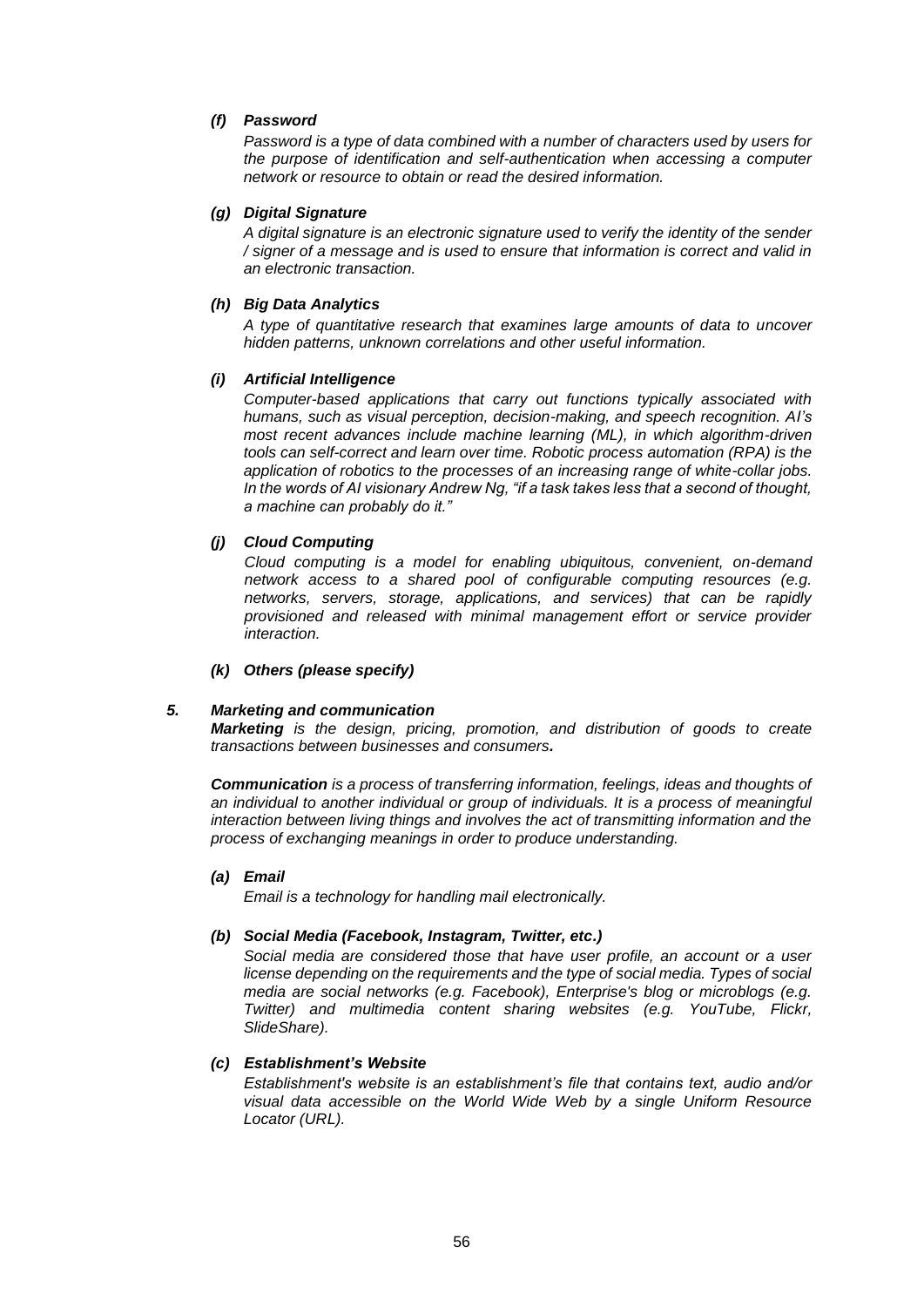# *(d) E-Commerce*

*E-commerce transaction is the sale or purchase of goods or services over the network computing / internet with designed method for the purpose of receive or make a booking (purchase or sale). The transaction is between businesses, households, individuals, governments and organisations of other public / private. The method of payment and the delivery of goods or services e-commerce transactions can be carried out either through network computing / internet or not. E-commerce transactions, including orders placed on the website, extranet or Electronic Data Interchange (EDI). However, the transactions made by telephone, fax, email and the like are not been categorised as e-commerce transactions.*

# *(e) Customer Relationship Management (CRM)*

*Customer Relationship Management (CRM) is a marketing philosophy based on putting the customer first. The collection and analysis of information designed for sales and marketing decision support (as contrasted to enterprise resources planning information) to understand and support existing and potential customer needs. It includes account management, catalogue and order entry, payment processing, credits and adjustments, and other functions.* 

# *(f) Video / Web Conference (Skype, GoToMeeting etc.)*

*Used as an [umbrella term](https://en.wikipedia.org/wiki/Umbrella_term) for various types of online [conferencing](https://en.wikipedia.org/wiki/Conference) and collaborative services including webinars (web seminars), [webcasts,](https://en.wikipedia.org/wiki/Webcasts) and web meetings.*

# *(g) Big Data Analytics*

*A type of quantitative research that examines large amounts of data to uncover hidden patterns, unknown correlations and other useful information.*

# *(h) Artificial intelligence*

*Computer-based applications that carry out functions typically associated with humans, such as visual perception, decision-making, and speech recognition. AI's most recent advances include machine learning (ML), in which algorithm-driven tools can self-correct and learn over time. Robotic process automation (RPA) is the application of robotics to the processes of an increasing range of white-collar jobs. In the words of AI visionary Andrew Ng, "if a task takes less that a second of thought, a machine can probably do it."*

# *(i) Cloud Computing*

*Cloud computing is a model for enabling ubiquitous, convenient, on-demand network access to a shared pool of configurable computing resources (e.g. networks, servers, storage, applications, and services) that can be rapidly provisioned and released with minimal management effort or service provider interaction.* 

# *(j) Simulation*

*The technique of using representative or artificial data to reproduce in a model various conditions that are likely to occur in the actual performance of a system.*

# *(k) Others (please specify)*

# *6. Research, development and design*

*Research is creative and systematic work carried out to improve knowledge, and the use of this knowledge to design new applications.*

*Development can be understood as the process of evolution, change and growth related to a particular object, person or situation.*

*Design is the conversion of a need or innovation into a product, process, or service that meets both the enterprise and customer expectations. The design process consists of*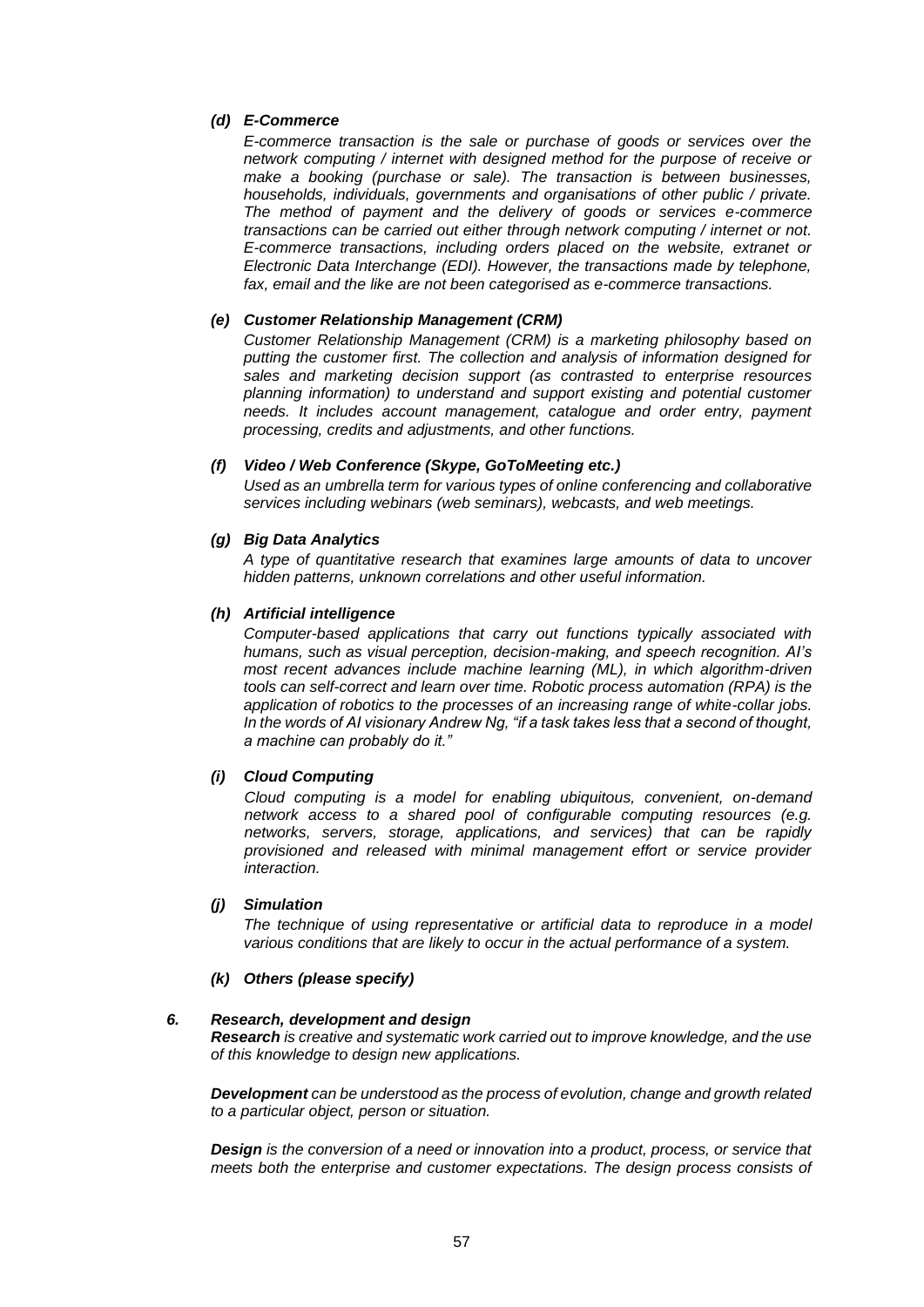*translating a set of functional requirements into an operational product, process, or service.*

# *(a) Computer-Aided Design (CAD)*

*Computer-Aided Design (CAD) is the use of computers in interactive engineering drawing and storage of designs. Programs complete the layout, geometric transformations, projections, rotations, magnifications, and interval (cross-section) views of a part and its relationship with other parts.*

# *(b) Prototyping*

*Prototyping is a specialized product design and development process for developing a working model of a product or a specialized system development process for performing a determination where user needs are extracted, presented, and developed by building a working model of the system. Generally, these tools make it possible to create all files and processing programs needed for a business application in a matter of days or hours for evaluation purposes.*

# *(c) Lab Solutions*

*Features an innovative operating environment and provides complete data management to ensure secure information in networked laboratories.*

# *(d) Simulation*

*The technique of using representative or artificial data to reproduce in a model various conditions that are likely to occur in the actual performance of a system.*

# *(e) Big Data Analytics*

*A type of quantitative research that examines large amounts of data to uncover hidden patterns, unknown correlations and other useful information.*

# *(f) Artificial Intelligence*

*Computer-based applications that carry out functions typically associated with humans, such as visual perception, decision-making, and speech recognition. AI's most recent advances include machine learning (ML), in which algorithm-driven tools can self-correct and learn over time. Robotic process automation (RPA) is the application of robotics to the processes of an increasing range of white-collar jobs. In the words of AI visionary Andrew Ng, "if a task takes less that a second of thought, a machine can probably do it."*

# *(g) Cloud Computing*

*Cloud computing is a model for enabling ubiquitous, convenient, on-demand network access to a shared pool of configurable computing resources (e.g. networks, servers, storage, applications, and services) that can be rapidly provisioned and released with minimal management effort or service provider interaction.* 

# *(h) Others (please specify)*

# *G4 Did this establishment analyse production data?*

*Data analysis is a process of inspecting, [cleansing,](https://en.wikipedia.org/wiki/Data_cleansing) [transforming,](https://en.wikipedia.org/wiki/Data_transformation) and [modelling](https://en.wikipedia.org/wiki/Data_modeling) [data](https://en.wikipedia.org/wiki/Data) with the goal of discovering useful information, informing conclusions, and supporting decisionmaking.*

*Production is an activitiy carried out under the control and responsibility of an institutional unit that uses input of labour, capital, and goods and services to produce outputs of goods or services.*

*Please select Yes or No. If Yes, please indicate the analysis for the production data of this establishment*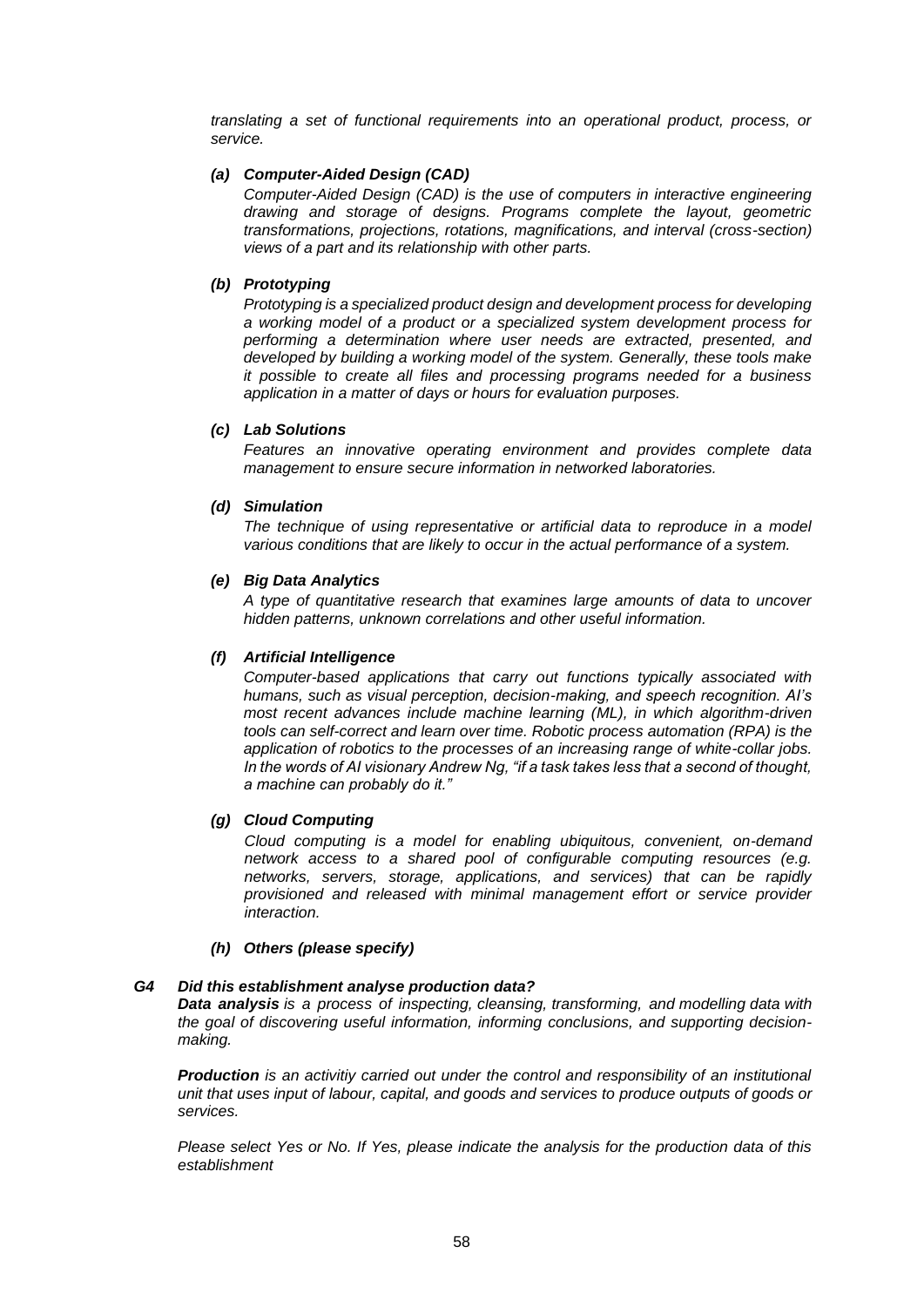# *(a) Production Rate (Plan vs Actual)*

*The rate of production usually expressed in units, cases, or some other broad measure, expressed by a period of time (e.g. per hour, shift, day, or week).*

# *(b) Failure / defect rate*

*Product failure / defect is when a product produced does not meet the specifications required by the customer. The failure / defect rate is a calculation based on the number of failures / defects versus the total production.*

# *(c) Overall Equipment Effectiveness (OEE)*

*Overall equipment efficiency (OEE) is a series of metrics used to measure the use of a manufacturing operation or equipment. Metrics can be used on a daily basis to identify how equipment is working but can also be used as a goal that an organization wants to achieve.*

# *(d) Productivity*

*An overall measure of the ability to produce a good or a service. It is the actual output of production compared to the actual input of resources. Productivity is a relative measure across time or against common entities (labour, capital, etc.). In the production literature, attempts have been made to define total productivity where the effects of labour and capital are combined and divided into the output. One example is a ratio that is calculated by adding the dollar value of labour, capital equipment, energy, and material, and so forth and dividing it into the dollar value of output in a given time period. This is one measure of total factor productivity. In economics, the ratio of output in terms of dollars of sales to an input such as directs labour in terms of the total wages. This is called single factor productivity or partial factor productivity.*

# *(e) Inventory level*

*Inventory refers to the act of listing or counting items available within a business. By keeping information on what is happening with the amount of current assets, companies can ensure that they are ready to serve customers with the right amount of finished product.*

*(f) Others (please specify)*

# *G5 Did this establishment practise the Smart Operating Concept?*

*Smart Operating Concept integrates information and communication technology (ICT) in a management system or the process of producing a product or service. The process of producing this product or service will involve the process of transforming inputs into outputs.*

# *If No, please go to question G8*

*If Yes, what is the main objective of this establishment adopting the Smart Operating Concept? (Please select top three objectives)*

- *(a) Increase productivity level and products quality*
- *(b) Increase level of automation in production*
- *(c) Follow the global trend of Fourth Industrial Revolution*
- *(d) Transform and survive as a manufacturer*
- *(e) Eligible for government incentives*
- *(f) Reduce dependency on labour*
- *(g) Others (please specify)*

# *G6 How smart operating affect this establishment?*

*Please indicate whether increasing, no change and decreasing*

- *(a) Revenue*
- *(b) Operation cost*
- *(c) Productivity*
	- *(i) Local worker*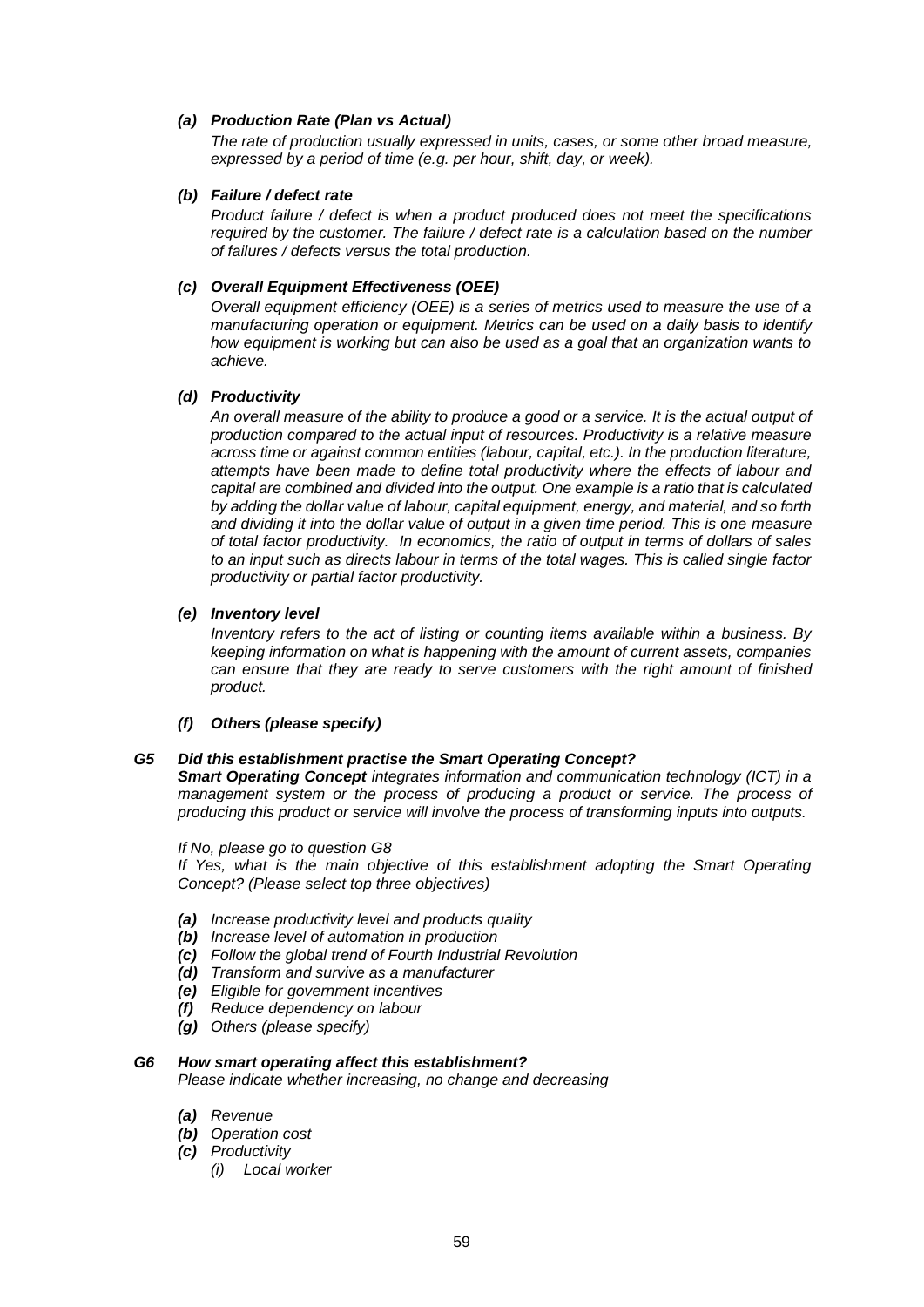- *(ii) Foreign worker*
- *(d) Human resources*
- *(e) Marketing*
- *(f) Raw materials cost*

# *G7 Please indicate the percentage of expenses related to smart operating by the following categories*

- *(a) Current expenditure (e.g. labour cost and operating cost)*
- *(b) Capital expenditure (e.g. land, building, vehicles, plant, software, machinery, equipment)*

# *G8 Did this establishment receive funds / incentives / grants related to IR 4.0 from the Ministry / Agency (May choose more than one)*

- *(a) MITI: Ministry of International Trade and Industry*
- *(b) MOSTI: Ministry of Science, Technology and Innovation*
- *(c) MIDA: Malaysian Investment Development Authority*
- *(d) MIDF: Malaysian Industrial Development Finance Berhad*
- *(e) MATRADE: Malaysia External Trade Development Corporation*
- *(f) Bank Pembangunan: Bank Pembangunan Malaysia Berhad (BPMB) formerly known as Bank Pembangunan dan Infrastruktur Malaysia*
- *(g) Central Bank of Malaysia*
- *(h) CIDB: Construction Industry Development Board*
- *(i) EXIM Bank: Export-Import Bank of Malaysia*
- *(j) HRDF: Human Resource Development Fund*
- *(k) KPM: Ministry of Education*
- *(l) MAFI: Ministry of Agriculture and Food Industries*
- *(m) MIGHT: Malaysian Industry-Government Group for High Technology*
- *(n) MOF: Ministry of Finance*
- *(o) Others (please specify)*
- *G9 Did this establishment have plans to adopt the Smart Operating Concept / IR 4.0? Please select Yes or No. If Yes, what percentage of the following resources will be allocated to make the plan a success?*
	- *(a) Human resources*
	- *(b) Financial resources*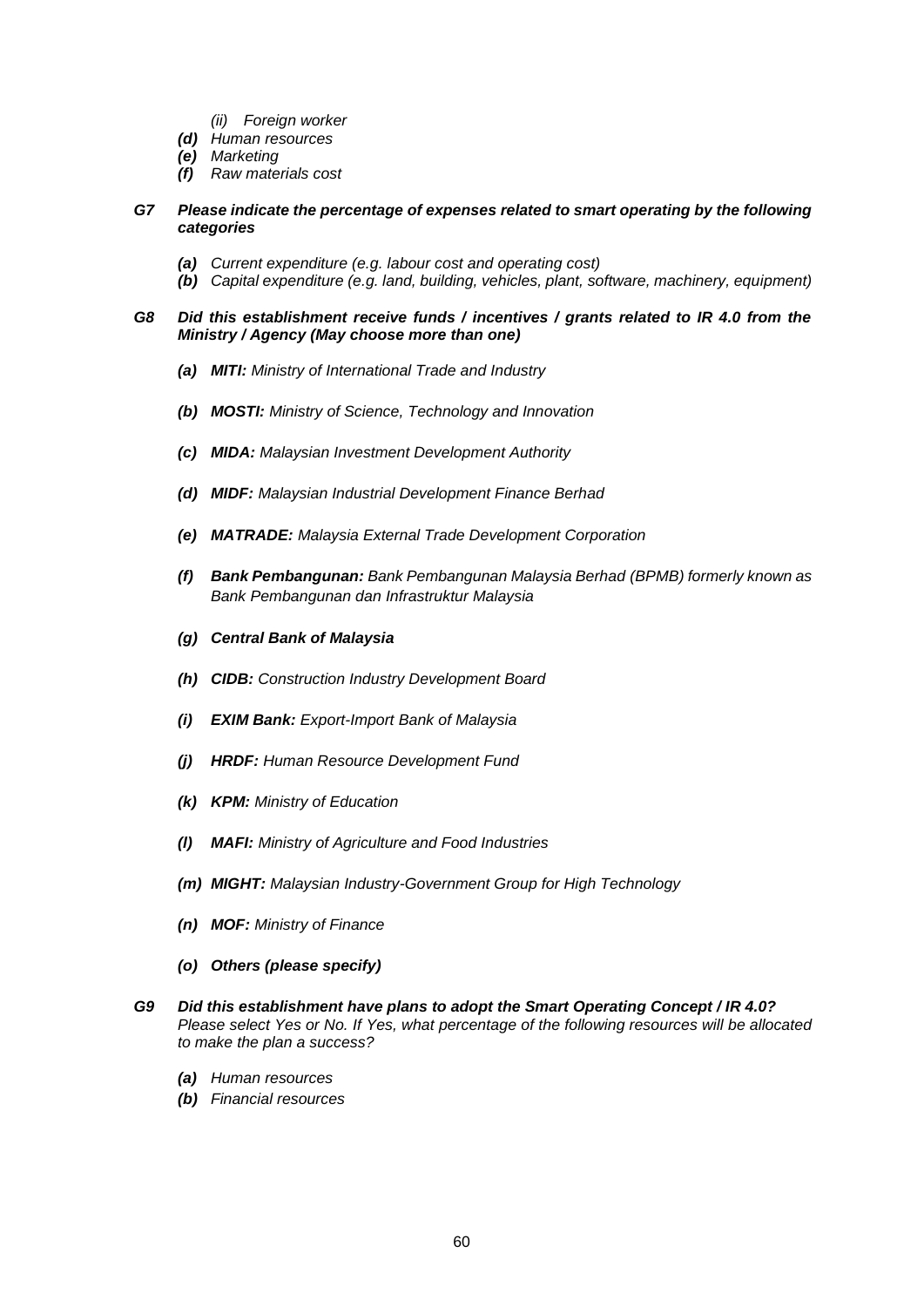# *G10 Did this establishment already have a plan to reskilling and upskilling to its employees?*

*Please select Yes or No. If Yes, please indicate the areas of reskilling and upskilling planned for the employees of this establishment.*

# *(a) Artificial Intelligence / Machine Learning / Deep Learning*

*Artificial intelligence (AI) is computer-based applications that carry out functions typically associated with humans, such as visual perception, decision-making, and speech recognition. AI's most recent advances include machine learning (ML), in which algorithm-driven tools can self-correct and learn over time. Robotic process automation (RPA) is the application of robotics to the processes of an increasing range of whitecollar jobs. In the words of AI visionary Andrew Ng, "if a task takes less that a second of thought, a machine can probably do it."*

*Machine learning (ML) is the study of computer [algorithms](https://en.wikipedia.org/wiki/Algorithm) that improve automatically through experience and by the use of data. It is seen as a part of [artificial intelligence.](https://en.wikipedia.org/wiki/Artificial_intelligence)*

*Deep learning (also known as deep structured learning) is part of a broader family of [machine learning](https://en.wikipedia.org/wiki/Machine_learning) methods based on [artificial neural networks](https://en.wikipedia.org/wiki/Artificial_neural_networks) with [representation](https://en.wikipedia.org/wiki/Representation_learning)  [learning.](https://en.wikipedia.org/wiki/Representation_learning)*

# *(b) Big Data Analytic / Data Analytic*

*A type of quantitative research that examines large amounts of data to uncover hidden patterns, unknown correlations and other useful information.*

# *(c) Programming / Computer Science*

*Programming is a method of giving instructions or commands to a computer to perform a task (or any electronic machine). The method of giving instructions or commands is basically in the form of a binary or binary numeric code.*

# *(d) Robotics / Autonomous Devices*

*Machinery and robots are transformed towards their next generation. Robots can do more on their own, including learning on the job and teaming up with other robots and humans. This technology allows systems to think, act and react autonomously as well as conduct remote decision making. This can help contribute to a company's competitiveness, productivity and profitability.*

# *(e) Cybersecurity*

*The industrial communication is expanding and strongly connected, as such, digital security becomes a critical aspect that must not be overlooked in the industrial environment. It has now become more complex as it consists of connected devices and environments that cannot be protected by traditional cybersecurity approaches. Current cybersecurity has largely been developed for IT-centric devices and environment.*

# *(f) AR / VR Content Creation*

*Augmented Reality (AR) overlays digital information onto the user's real-world environment in the form of words, images, video, and audio. Digital information is displayed using tablets, mobile phones, smart watches, and other wearables. Headsets that produce an AR experience, such as the Microsoft's HoloLens, are sometimes classified as Mixed Reality.*

*Virtual Reality (VR) completely immerses the user in a computer-generated 3D environment, removing as much sensory connection as possible with the real world. Visuals are displayed to users through VR headsets and head-mounted displays, which can be standalone or tethered to a computer, gaming console, or mobile phone. Spatial audio, haptics, interactive controllers, and other hardware can also be used to further intensify the experience.*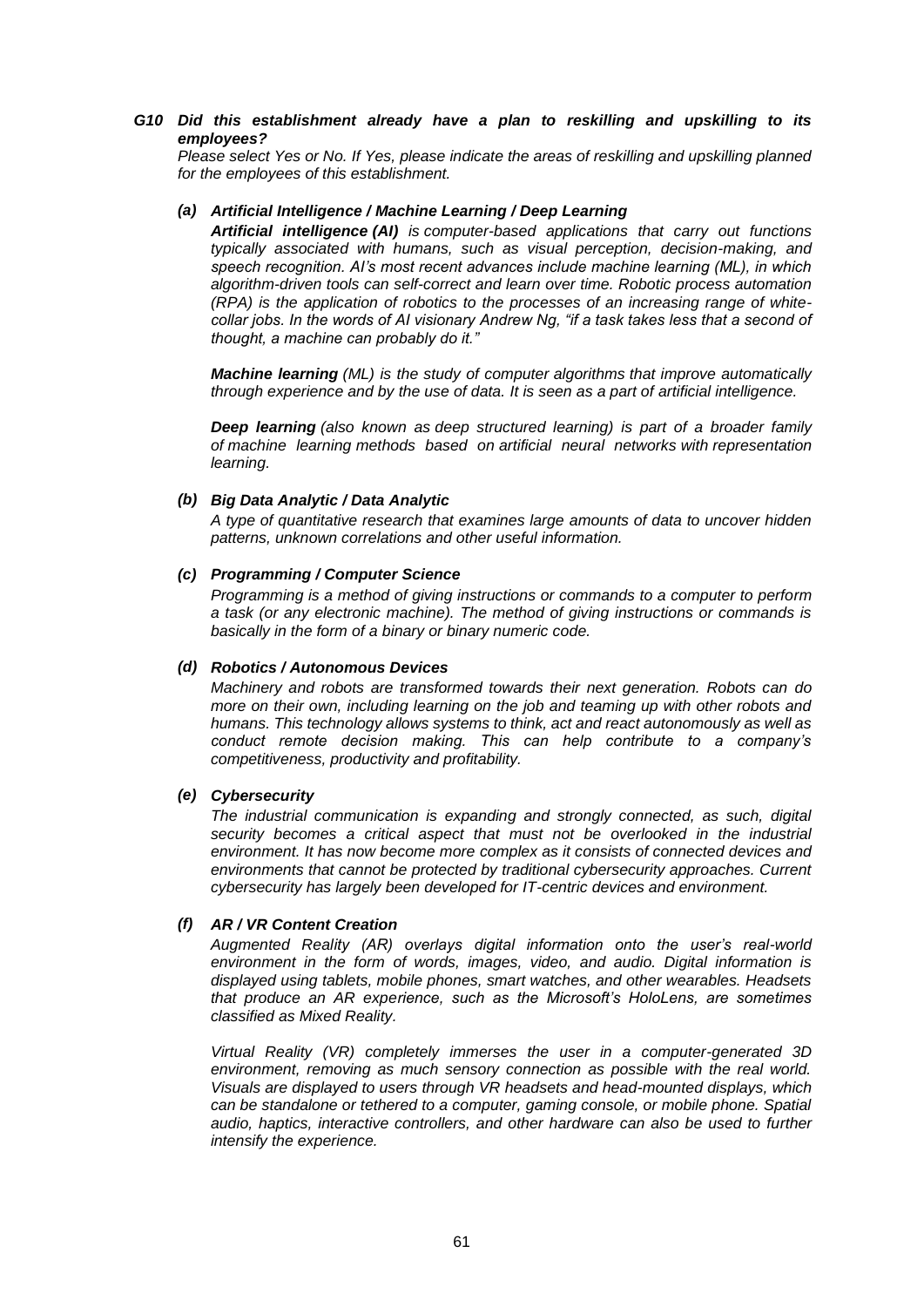# *(g) Networking*

*Networking is developing relationships with people who may be able to enhance the performance of duties or responsibilities.*

# *(h) PLC / SCADA*

*Programmable Logic Controller (PLC) refers to an electronic device that is programmed to test the state of input process data and to set output lines in accordance with the input state, thus providing control instructions or branching to another set of tests.*

*Supervisory Control and Data Acquisition (SCADA) refers to system operating with coded signals over communication channels in order to provide control of equipment and to acquire information about the status of the equipment for display or recording functions.*

# *SECTION H – Impact of COVID-19 Pandemic*

*H1 Please mark (X) whether this establishment affected by the COVID-19 pandemic.*

*If Yes, please proceed to question H.2 to H.6. If No, END for this section.*

- *H2 Please indicate the issues / challenges borne by your establishment during the COVID-19 pandemic.*
	- *(a) Shortage of raw materials*
	- *(b) Shortage of workers*
	- *(c) Payment of salaries and wages*
	- *(d) Payment of premises rental*
	- *(e) Payment of bank loans*
	- *(f) Storage of raw materials*
	- *(g) No marketing agents*
	- *(h) No customer*
	- *(i) Shortage of working capital / cash flow*
	- *(j) Limited hours of operation*
	- *(k) Others (please specify)*
- *H3 Please mark (X) in one box only for the estimated period of business this establishment will recover*
	- *(a) Less than 6 months*
	- *(b) 6 – 12 months*
	- *(c) More than 12 months*
- *H4 Please indicate the total health related expenses of this establishment for the new norms at works*
	- *(a) Vaccine*
	- *(b) Swab test*
	- *(c) Face mask*
	- *(d) Hand sanitizer*
	- *(e) Thermometer*
	- *(f) Others equipment (please specify)*

# *H5 Please mark (X) in the box for the changes in the operation of this establishment during the COVID-19 pandemic*

- *1. Production*
	- *(a) Introduce or accelerate the introduction of new goods and services*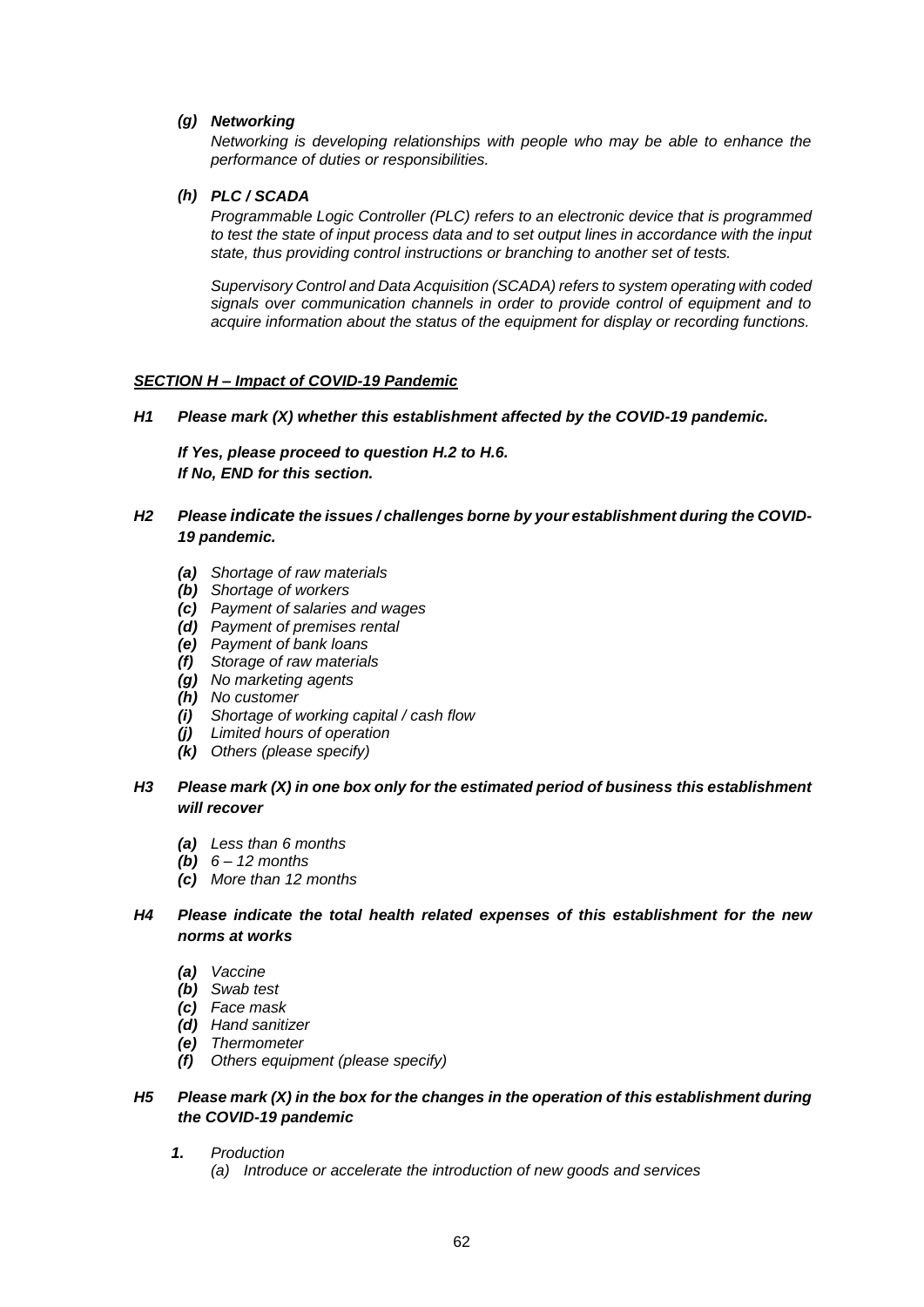- *(b) Downsizing business activities (e.g. reduce goods and services offered)*
- *(c) Reduce costs other than labour costs*
- *(d) Reduce import of goods and services and increase the use of local goods & services in production*
- *2. Marketing*
	- *(a) Develop new supply chain and market*
	- *(b) Increase prices of certain goods and services offered to customers*
	- *(c) Decrease prices of certain goods and services offered to customers*
	- *(d) Increase marketing budgets*
	- *(e) Reduce marketing budgets*
- *3. Human resources*
	- *(a) Promote the remote work / work from home*
	- *(b) Substitute labour with automation process and usage of robots in producing goods and services*
	- *(c) Provide additional training to employees (e.g. job specific training, managerial training, new technology training, new business practices training, digital skills training, data literacy skills, other training and development)*
	- *(d) Reduce labour costs (e.g. lay-off employees, giving unpaid leave and allowance deduction, reduce working hours, offer early retirement package)*
- *4. Use of informational technology*
	- *(a) Enhance usage of information and communication technology (e.g. cloud-based computing systems and big data analytic)*
- *H6 Please mark (X) whether this establishment receives public assistance to continue business operations during the COVID-19 pandemic.*

# *If No, END for this section*

# *H7 Please specify the amount of financial assistance obtained by this establishment according to the following categories:*

- *(a) PRIHATIN (e.g. wage subsidy programme, Special Prihatin Grant (GKP) and others)*
- *(b) Rental deduction on rental premises*
- *(c) Others (please specify)*

# *SECTION I – Human Resources*

*Please refer to page 17 until 19 for the further definitions regarding Categories of Workers.*

# *I1 Hard to fill job vacancies*

# *I1 Number of job vacancies as at 31 December 2021*

- *Vacancies refers to the unfilled jobs in December 2021. A specific position is considered empty if it meets the following criteria:*
- *A specific job exists and ready to be filled. The position can be full-time/part-time, permanent, short-term or seasonal;*
- *The job could start within 30 days, if qualified candidates are available within the period; and*
- *Employers are actively seeking candidates including advertising vacancies, issuing notices, informing public or private employment agencies or trade unions and/will contact or select the candidates who have applied.*

# *Exclude:*

- *Jobs to be filled by existing employees due to internal transfers, promotions or demotions or recall*
- *from layoffs;*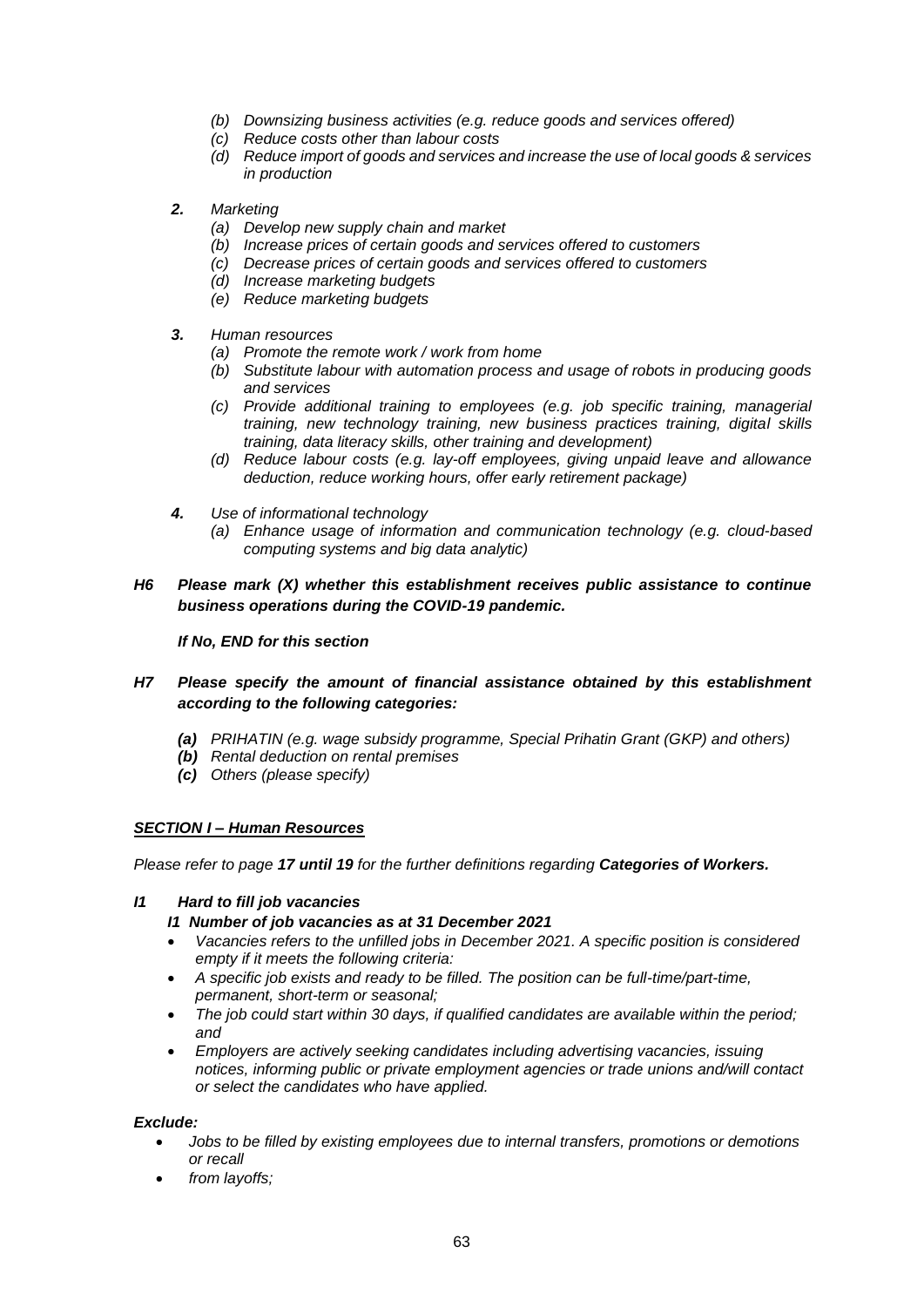- *Starting dates for the jobs is more than 30 days;*
- *Hiring has been made to fill in the jobs, but the employees have not reported for work; and*
- *Jobs to be filled by employees provided by other agencies such as subcontractors and consultants.*

*Vacancies are divided into two:* 

# *(i) New job created*

*Jobs created refer to jobs created in an organisation which were not previously available, including newly created service schemes, jobs created for the promotion of existing employees and increase in the number of jobs from existing structure.*

# *(ii) Existing vacancies*

*Vacancies caused by retirement, termination or other reasons other than the Creation of New Posts.*

- *I2 Please mark (X) for all reasons the job vacancies is difficult to fill*
- *I3 Please provide the recruitment record for full-time Malaysian citizens employees of this establishment in the reference year*
	- *(a) Total employees in 1st January 2021 / at the beginning of the accounting period.*
	- *(b) Number of new employees hired in 2021 / during accounting period*

# *(c) Number of employees separation in 2021 / during accounting period:*

# *(i) Number of employees resigned*

*Employees who left voluntarily except for retirement and transfer to other locations.*

# *(ii) Number of employees retrenched / terminated by the employers, including:*

- *Layoffs with no intent to rehire;*
- *Employees suspended from payrolls for 7 days or more;*
- *Layoffs because positions were eliminated;*
- *Discharges resulting from mergers or downsizing of companies or closure of factories;*
- *Fired due to specific reasons and;*
- *Terminations of seasonal employees (whether or not they are expected to return next season).*

# *(iii) Number of employees retired*

*Refers to employees who have retired due to reaching a certain age, health factors or choose to permanently leave the workforce.*

# *(iv) Others*

*Retirements, transfers to other location, separations due to employee disability or deaths.*

# *(d) Total employees in 31st December 2021 / at the end of the accounting period.*

*The sum of fields 391399 must be equal to the sum of fields 052089 in question 5A and fields 052389 in Question 5B.*

# *I4 Please provide the recruitment record for full-time non-Malaysia citizens employees of this establishment in the reference year*

- *(a) Total employees in 1st January 2021 / at the beginning of the accounting period.*
- *(b) Number of new employees hired in 2021 / during accounting period*
- *(c) Number of employees separation in 2021 / during accounting period:*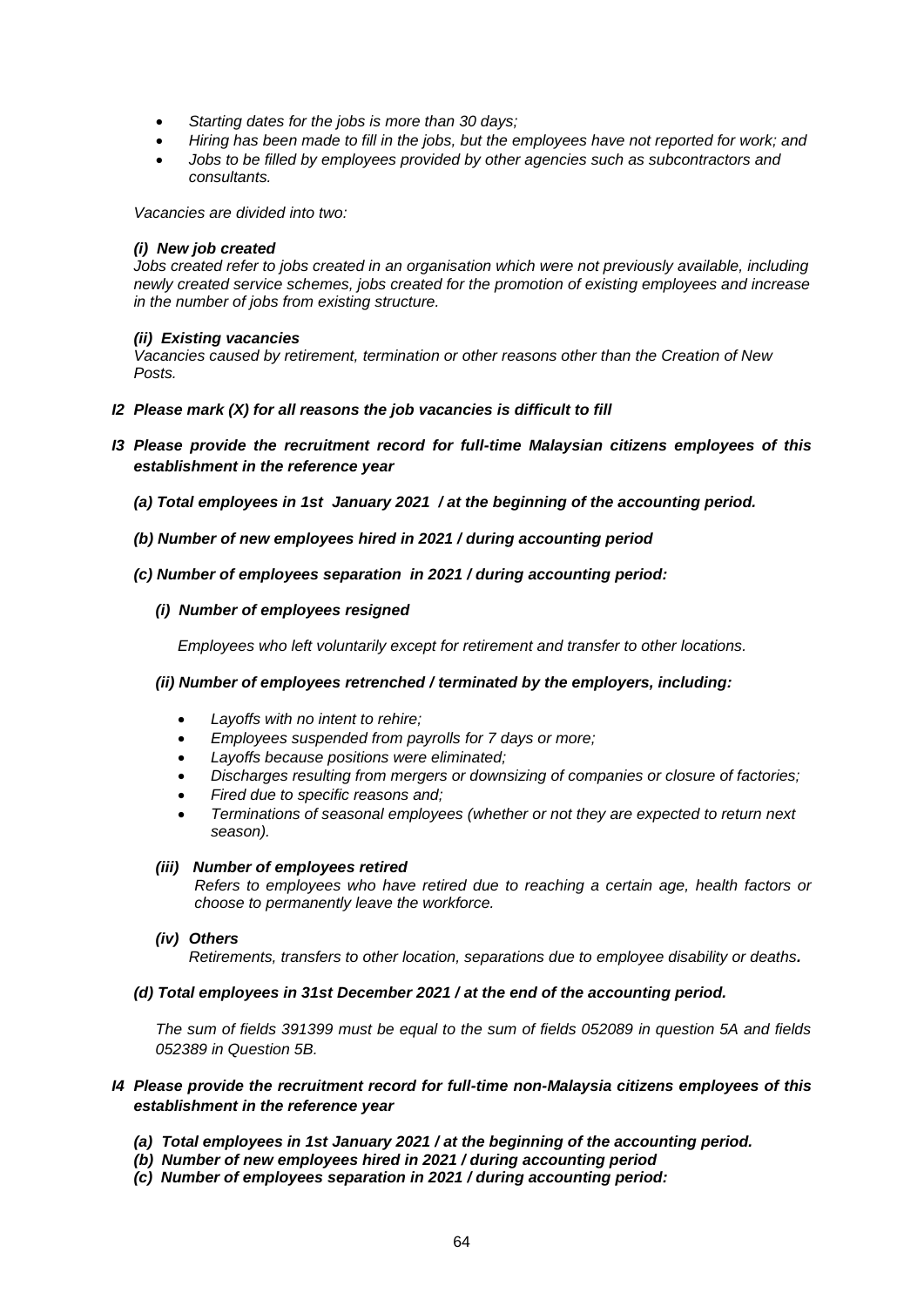# *(i) Number of employees resigned*

 *Employees who left voluntarily except for retirement and transfer to other locations.*

# *(ii) Number of employees retrenched/ terminated by the employers, including:*

- *Layoffs with no intent to rehire;*
- *Employees suspended from payrolls for 7 days or more;*
- *Layoffs because positions were eliminated;*
- *Discharges resulting from mergers or downsizing of companies or closure of factories;*
- *Fired due to specific reasons and;*
- *Terminations of seasonal employees ((whether or not they are expected to return next season).*

# *(iii) Number of employees absconded*

*Foreign workers can be categorized as absconded when leaving work place without notifying the employers with the intention to escape and not returning to work place after coming back from origin country.*

# *(iv) Number of employees retired*

*Refers to employees who have retired due to reaching a certain age, health factors or choose to permanently leave the workforce.*

# *(v) Others*

*Retirements, transfers to other location, separations due to employee disability or deaths.*

# *d) Total employees in 31st December 2021 / at the end of the accounting period.*

*The sum of fields 391499 must be equal to the sum of fields 050689 in question 5A and fields 051589 in Question 5B.*

# *I5 Number of non-Malaysia citizen full-time employees by job category and type of pass*

*(a) Expatriate by Category of Pass*

*Foreigner who works in Malaysia with the highest level of management position / management and professional or technical skills occupation which requires experience and relevant technical skills approved by Expatriate Committee formed by agencies. (Excluding foreign coaches who provide training in Malaysia with special passes)*

# *(i) Category I*

- *Employment Pass (Category I) Expatriate*
- *a. Basic monthly salary of minimum RM10,000 per month*
- *b. Employment Contract up to 5 years*
- *c. Dependants allowed*

# *(ii) Category II*

*Employment Pass (Category II) Expatriate*

- *a. Basic monthly salary of minimum RM5,000 to RM9,999 per month*
- *b. Employment Contract up to 2 years*
- *c. Dependants allowed*
- *(iii) Category III*

*Employment Pass (Category II) Knowledge/Skilled Worker*

- *a. Basic monthly salary of minimum RM3,000 to RM4,999 per month*
- *b. Employment Contract must not exceed 12 months*
- *c. Dependants NOT allowed*

# *(b) Temporary Work Visit Pass Worker*

*Foreigner who works in Malaysia without professional qualification and technical skills as well as experience.*